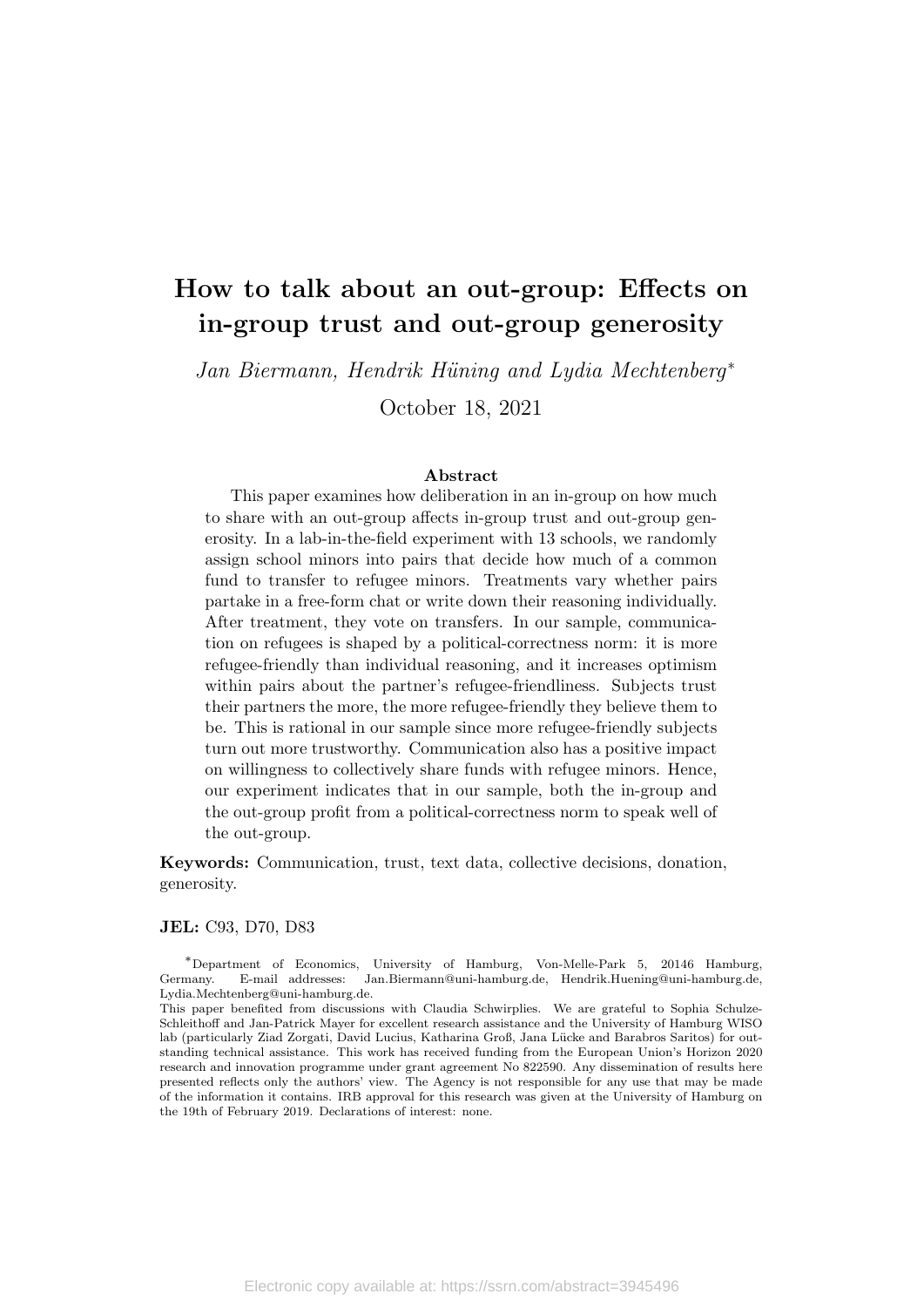## 1 Introduction

Few issues occupy center stage in social discourse within Western countries as frequently as the issue of how to deal with migrants. As main destination countries, Western societies have to decide how much resources to share. Opinions vary widely among voters.<sup>[1](#page-1-0)</sup> Both in the EU and in the U.S., debates on how to divide resources between natives and migrants have turned out value-laden, which increased political polarization, and affects social cohesion. In general, when a group has to make a collective decision on how to treat an out-group, in-group discourse on this question may reveal individual levels of generosity as well as individual degrees of "groupiness" [\(Kranton et al., 2020\)](#page-25-0), i.e., how much social preferences are skewed toward the in-group. As a consequence, if in-group members discuss an out-group, this may affect their mutual trust. For instance, a peer surprising another with speaking more positively about the out-group than expected may sig-nal a generous nature, inspiring an increase in trust.<sup>[2](#page-1-1)</sup> Alternatively, this peer's openness toward the out-group may also signal a lower-than-expected in-group identification, deterring trust as a consequence.[3](#page-1-2)

In the experiment that we report in this paper, we let pairs of peers discuss on how much of a common fund to share with incoming refugees. Hence, transfers to the out-group are costly for the in-group. We study how changes in subjects' beliefs about their peer's attitude toward refugees affect their trust in that peer, and whether a norm exists that shields them from trust-derogating over-revelation of attitudes counting as "bad signals".

Importantly, we study in-group trust rather than trust in out-group mem-bers<sup>[4](#page-1-3)</sup>; and we do so under a new angle: with our first research question, we focus on how deliberating on behavior toward out-group members affects ingroup trust. As is well-known from the literature, trust is an important de-

<span id="page-1-0"></span><sup>&</sup>lt;sup>1</sup>In-group identity can create favoritism toward the in-group and reduce the willingness to share with out-group members [\(Chen and Li, 2009;](#page-24-0) [Lane, 2016;](#page-26-0) [Grimm et al., 2017;](#page-25-1) [Abbink and Harris, 2019\)](#page-23-0). Perceived neediness and deservingness are important factors, too, when generosity is concerned [\(Cappelen et al., 2020;](#page-23-1) [Engel, 2011\)](#page-24-1).

<span id="page-1-2"></span><span id="page-1-1"></span><sup>&</sup>lt;sup>2</sup>Trustworthiness correlates with generosity; see, e.g., [Cox et al.](#page-24-2)  $(2016)$ .

<sup>3</sup>These two opposing hypotheses can be derived from the literature. In a sample that is heterogeneous with regard to groupiness, a relatively high willingness to transfer to the out-group signals a relatively low willingness to transfer to in-group members [\(Lee et al.,](#page-26-1) [2021\)](#page-26-1). By contrast, in a sample that is heterogeneous with regard to the steepness in which preferred transfers decline in social distance, relatively high willingness to transfer to the out-group signals a relatively high willingness to transfer to in-group members [\(Jones and](#page-25-2) [Rachlin, 2006\)](#page-25-2).

<span id="page-1-3"></span><sup>4</sup>For research concerned with trust in out-group members see e.g. [Agranov et al.](#page-23-2) [\(2020\)](#page-23-2).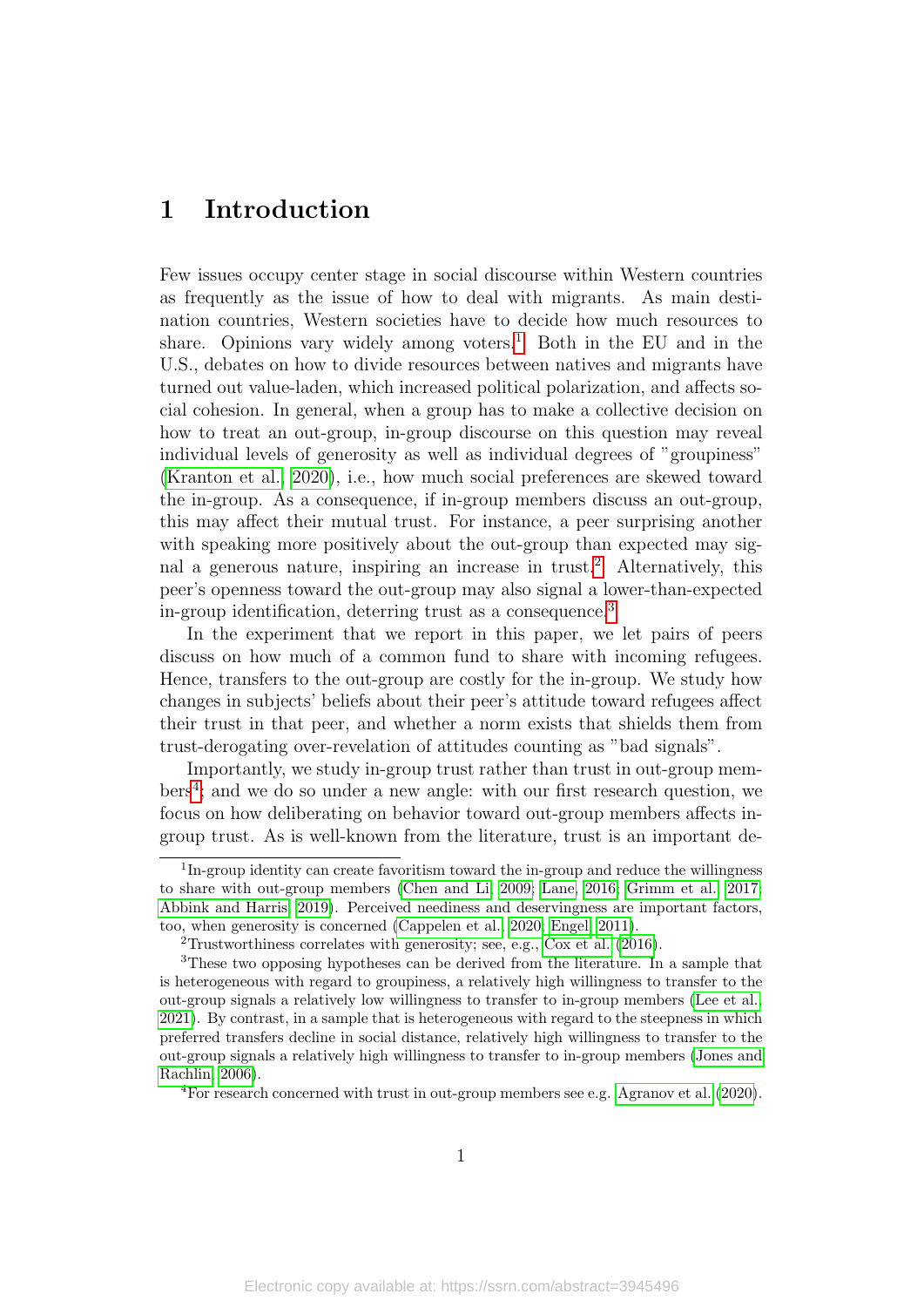terminant of a country's economic success [\(Bloom et al., 2012;](#page-23-3) [Butler et al.,](#page-23-4) [2016;](#page-23-4) [Fukuyama, 1995;](#page-24-3) [Guiso et al., 2004,](#page-25-3) [2008,](#page-25-4) [2009;](#page-25-5) [Knack and Keefer,](#page-25-6) [1997;](#page-25-6) [Zak and Knack, 2001;](#page-27-0) [La Porta et al., 1997;](#page-26-2) [Leonardi et al., 2001;](#page-26-3) [Algan and Cahuc, 2014\)](#page-23-5). Hence, it is important to investigate whether an open hand for refugees at the cost of the non-migrant community makes nonmigrant citizens less or, on the contrary, even more trustworthy in the eyes of their fellow non-migrant citizen.

If trust is affected by revealed attitudes toward refugees, and if those engaging in the discourse are aware of that risk, then intuitively one should expect them to uphold a norm protecting them from a trust-derogating communication. This leads to our second research question: Are there norms that influence the tone and content of the debate?

In the past decades, much has been done to incorporate social norms into the study of economic behavior [\(Fehr and Fischbacher, 2004a,](#page-24-4)[b;](#page-24-5) [Krupka and](#page-26-4) [Weber, 2013\)](#page-26-4). However, the focus has been on norms of cooperative actions, such as public-good provisions [\(Reuben and Riedl, 2013;](#page-26-5) [Markussen et al.,](#page-26-6) [2014\)](#page-26-6), transfers to peers [\(Fehr and Fischbacher, 2004a\)](#page-24-4), or donations to char-ities [\(Bartling and](#page-23-6) Özdemir, [2017\)](#page-23-6). In contrast, norms of opinion expression have been largely neglected in economics.<sup>[5](#page-2-0)</sup> However, it is not unreasonable to expect that in value-laden contexts in particular, norms of opinion expression veil the actual standpoints at least partly, thereby shielding debaters from revealing a trust-diminishing attitude. As such norms, if existent, are likely to have a great impact on deliberation, we intend this paper to contribute to introducing them as an object of interest into the economic literature.

Finally, if there are norms of opinion expression, do they affect the collective decision itself? That is, do groups with social norms that influence the expression of opinions about an out-group decide differently on how to treat that out-group, depending on whether they debated on this before? The experimental literature has shown that social discourse can foster social responsibility [\(Bartling et al., 2020\)](#page-23-7). However, through which channels it does so - through increasing the salience of moral aspects, establishing social norms, or otherwise - is still a largely unresolved question. If this question can be answered with reference to social norms of opinion expression, the latter will become of major interest to economists. For instance, norms of

<span id="page-2-0"></span><sup>5</sup>One notable exception is the signaling game in [Golman](#page-25-7) [\(2021\)](#page-25-7), where opinions are informative signals about a person's values and political correctness arises when expressing an unpopular opinion is avoided because it leads to bad judgements about one's values. Other disciplines have addressed norms of opinion expressions focusing on self-censorship [\(Hayes et al. 2005,](#page-25-8) [Steen-Johnsen and Enjolras 2016](#page-27-1) and [Chan 2018\)](#page-24-6), remaining silent due to a fear of isolation [\(Noelle-Neumann 1974\)](#page-26-7) and the dangers of norms of opinion expressions [\(Sunstein 2003\)](#page-27-2).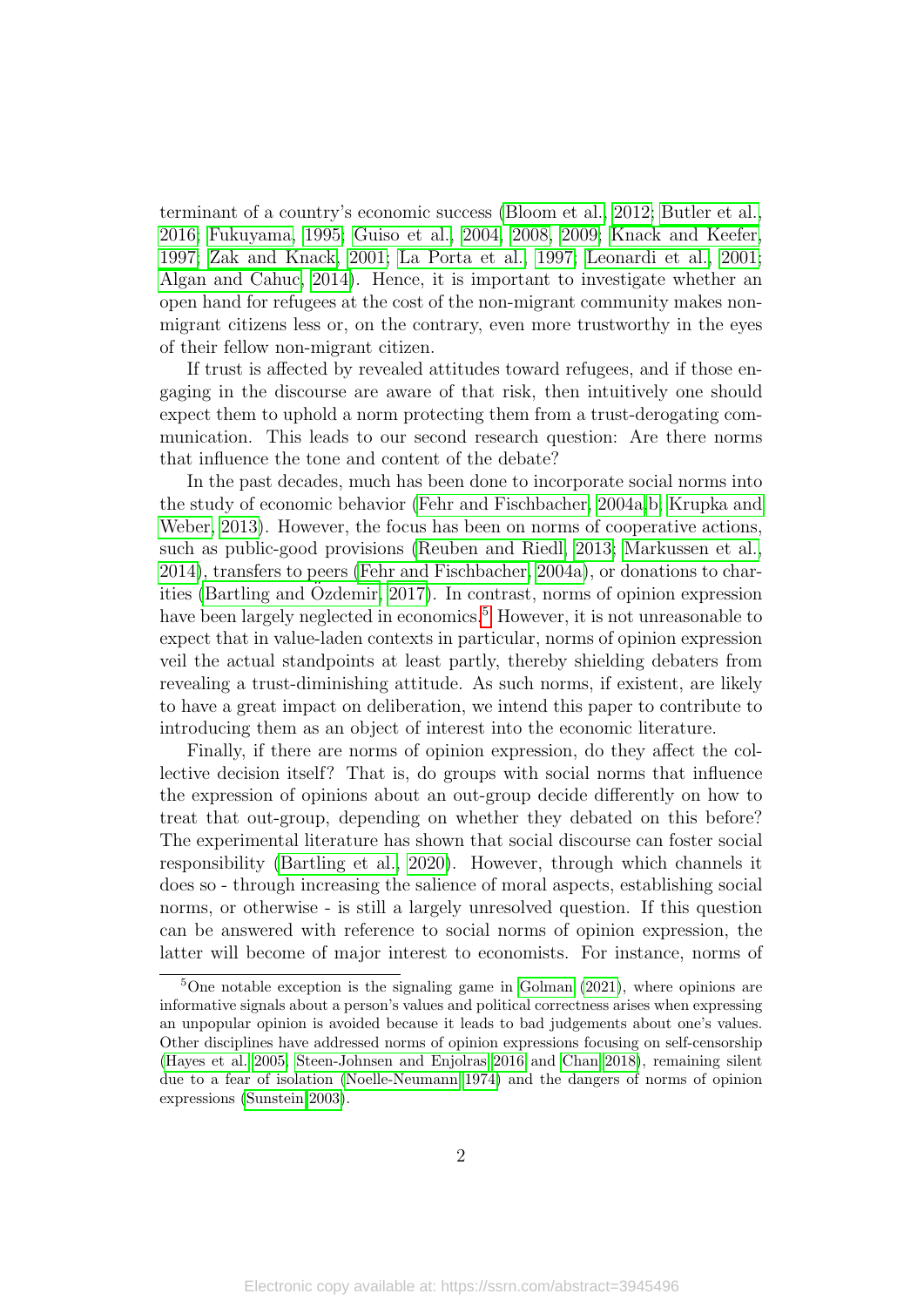political-correctness may shift beliefs about social norms regulating other types of behavior, thereby influencing behavior itself.

To address the above research questions, we conducted a lab-in-the-field experiment with 488 school minors at least 15 years old and mostly born in Germany. They were all recruited from 13 schools located in the two largest German cities, Berlin and Hamburg. We chose German school minors for our subject sample for two reasons. First, since we study trust among an ingroup and their generosity towards an out-group, a sample of school minors mostly born in Germany that share a common destiny during their time at school are more suitable than the international student samples of laboratory pools. Second, we are interested in rich text data generated in a deliberation process that precedes a real decision on transfers to refugees. School minors are more likely to seriously deliberate prior to such a decision than students in the laboratory pool who in chat experiments tend to generate text that is limited in scope, both with regard to tone and content.

Overall, we contacted 214 schools, among which 13 selected themselves into our sample.[6](#page-3-0) Hence, external validity is restricted to school minors of homogeneous nationality and 15 or more years that voluntarily participate in an anonymous online chat on refugees in a liberal democracy similar to Germany's. We discuss external validity in more detail in [section 5.](#page-22-0)

In our experiment, we randomly matched the school minors into groups of two, preserving anonymity and informing them about the likely possibility of being matched with a total stranger. A random two-third of these groups had to chat on how much of a common windfall endowment destined to be equally split and added to their respective class funds they wanted to share with refugee minors. We asked them to explicitly consider arguments in favor and against sharing. The other one-third had to write down their considerations in private. Afterwards, all had to vote on how much to share with the refugee minors. Within each group, a random entry of the share was chosen and implemented. The remaining group endowment was equally split and added to the respective minors' class funds. We designed our experiment to measure the effects that pre-vote deliberation - in the form of free-form chat - would have on trust between the matched partners and on their willingness to share with refugee minors. To this purpose, we implemented six stages in both the chat and the notes treatment: an initial survey, a first trust game between the matched partners as developed by [Berg et al.](#page-23-8) [\(1995\)](#page-23-8) and [Fehr et al.](#page-24-7) [\(1993\)](#page-24-7), the deliberation or notes-taking stage as implemented

<span id="page-3-0"></span><sup>6</sup>Selection is based on the school headmaster's willingness to participate in a study on how school minors deliberate on sharing with refugees - an information that the school ministries in Hamburg and Berlin demanded that we would give to schools during the recruitment.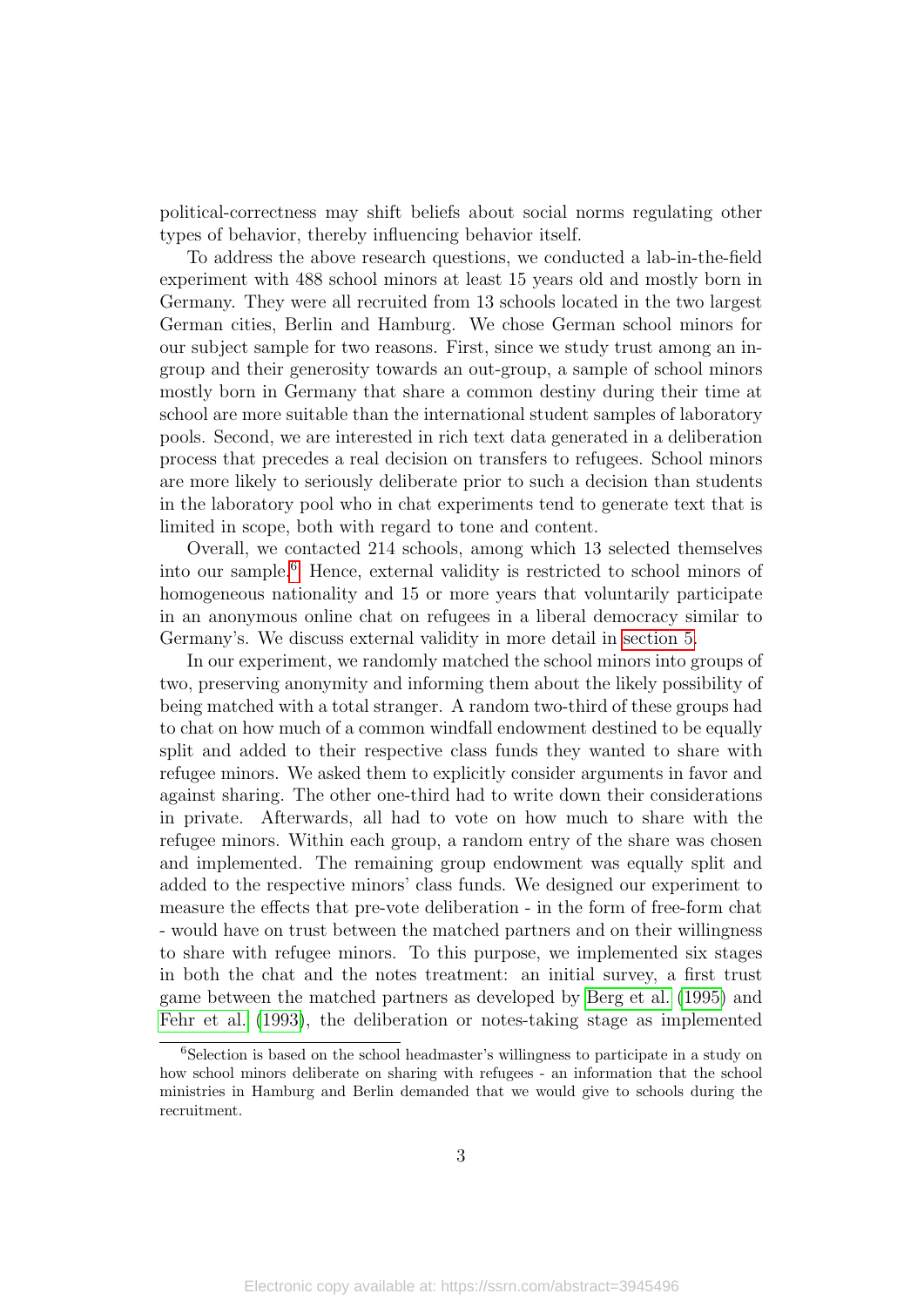in [Brandts et al.](#page-23-9) [\(2021\)](#page-23-9), the voting stage, a follow-up trust game between matched partners, and a final survey.

The initial survey elicits the prior attitude toward refugees, the general willingness to donate to a good cause, and demographics. Moreover, within this initial survey we prime our subjects differently by randomly showing them a video with either positive, negative, or balanced content with respect to refugee minors. We intended this prime to increase heterogeneity of opinion in our sample. However, our data show no significant effect of these video primes.

The two trust games, one before and one after the chat and the voting stage, allow us to test whether communication on the decision at hand, in contrast to private reasoning, affects in-group trust among matched partners. We also twice elicit beliefs about the partner's attitude toward refugee minors, before and after the chat or notes-taking stage. This enables us to measure whether changes in subjects' assessment of the matched partner's refugee-friendliness induces changes in how much they trust this partner. Comparing voting decisions across treatments, we further test whether communication affects the willingness to share collective funds with refugee minors.

We do not find that the treatment affects trust directly. However, we find robust evidence for an indirect effect. In our sample, subjects trusted their partner more if they perceived the partner as more refugee-friendly. Reversely, a subject is less trusted if her attitude toward refugees is perceived to be negative. Hence, beliefs on how other in-group members think of an out-group are a driver of in-group trust in our sample. We find that communication affects these beliefs: After communication, many subjects ascribe a higher degree of refugee-friendliness to their matched partners than before, compared to individual reasoning. This is due to a political-correctness norm: In communication more than in individual reasoning, subjects hold back negative attitudes toward refugees. Hence, in our sample politically correct communication on transfers to refugee minors increases trust between partners indirectly, through a change in beliefs. This indicates that a political-correctness norm requiring positive talk on refugees can serve the purpose of indirectly protecting trust within an in-group.

Consistently with this political-correctness norm, subjects in the chat treatment also vote for significantly higher transfers to refugee minors than those in the notes treatment. Since the transfers that our subjects suggest at the very beginning of the chat do not differ significantly from those that subjects suggest in their private notes, we conclude that a characteristic of communication itself, compared to individual reasoning, increases benevolence in the chat treatment. We argue that the apparent norm to speak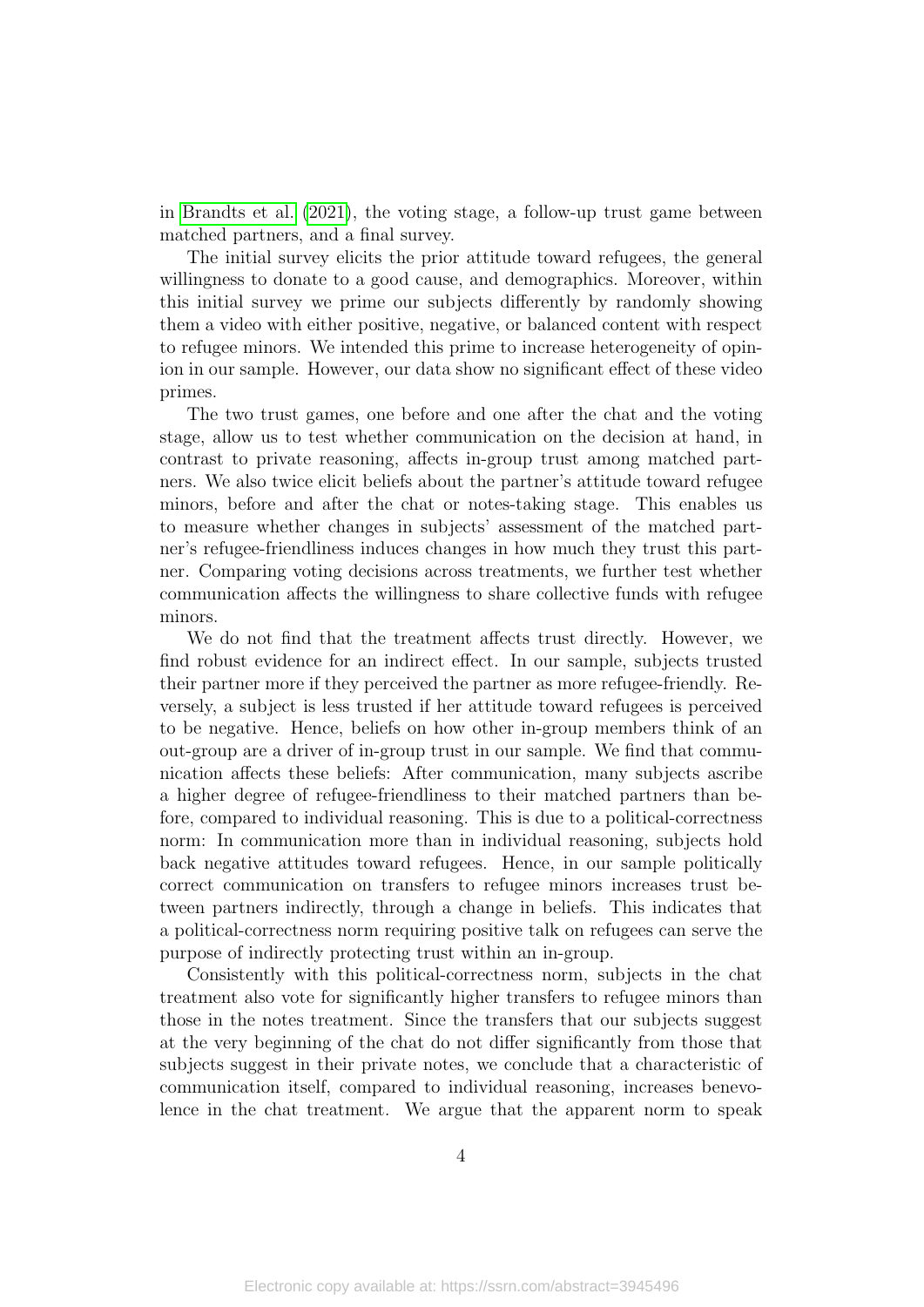positively about refugee minors to other in-group members is actually driving the result.

Our finding that communication has a positive impact on benevolence toward third parties is in line with [Ellman and Pezanis-Christou](#page-24-8) [\(2010\)](#page-24-8) and resonates with the literature on how social information affects donations and provisions to a public good [\(Frey and Meier, 2004;](#page-24-9) [Martin and Randal, 2008;](#page-26-8) [Croson and Shang, 2008;](#page-24-10) [Shang and Croson, 2009;](#page-27-3) [Rotemberg, 2014\)](#page-27-4).[7](#page-5-0)

The remainder of this paper is structured as follows: Section 2 introduces our experimental design and procedures. While Section 3 presents the data, our empirical results are summarized and discussed in Section 4. Section 5 concludes.

### 2 Experimental Design

We conducted our experiment during regular course hours in class rooms or computer rooms at our subjects' schools. The experiment was entirely computer-based. The program for the experiment was designed using the software oTree [\(Chen et al. 2016\)](#page-24-11). At the beginning of each experimental session, school minors were randomly matched into pairs of two, which remained fixed throughout the experiment. We matched them across different classes or schools whenever we could allocate the same time slot to two different classes or even schools (see [Table 1](#page-10-0) for details). Moreover, we told all our subjects that they might have been matched with a school minor from a different class or even from a different school.[8](#page-5-1) Then, the six stages of the experiment were conducted as in [Figure 1.](#page-6-0)

#### 2.1 Survey I and II

Besides standard demographic questions, we asked participants how pronounced their positive and negative attitudes towards refugees are on a 5 point likert scale ranging from very strongly to weakly or not at all pronounced. Moreover, we asked participants how pronounced they think the positive (negative) attitudes towards refugees of their co-player are. We elicited these beliefs at the beginning and the end of our study and are therefore able to measure the change in beliefs. Beliefs were incentivized

<span id="page-5-0"></span><sup>7</sup>See also [Reyniers and Bhalla](#page-27-5) [\(2013\)](#page-27-5) who find that pairs of two subjects donate more when making the decision collectively.

<span id="page-5-1"></span><sup>8</sup>Our subjects did not reveal their identity or their school to each other; hence, we implemented an anonymous partner-matching protocol throughout the experiment.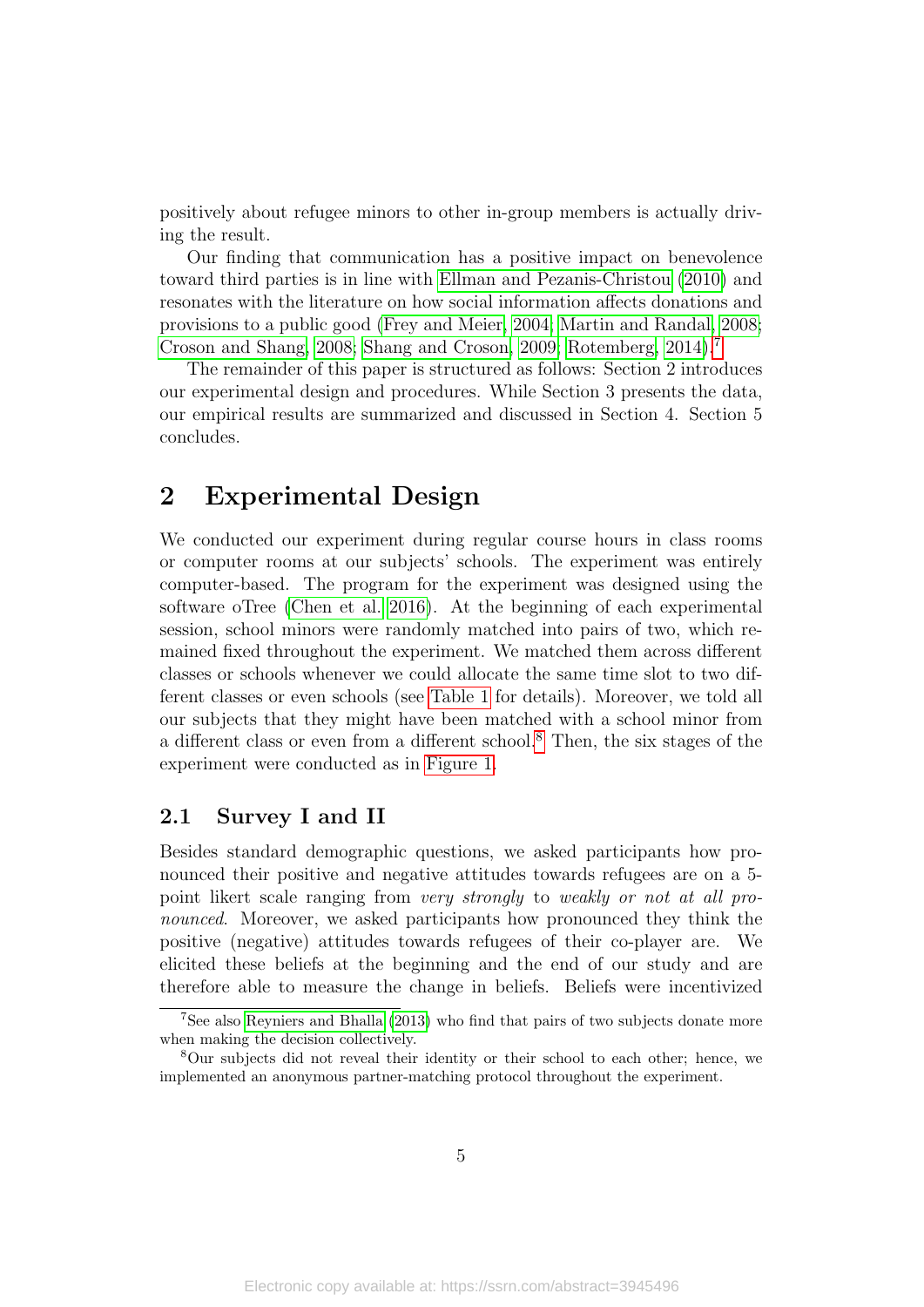such that a subject was rewarded a bonus of 0.5 Taler if she guessed correctly (See [Appendix B](#page-28-0) for details).

Furthermore, each participant was randomly assigned to one of three different videos on refugee minors at school (positive, negative, or balanced) during the first survey. The purpose of including these videos was to increase heterogeneity of opinions as well as provide diverse arguments to our subjects that they could use in subsequent stages.

<span id="page-6-0"></span>

Figure 1: Stages of experiment including key variables

6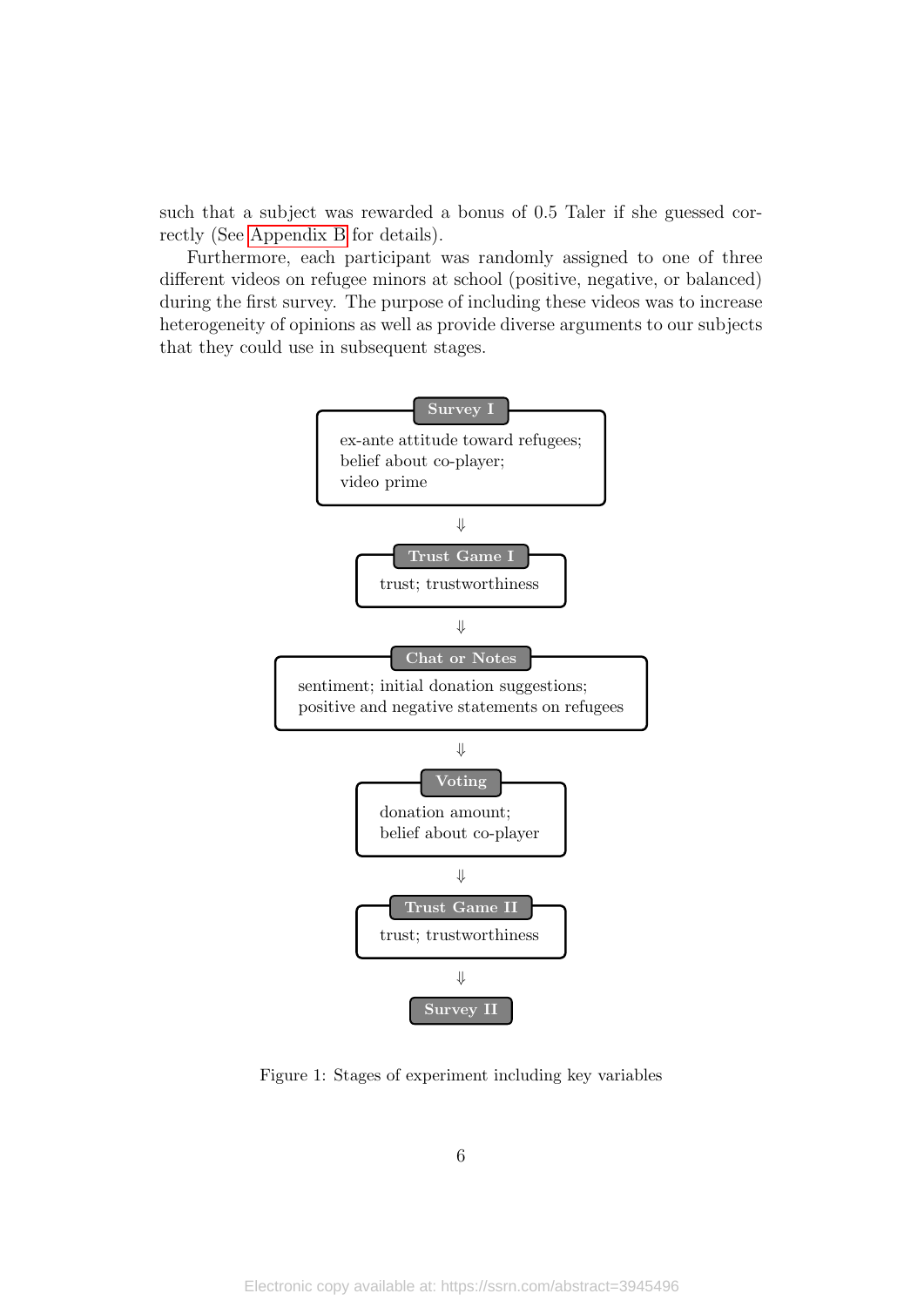#### 2.2 Trust Games

The two trust games on stages 2 and 5 are in the spirit of [Berg et al.](#page-23-8) [\(1995\)](#page-23-8): one of the two players is randomly assigned to receive an endowment of 10 units of our experimental currency, which we call "Taler", and chooses how much, if anything, of this amount to send to the other player. The amount sent is tripled. The receiving player on his part decides how much, if anything, of the amount received to send back. Every subject makes a decision as a trustor (first mover) and ten decisions as a trustee (strategy method for the second mover, one decision for every possible decision of the trustor) in every trust game stage. We hence collect information on how much the trustee wants to send back given any hypothetical amount the trustor can send (trustworthiness). Every subject is paid based either on her decisions as a trustor or based on her decisions as a trustee, which is drawn randomly. The results of all trust games are revealed only at the very end of the experiment.

#### 2.3 Chat versus Notes

Between the two trust games, i.e. on stage 3, subject pairs enter the key stage of our experiment: they are confronted with the collective choice of a donation to refugee minors. Each pair receives a joint experimental budget of 30 Taler as a windfall gain. Next, subjects are asked: How much, if anything, of your common budget do you want to donate to help minor unaccompanied refugees?<sup>[9](#page-7-0)</sup>

In the chat treatment  $(Chat)$ , subjects have the chance to discuss this with their random partner in an online environment similar to WhatsApp; in the notes treatment (Notes), subjects take private notes. Both the chat and the notes taking last for seven minutes. Afterwards, both members of the matched pair cast a vote, i.e. each partner enters their preferred donation into an entry field. Voting is costless and mandatory. The decision is implemented according to random dictatorship [\(Gibbard 1977\)](#page-25-9): The vote of one of the two members of the voting group is randomly chosen and each vote has equal probability to be chosen. The chosen amount is donated to refugee minors. The remaining share of the joint experimental budget is equally split among the two members of the voting group. By employing random dictatorship, we ensure that the subjects face incentives to reveal

<span id="page-7-0"></span><sup>9</sup>Our participants had the option to click on a link to get more information about the donation. The money was donated to the project "Helping Refugee Children" by the organization "Deutsches Kinderhilfswerk" which is a well-know charitable organization in Germany.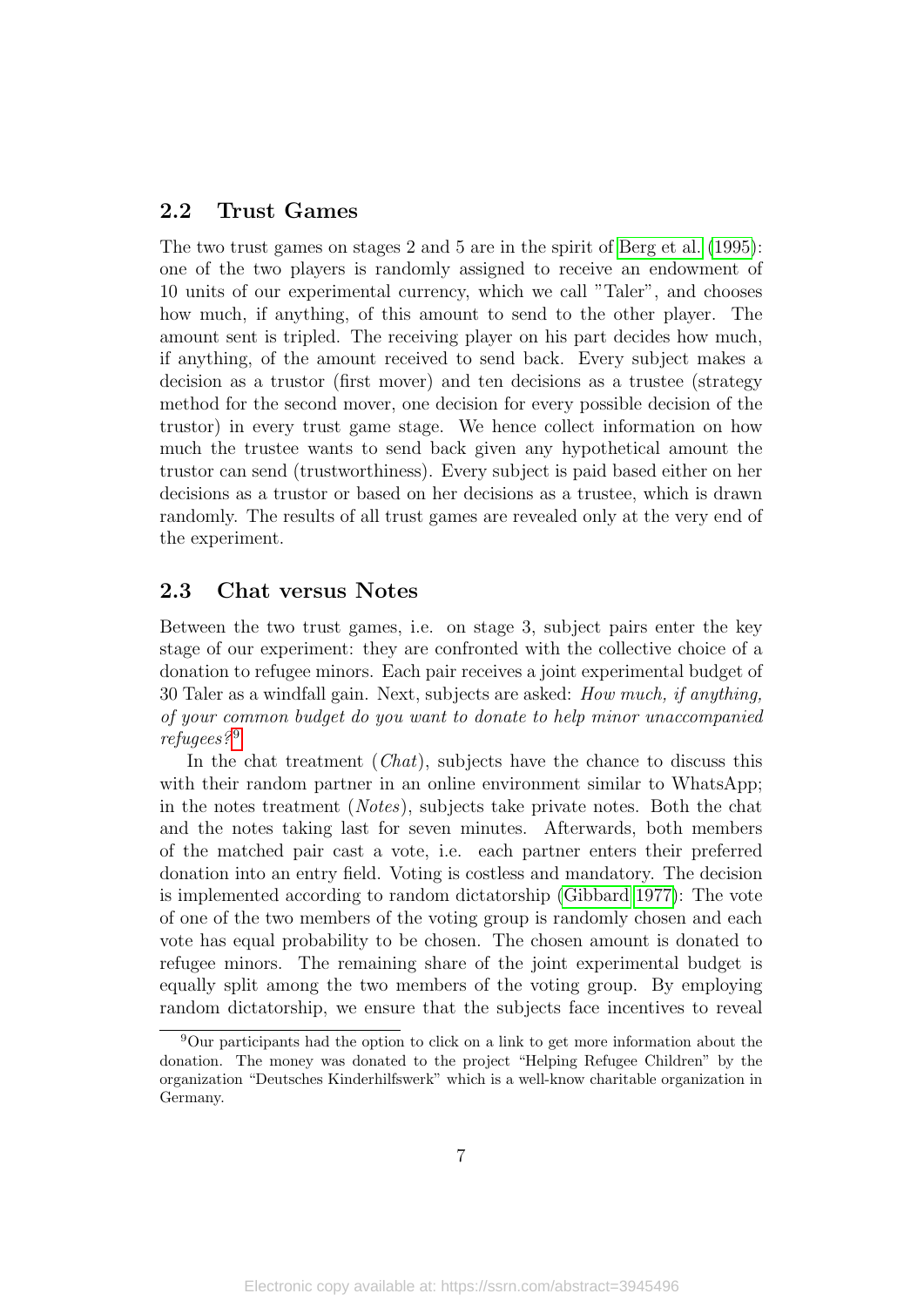their true preferences rather than voting strategically. The information on the vote of the partner and which vote will be implemented is revealed only at the very end of the experiment together with the results of the trust games.

Pay-offs Pay-offs are determined with equal probability from the first trust game, the voting stage, or the second trust game. If the voting stage is drawn, the amount that remains after the donation is split equally between the two members of the respective pair. This pay-off structure is explained to the subjects at the beginning of the experiment, while the drawing takes place at the very end of the experiment. Participants are paid 0.6 Euro for each Taler they have earned in the experiment. Importantly, a participant's pay-off at the end of the experiment is not paid to the participants individually, but into the class fund. The class fund is a public good available to the class as a whole. Such resources are typically used to finance cultural activites of the class. Hence, in the voting stage, the participants make a decision between allocating resources to group insiders (class fund) or to group outsiders (refugee charity).

Recruitment For the experiment, we contacted 214 secondary schools from the states Saxony, Berlin and Hamburg. In total, 16 schools agreed to collaborate with us, all located in Berlin or Hamburg.[10](#page-8-0) We conducted our experiment between December 2019 and March 2020 in thirteen of these schools. Four of those are located in Berlin and nine are located in Hamburg. In March, we had to stop our fieldwork because of school closings due to the Corona pandemic. For this reason, we could not conduct our experiment in the remaining three schools. We only considered a class if all pupils in it were at least fifteen years old; and we only accepted school minors whose parents gave informed consent, in addition to theirs.

### 3 Data

Overall, 501 school minors participated in our experiment in 19 different sessions.<sup>[11](#page-8-1)</sup> Due to technical malfunction, we had to dismiss data from 13 subjects, resulting in 488 observations for our analysis. [Table 1](#page-10-0) presents some descriptive characteristics of our sample. Subjects are between 15 and 21 years old, averaging 17 years; 56% of subjects are female and one subject is

<span id="page-8-0"></span><sup>&</sup>lt;sup>10</sup>Hence, we have a selected sample of schools open to collaboration with researchers from Hamburg and to the topics of deliberation and refugees. School minors with averse views on refugees are most likely under-sampled.

<span id="page-8-1"></span><sup>11</sup>As our power calculation in [Appendix D](#page-33-0) reveals, this was the targeted quantity for our research study.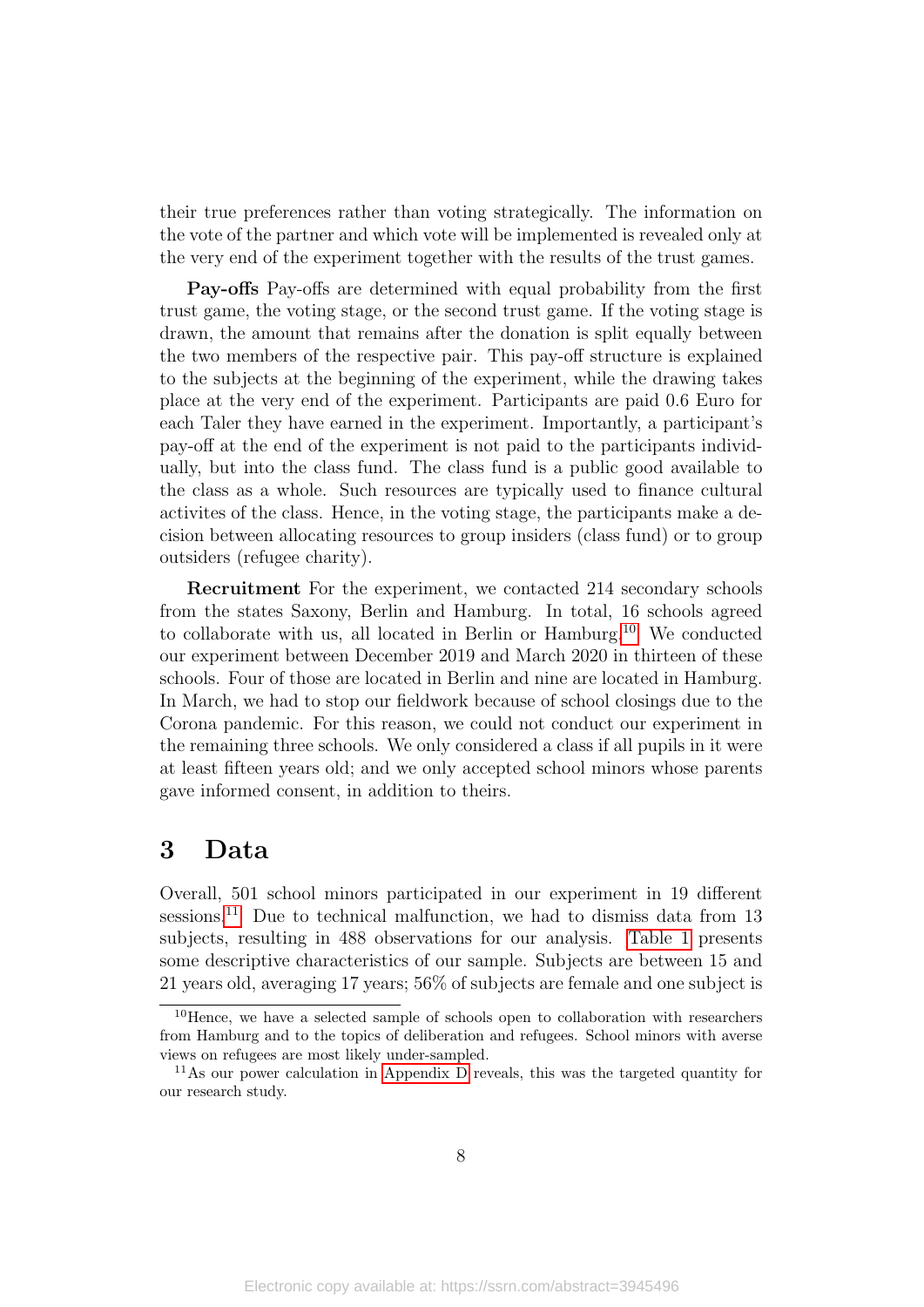diverse. From all participating school minors, 27% went to schools in Berlin. Almost all subjects are born in Germany (96%). On average, the trustors sent 5.52 Taler in trust game 1. On average, for each Taler their trustor sent, trustees returned 1.25 Taler in trust game 1. Our measure for subjects' general willingness to donate is their individual donation to Médicins sans Frontières (MSF), which we elicited in stage 1. It averages  $10.11$  Taler (6.06) Euro).<sup>[12](#page-9-0)</sup> The maximum possible donation amount to refugee minors is 30 Taler and the average donation is 20.28 Taler (see [Figure A1](#page-28-1) in [Appendix A](#page-28-2) for the distribution per treatment). Two-third of school minors are randomly assigned to the chat treatment (64%) and one-third to the notes treatment. [Table 1](#page-10-0) also reveals that positive attitudes are more pronounced than negative attitudes towards refugees. This allows for considerable heterogeneity between partners in how positive they feel toward refugees. Negative attitudes are less prevalent, which allows for less heterogeneity in intensity of negative attitude. These ex-ante attitudes are not different across treatments (MWU-test, p-values: 0.1888 and 0.6634, respectively).

The two minors in each matched pair were either from two different schools (29% of all pairs), from two different classes (28%) or from the same class (43%). However, our instructions did not explicitly mention the three possibilities; we only informed our participants that the partner could be from a different school. Our impression from the interaction with the minors during the debriefing is that most participants believed to have played the game with a partner from a different school.

### 4 Results

#### 4.1 Chat stimulates donations and beliefs

Direct treatment effects We start with reporting our incentivized direct treatment effects. Results are depicted in [Table 2.](#page-11-0) We see that Chat does not directly affect changes in trust, i.e. the difference in how much subjects trust their partner in the first and the second trust game, denoted as  $\Delta$  Trust. Thus, interaction with the co-player in the chat does not affect changes in trust per se. The same holds true for trustworthiness. In contrast, the willingness to donate for refugee minors is significantly higher in Chat. Thus, the chat interaction seems to reinforce the willingness to help refugees. Moreover,

<span id="page-9-0"></span><sup>12</sup>An (incentivized) question asked participants how much of 10 Euros they would donate to Médecins Sans Frontières (MSF), if they are drawn as a winner of a lottery at the end of the session. The lottery randomly picked one school minor in each session to win 10 additional Euros on top of the final pay-off.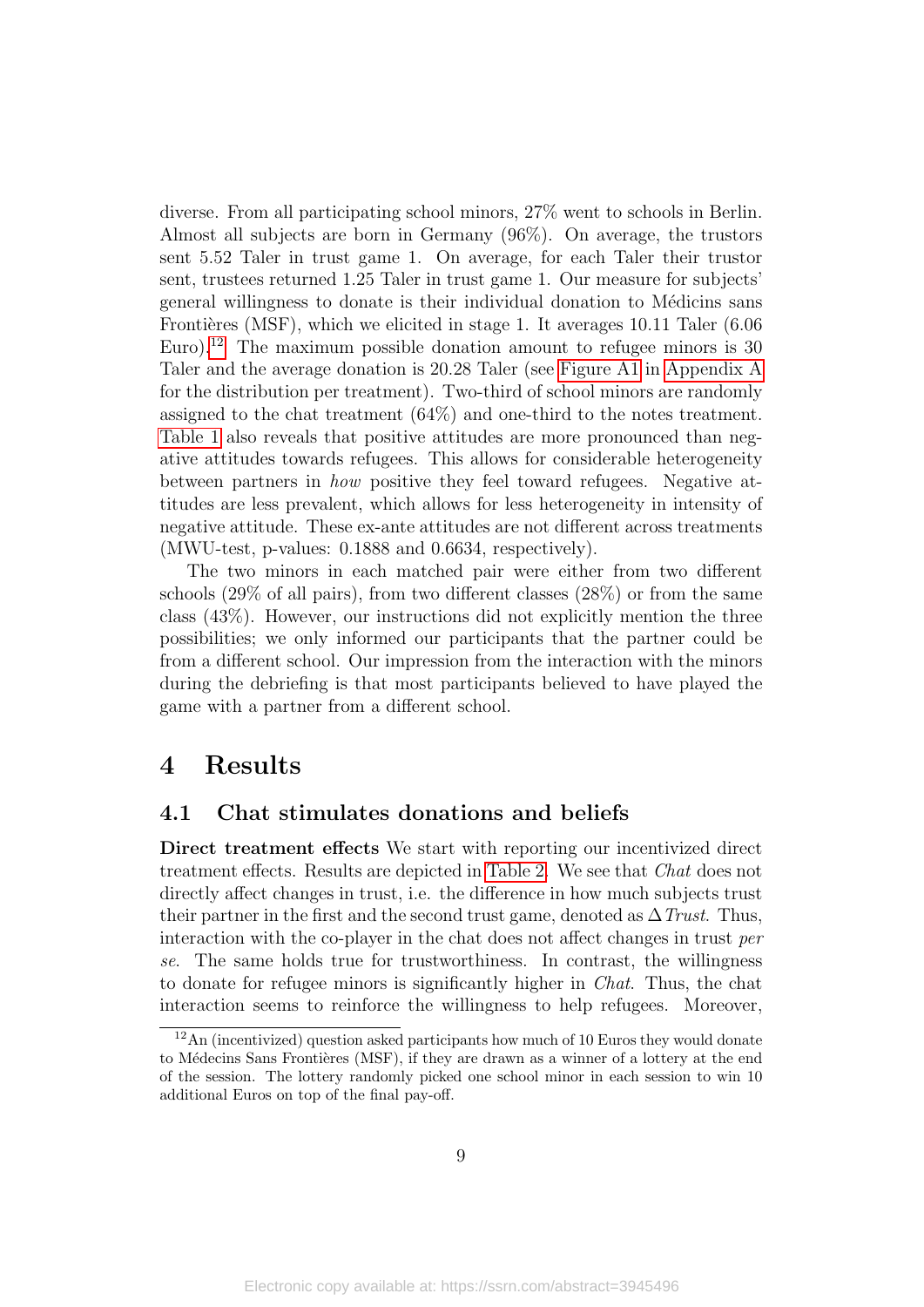<span id="page-10-0"></span>

| Variable                          | Overall<br>Mean | <b>Notes</b><br>Mean | Chat<br>Mean | St. Dev. | Min              | Max   |
|-----------------------------------|-----------------|----------------------|--------------|----------|------------------|-------|
| Age                               | 17              | 16.99                | 17           | 0.91     | 15               | 21    |
| Share female                      | 0.56            | 0.56                 | 0.56         | 0.50     | $\boldsymbol{0}$ | 1     |
| Share school in Berlin            | 0.27            | 0.28                 | 0.27         | 0.44     | $\overline{0}$   | 1     |
| Share born in Germany             | 0.96            | 0.97                 | 0.95         | 0.20     | $\overline{0}$   | 1     |
| Household members                 | 2.75            | 2.75                 | 2.74         | 1.11     | $\overline{0}$   | 7     |
| Pocket money (in Euro)            | 24.89           | 29.53                | 22.41        | 39.36    | $\overline{0}$   | 450   |
| Share same class                  | 0.43            | 0.39                 | 0.46         | 0.50     | 0                | 1     |
| Share same school different class | 0.28            | 0.28                 | 0.28         | 0.45     | 0                | 1     |
| Share different school            | 0.29            | 0.33                 | 0.27         | 0.45     | 0                | 1     |
| Positive attitudes refugees       | 3.60            | 3.68                 | 3.54         | 0.94     | $\mathbf{1}$     | 5     |
| Negative attitudes refugees       | 2.14            | 2.16                 | 2.13         | 0.96     | $\mathbf{1}$     | 5     |
| Taler sent trust game 1           | 5.52            | 5.55                 | 5.49         | 2.66     | $\overline{0}$   | 10    |
| Taler sent trust game 2           | 5.75            | 5.83                 | 5.71         | 2.93     | $\overline{0}$   | 10    |
| Amount returned trust game 1      | 1.26            | 1.24                 | 1.27         | 0.42     | $\overline{0}$   | 3     |
| Amount returned trust game 2      | 1.25            | 1.23                 | 1.27         | 0.43     | $\overline{0}$   | 3     |
| Donation to MSF                   | 10.11           | 10.52                | 9.86         | 6.67     | $\overline{0}$   | 16.67 |
| Donation to refugees              | 20.28           | 18.64                | 21.19        | 8.86     | $\overline{0}$   | 30    |
| Share positive video              | 0.34            | 0.32                 | 0.35         | 0.47     | $\overline{0}$   | 1     |
| Share negative video              | 0.33            | 0.32                 | 0.32         | 0.47     | $\overline{0}$   | 1     |
| Share balanced video              | 0.34            | 0.36                 | 0.33         | 0.47     | $\Omega$         | 1     |
| Share chat treatment              | 0.64            | $\overline{0}$       | 1            | 0.48     | $\overline{0}$   | 1     |
| Pay-off (in Euro)                 | 5.73            | 6.07                 | 5.54         | 3.49     | $\overline{0}$   | 19    |

Table 1: Summary statistics

Notes: The number of observations is 488. The variables "Amount returned" correspond to the amount of Taler sent back by the trustee for each Taler received. Reported amounts are in Taler unless stated otherwise.

we find that Chat leads to a significantly positive update of a participant's belief about her co-player's attitudes towards refugees, denoted as  $\Delta$ Opinion co-player. [13](#page-10-1) With regard to our video primes, we find no effect of any of the videos on donations to refugees. Average donations for those that saw a positive, negative and balanced video are 20.65, 20.32 and 19.86 Taler, respectively (MWU-tests, p-values: 0.99, 0.99 and 0.99). Thus, the videos did not influence donation behavior. We correct the p-values of our direct treatment effects and video primes for multiple hypotheses testing using the Holm-method [\(Holm 1979\)](#page-25-10).

<span id="page-10-1"></span><sup>&</sup>lt;sup>13</sup>When examining only *Chat*, we see that subjects, on average, update their a priori belief about the co-player in the positive direction (Wilcoxon-signed-rank test, p-value: 0.000). In other words, on average the co-player is perceived as more refugee-friendly due to the chat interaction. In Notes, however, the beliefs about the co-player are not significantly updated (Wilcoxon-signed-rank test, p-value: 0.8715). For detailed information on the construction of the belief-change variable, see [Appendix B.](#page-28-0)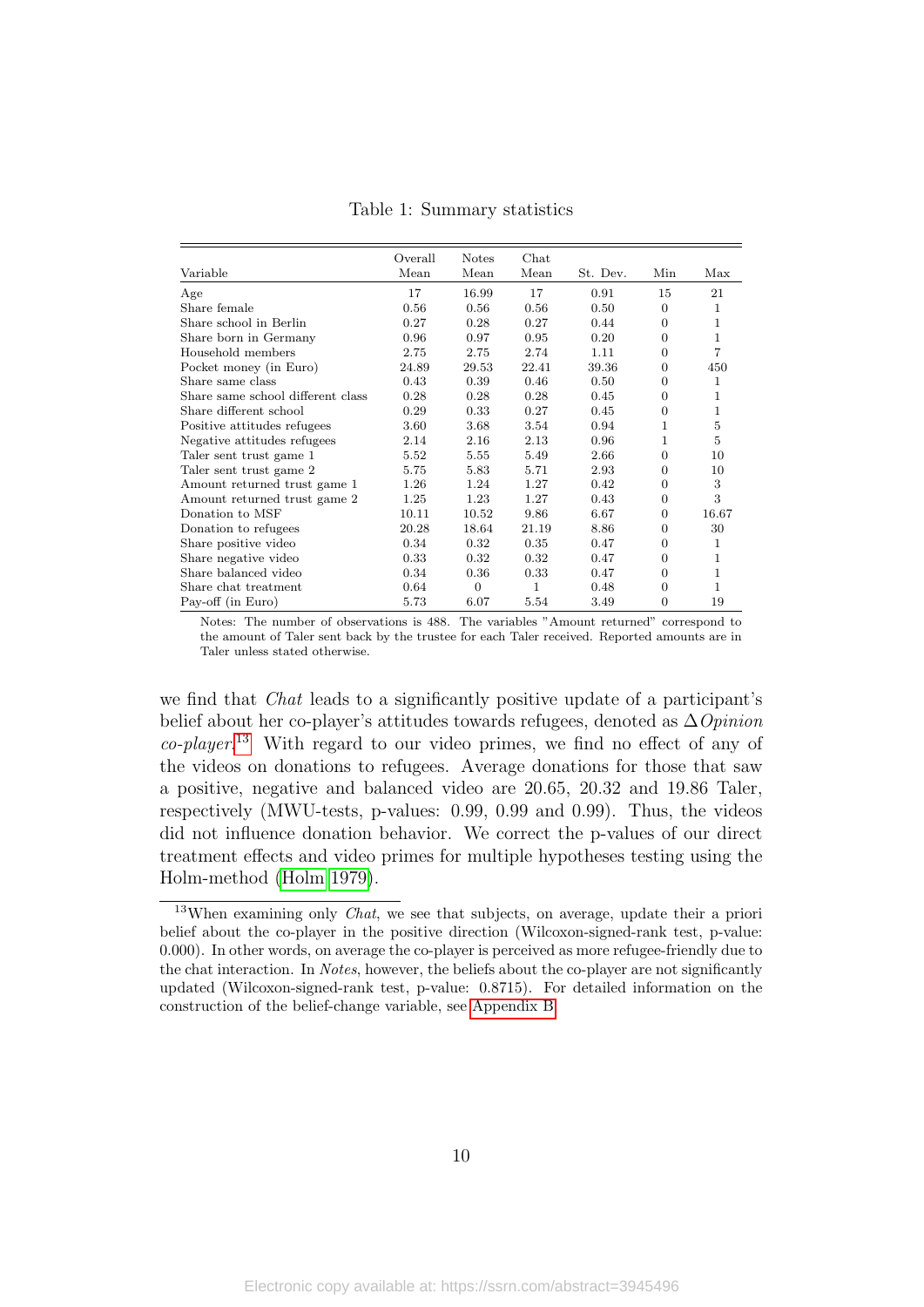<span id="page-11-0"></span>Table 2: Summary of Treatment Effects (Notes/Chat)

| Treatment<br>Variable      | <b>Notes</b><br>Mean | Chat<br>Mean | p-value (MWU) |
|----------------------------|----------------------|--------------|---------------|
|                            |                      |              |               |
| $\Delta$ Trust             | 0.25                 | 0.22         | 0.999         |
| $\Delta$ Trustworthiness   | $-0.01$              | $-0.003$     | 0.313         |
| Donation to refugees       | 18.59                | 21.22        | $0.023**$     |
| $\Delta$ Opinion co-player | $-0.03$              | 0.51         | $0.000***$    |

Notes: The table reports means per treatment and p-values of MWU-tests.  $\Delta \text{Trust } (\Delta \text{Trustworthiness})$  is defined as the difference in Taler sent (Taler sent back per Taler sent) between trust game 3 and trust game 1. Donation to refugees is the individual donation decision ranging from zero to 30 Taler.  $\Delta$ *Opinion co-player* is the belief update about the coplayer's attitudes towards refugees after treatment. P-values are adjusted for multiple hypotheses testing with seven hypotheses (Chat on all four outcome variables plus videos on donations) using the Holm-method.

### 4.2 Trusting partners perceived as refugee-friendly

Change in trust We now have a closer look at the effect of the chat treatment on  $\Delta$ Trust. The distribution of  $\Delta$ Trust per treatment is depicted in [Figure 2.](#page-12-0) Half of our subjects (244 subjects) exhibit a change in trust. In Notes, such changes cannot be rationalized with reference to new information about the matched partner. In Chat, by contrast, subjects have the opportunity of learning about their partner's attitude toward refugees between the two trust games - if partners are at least partially open about their attitudes. Trust in partners may, therefore, change in Chat if expressed attitudes toward an out-group are perceived as signals of trustworthiness toward in-group members. We hence investigate if changes in trust are affected by changes in beliefs about partners' attitudes that in turn are induced by chat interaction but not by private notes taking.

[Table 3](#page-12-1) summarizes a first pass at this analysis. It illustrates that indeed, there seems to be such an indirect effect of the chat interaction on trust.<sup>[14](#page-11-1)</sup> First, as column 2 indicates, we find that a positive belief update indeed increases trust. Second, columns 3-5 include an interaction term between  $\Delta$ *Opinion co-player* and *Chat*. Its robust significance suggests that our exogenous treatment Chat affects changes in trust through the mediator  $\Delta$ *Opinion co-player*.<sup>[15](#page-11-2)</sup> Interestingly, only the interaction effect but none of

<span id="page-11-1"></span><sup>&</sup>lt;sup>14</sup>[Table 3](#page-12-1) also confirms our results from [Table 2](#page-11-0) in that *Chat*, on average, does not exhibit a direct effect on trust (column 1). This differs from [Charness and Dufwenberg](#page-24-12) [\(2006\)](#page-24-12); [Buchan et al.](#page-23-10) [\(2006\)](#page-23-10) and [Ben-Ner et al.](#page-23-11) [\(2011\)](#page-23-11).

<span id="page-11-2"></span><sup>15</sup>As [Figure 2](#page-12-0) indicates, ∆Trust is not sufficiently normally distributed to justify OLS regressions (Shapiro-Wilk test, p-value: 0.000). As a robustness check, we therefore estimate the same specifications using ordered logit. Results depicted in [Table C1](#page-32-0) indicate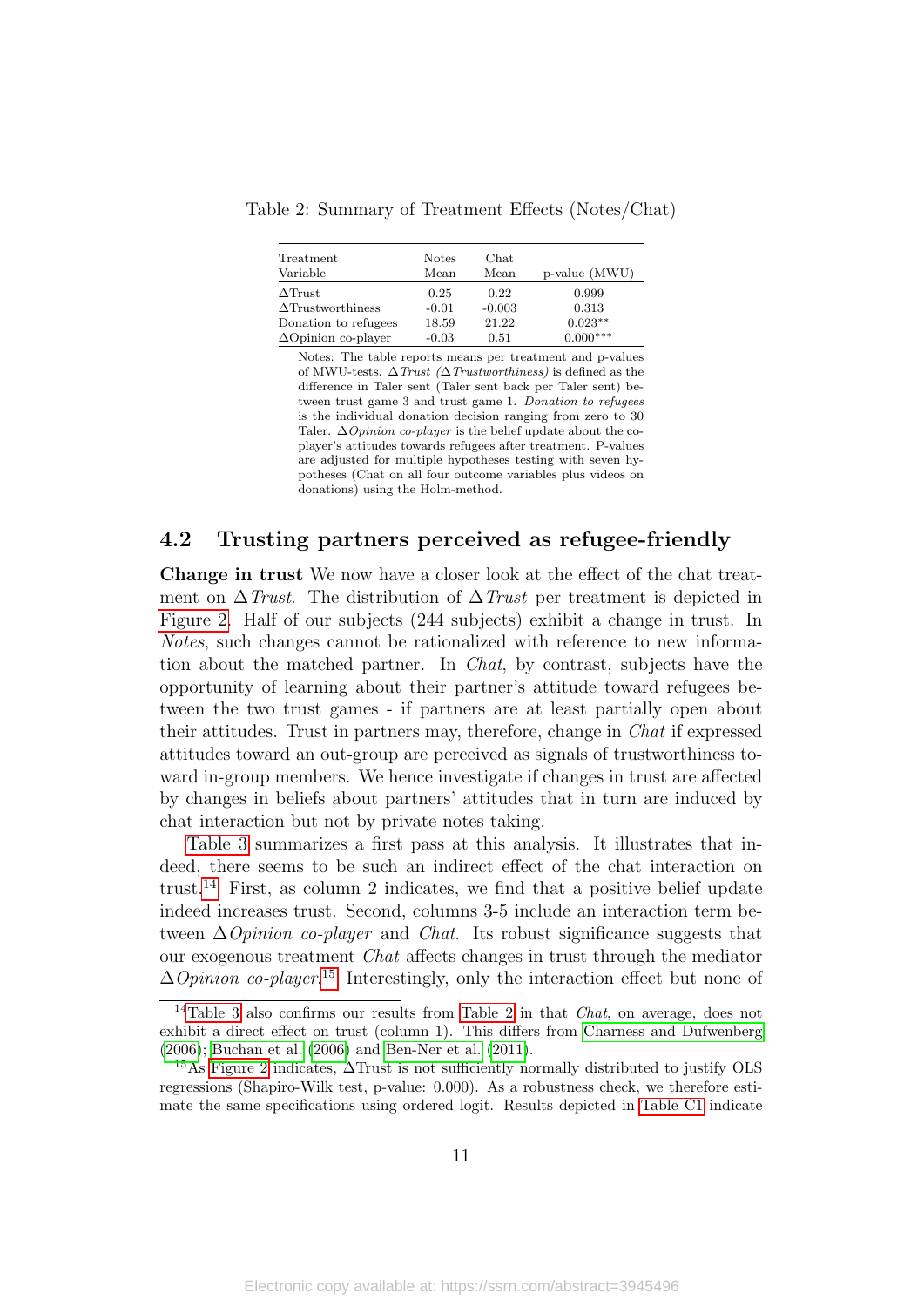<span id="page-12-0"></span>

Figure 2: Distribution of ∆Trust

<span id="page-12-1"></span>the main effects is significant.

|                                   | (1)      | $\left( 2\right)$ | $\left( 3\right)$ | (4)        | $\left( 5\right)$ |
|-----------------------------------|----------|-------------------|-------------------|------------|-------------------|
| Chat                              | $-0.031$ | $-0.117$          | $-0.139$          | $-0.144$   | $-0.084$          |
|                                   | (0.212)  | (0.211)           | (0.209)           | (0.230)    | (0.219)           |
| $\Delta$ Opinion co-player        |          | $0.144**$         | $-0.125$          | $-0.138$   | $-0.123$          |
|                                   |          | (0.056)           | (0.113)           | (0.112)    | (0.114)           |
| $Chat^* \Delta$ Opinion co-player |          |                   | $0.330**$         | $0.345***$ | $0.315***$        |
|                                   |          |                   | (0.129)           | (0.130)    | (0.130)           |
| Constant                          | 0.247    | 0.271             | 0.262             | 0.636      | $-0.024$          |
|                                   | (0.168)  | (0.169)           | (0.167)           | (1.944)    | (2.583)           |
| Obs.                              | 488      | 486               | 486               | 481        | 481               |
| Control Variables                 | No       | No                | No                | Yes        | Yes               |
| School FE                         | No.      | No                | No                | No         | Yes               |
| $R^2$                             | 0.00004  | 0.013             | 0.023             | 0.037      | 0.058             |
| F Statistic                       | 0.022    | $3.119**$         | $3.772**$         | $1.661*$   | 1.215             |

Table 3: Chat interaction and trust

Note: The table reports OLS regressions.  $\Delta trust$  is the dependent variable and measures the difference between taler sent trust game 2 and taler sent trust game 1. Controls: Female is a dummy equal to one for female subjects and zero otherwise. Age is numeric ranging from 15 to 21. Born in Germany is a dummy that is equal to one for subjects born in Germany and zero otherwise. Pocket money is numeric stating the money subjects receive from their parents. Household members indicates a subject's number of household members. Risk aversion is a 5-point likert scale reflecting subjects perceived risk attitudes. Lottery bet reflects subjects riks attitudes by measuring their willingness to pay for a lottery ticket that has a 50% chance of winning 300 Euros. Finally, Sentiment co-player is the number of positive words minus negative words normalized by the total amount of words written by the co-player (this variable is interacted with Chat). Standard errors clustered on the chat-group level are reported in parentheses. \* indicates significance at the 10% level, \*\* at the 5% level and \*\*\* at the 1% level.

that the results are robust to the choice of the regression model.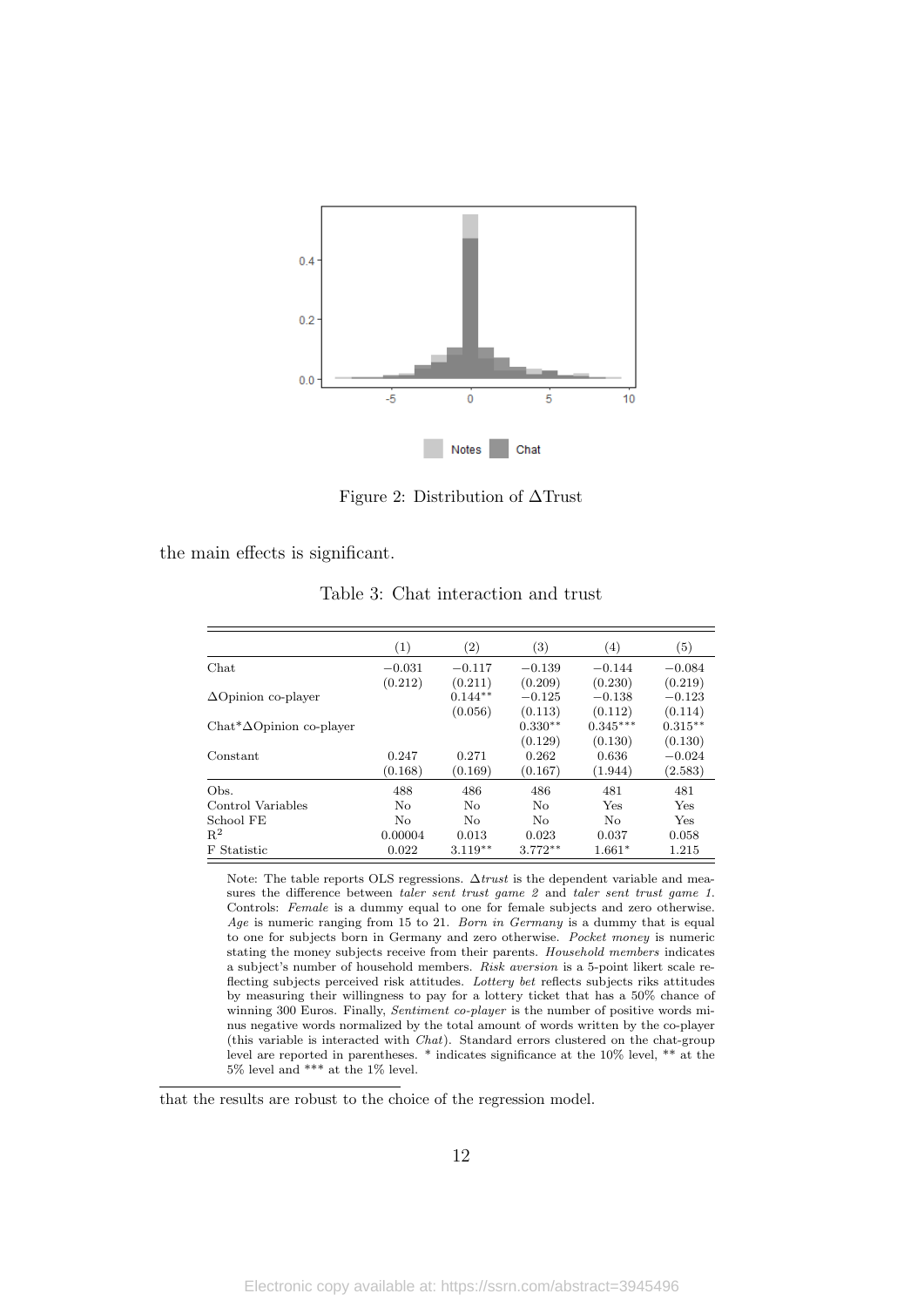Causal mediation analysis We now move on to performing a mediation analysis that tests for the potential causal effect of our treatment  $(Chat)$ through  $\Delta$ *Opinion co-player* on  $\Delta$ *Trust.* We hypothesize that chat interaction affects changes in trust among school minors through a change in beliefs about the co-player's attitudes towards refugees (for an illustration see [Fig](#page-35-0)[ure E1\)](#page-35-0).

We identify a causal mediation effect based on the following four assumptions: There must not be confounders between treatment and outcome relationship (Assumption 1), between mediator and outcome relationship (Assumption 2), or between treatment and mediator relationship (Assumption 3). In addition, there must not be confounders affected by the treatment between mediator and outcome relationship (Assumption 4). These assumptions are also known as sequential ignorability or sequential independence assumptions [\(Huber 2020\)](#page-25-11).

Assumptions 1 and 3 are met because our treatment is randomized. For Assumption 2 we have to carefully think of all post-treatment potential confounders that may affect the path from the mediator to the outcome. As individuals have the chance to update their belief about their co-player's attitudes towards refugees directly after the chat and this is instantaneously followed by the second trust game, there is little reason to believe that a posttreatment confounder would dilute the path from the treatment through the mediator on changes in trust. Similarly, Assumption 4 is the more plausible, the less time is elapsed between the treatment and the mediator [\(Vander-](#page-27-6)[Weele 2016\)](#page-27-6). In our case, the question about the co-player's attitudes towards refugees occurs directly after the treatment, i.e. *Chat/Notes*. Under these sequential ignorability assumptions, a causal mediation from the treatment to the outcome variable can be established. In the following, we empirically investigate if such a mediation effect exists, using the methods proposed in [Imai et al.](#page-25-12)  $(2010a)$  and [Imai et al.](#page-25-13)  $(2010b)$ <sup>[16](#page-13-0)</sup>

As a first step, we formulate the outcome and mediator model as

$$
\Delta Trust_i = \alpha + \beta Chat_i + \delta Chat_i * \Delta Opinion\ co-player_i + \gamma X_i + \epsilon_i \tag{1}
$$

$$
\Delta Opinion\ co\text{-}player_i = \lambda + \theta Chat_i + \phi X_i + \eta_i,\tag{2}
$$

where X contains all covariates that are used as control variables in our trust regressions from [Table 3.](#page-12-1) The regression models are subsequently used to estimate if there is an indirect causal effect from the chat interaction on the change in trust through a belief update with regard to the co-player's attitudes towards refugees.

<span id="page-13-0"></span><sup>&</sup>lt;sup>16</sup>We use the *mediation* package in R [\(Tingley et al. 2014\)](#page-27-7) that implements these methods.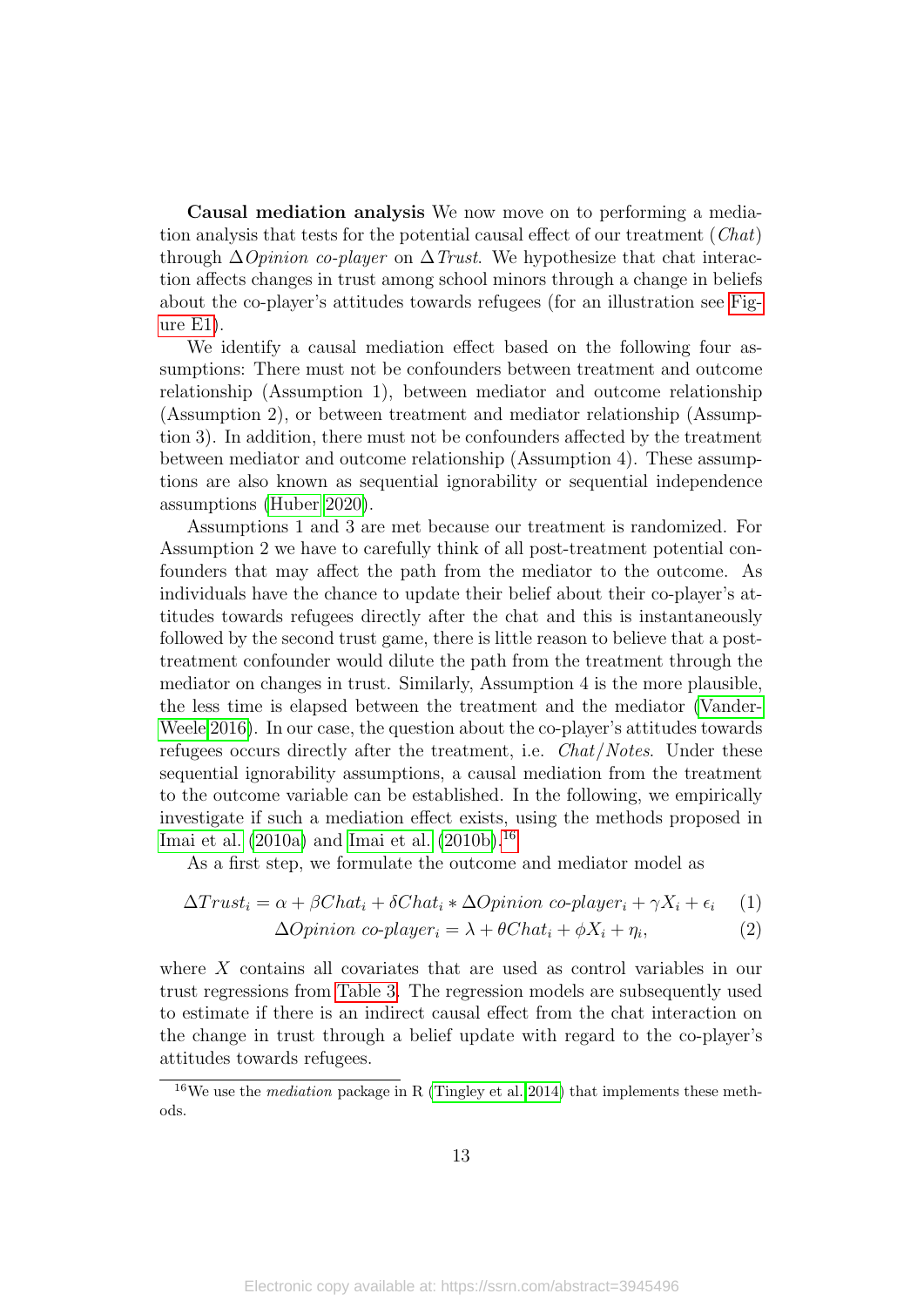Results of this mediation analysis are presented in [Table 4.](#page-14-0) The ACME (Average causal mediation effect) is significant for those being treated, i.e. chat participants. This means that the chat interaction exhibits a significant indirect effect on  $\Delta$ Trust via the mediator  $\Delta$ Opinion co-player. The ADE (Average direct effect), however, is not significant, i.e. there is no direct effect of the treatment on  $\Delta$ Trust, confirming our previous results. Thus, the chat interaction does not per se affect changes in trust among subjects but only via the belief update about the co-player's attitudes towards refugees. In the

<span id="page-14-0"></span>

| Effect                   | Estimate | CI lower | CI upper | p-value    |
|--------------------------|----------|----------|----------|------------|
| ACME (control)           | $-0.08$  | $-0.23$  | 0.04     | 0.206      |
| ACME (treated)           | 0.11     | 0.04     | 0.20     | $0.002***$ |
| ADE (control)            | $-0.18$  | $-0.59$  | 0.25     | 0.458      |
| ADE (treated)            | 0.00     | $-0.40$  | 0.44     | 0.936      |
| Total Effect             | $-0.07$  | $-0.47$  | 0.35     | 0.782      |
| Prop. Mediated (control) | 1.02     | $-5.14$  | 6.37     | 0.780      |
| Prop. Mediated (treated) | $-1.44$  | $-8.65$  | 7.87     | 0.784      |
| ACME (average)           | 0.02     | $-0.06$  | 0.09     | 0.700      |
| ADE (average)            | $-0.09$  | $-0.49$  | 0.35     | 0.756      |
| Prop. Mediated (average) | $-0.21$  | $-2.11$  | 3.26     | 0.982      |

Table 4: Causal Mediation Analysis

Notes: Confidence intervals are obtained with nonparametric bootstrap using the percentile method. Sample size used 483. Simulations: 1000. \* indicates significance at the 10% level, \*\* at the 5% level and \*\*\* at the 1% level.

following, we discuss the potential reason for why a change in beliefs about the partner's refugee-friendliness after the chat affects trust in that partner.

Refugee-friendliness as a signal of generosity Refugee-friendliness might function as a credible signal of generosity, and thus trustworthiness, toward other participants. However, note that a participant's generosity toward refugees on the donation stage comes at the expense of the common class fund, and hence at the expense of the other participants. Therefore, it is not trivial if refugee-friendliness is taken as a signal of generosity toward other participants.

In fact, perceiving refugee-friendly partners as more trustworthy is rational if and only if a participant who has rather negative attitudes towards refugees is also less trustworthy, i.e. sends back smaller shares for each amount sent by the trustor, compared to a more refugee-friendly participant. The correlation between an individual's positive (negative) attitudes and her trustworthiness in the first trust game is 0.083 (-0.150) indicating that in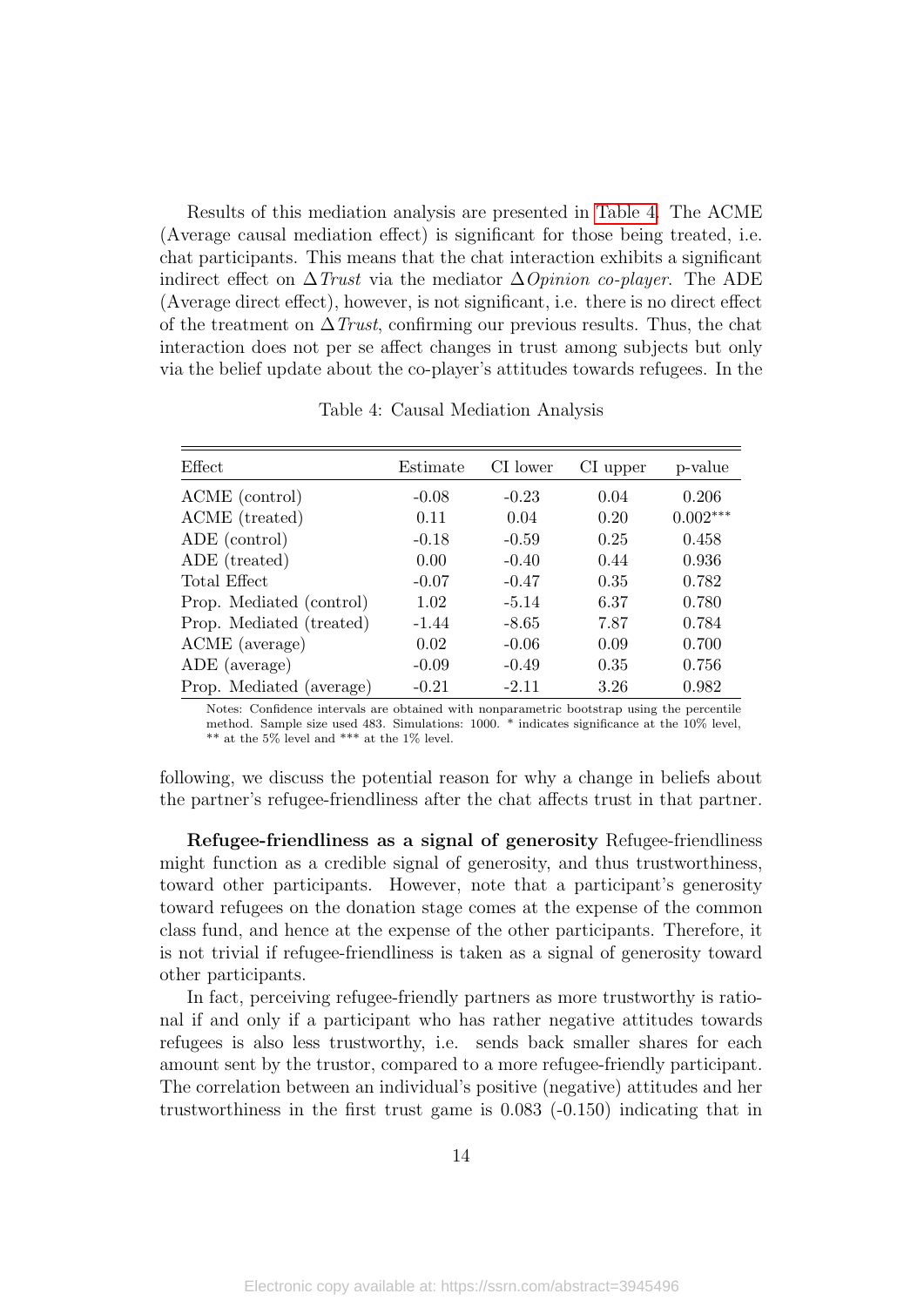our sample, subjects that have more negative attitudes towards refugees indeed send back smaller amounts in the trust game. We investigate this more deeply by regressing  $\Delta$ Trustworthiness on an individual's attitudes towards refugees.

<span id="page-15-0"></span>

|                   | (1)        | $\left( 2\right)$ | $\left( 3\right)$ | $\left( 4\right)$ | $\left( 5\right)$ | (6)        |
|-------------------|------------|-------------------|-------------------|-------------------|-------------------|------------|
| Pos. attitude     | $0.046**$  | $0.054***$        |                   |                   |                   |            |
|                   | (0.023)    | (0.026)           |                   |                   |                   |            |
| Neg. attitude     |            |                   | $-0.061***$       | $-0.066***$       |                   |            |
|                   |            |                   | (0.022)           | (0.024)           |                   |            |
| Comb. attitudes   |            |                   |                   |                   | $0.032***$        | $0.036***$ |
|                   |            |                   |                   |                   | (0.012)           | (0.014)    |
| Constant          | $1.093***$ | $1.153**$         | $1.390***$        | $1.420***$        | $1.019***$        | $1.034**$  |
|                   | (0.086)    | (0.489)           | (0.049)           | (0.460)           | (0.094)           | (0.492)    |
| Obs.              | 488        | 485               | 488               | 485               | 488               | 485        |
| Control Variables | No         | Yes               | No.               | Yes               | No                | Yes        |
| School FE         | No         | Yes               | No                | Yes               | No                | Yes        |
| $\mathbf{R}^2$    | 0.010      | 0.041             | 0.019             | 0.047             | 0.017             | 0.047      |
| F Statistic       | $5.134**$  | 0.994             | $9.580***$        | 1.145             | $8.612***$        | 1.150      |

Table 5: Attitudes towards refugees and trustworthiness

Note: The table reports OLS regressions.  $\Delta$ *trustworthiness* is the dependent variable and measures the difference between amount returned trust game 2 and amount returned trust game 1. Pos attitude (Neg attitude) is an individual's positive (negative) attitude towards refugees stated at the beginning of the survey. The variable Comb. attitude combines positive and negative attitudes to one measure. Control variables are the same as in [Table 3.](#page-12-1) Standard errors clustered on the chat-group level are reported in parentheses. \* indicates significance at the 10% level, \*\* at the 5% level and \*\*\* at the 1% level.

Columns 1,3 and 5 in [Table 5](#page-15-0) show the effect of individual attitudes without control variables while columns 2,4 and 6 add controls. The findings highlight that trustworthiness increases (decreases) significantly with positive (negative) attitudes towards refugees. Hence, in our sample refugeefriendliness is indeed a credible signal of generosity toward other (non-refugee) participants in the same in-group, and the trust-enhancing effect of perceived refugee-friendliness can be rationalized.

#### 4.3 The political-correctness norm

Given that in our sample, refugee-friendliness signals trustworthiness and perceived refugee-friendliness generates trust, which is a powerful resource, we now test whether a trust-preserving political-correctness norm exists for our sample. That is, we test whether during the chat participants with negative attitudes toward refugees refrain more strongly from fully expressing these attitudes than during the notes taking.

To this purpose, we have coders classifying each message in Chat and Notes as expressing either a positive, negative, or neutral attitude toward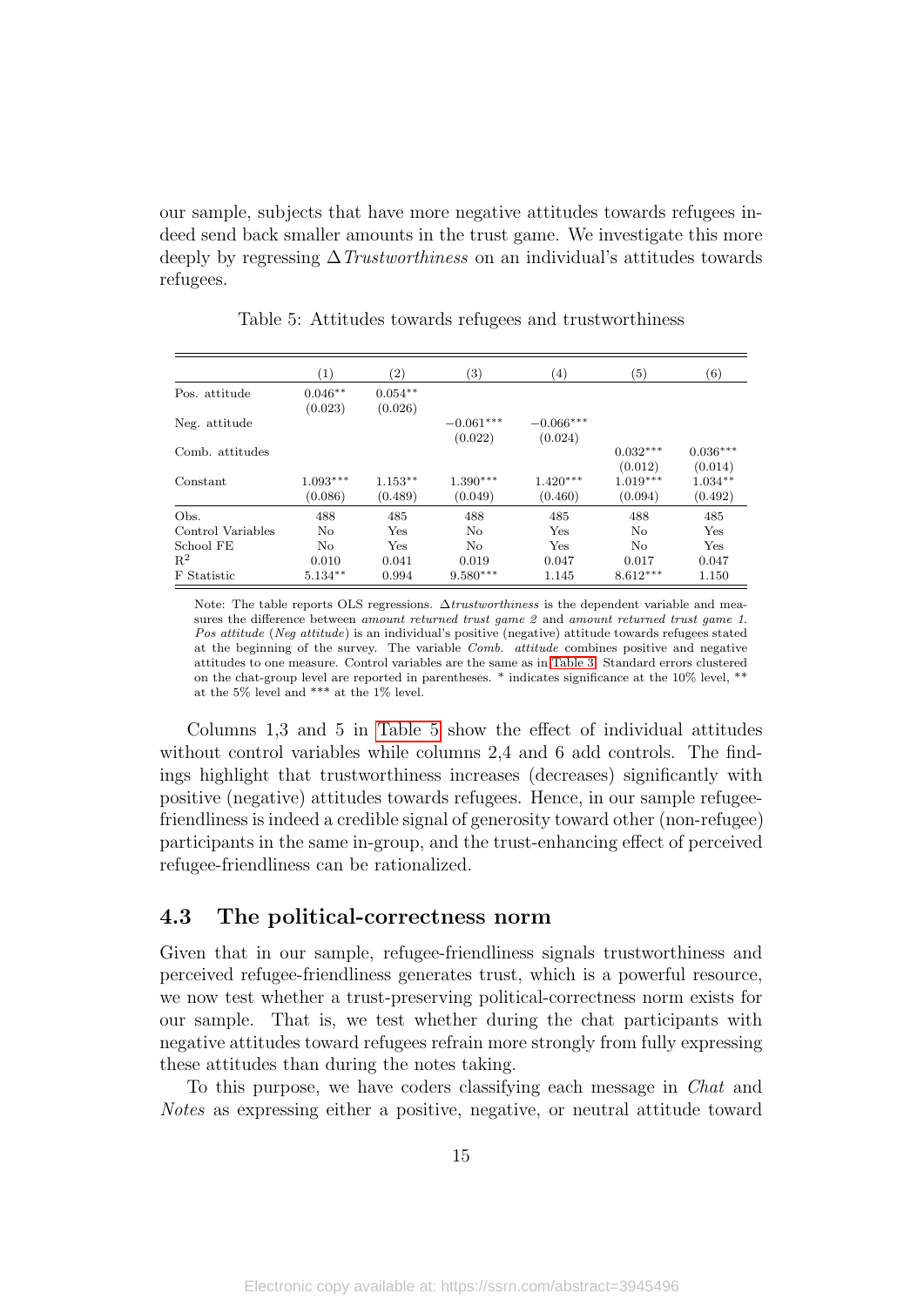refugees. Based on their coding, we construct two measures that characterize how positive, respectively negative, a given participant writes about refugees.

To be precise, two coders manually and independently labeled each text message from both Notes and Chat as Pro or as Contra.<sup>[17](#page-16-0)</sup> We only used annotated messages where both coders agreed on the labeling and discarded the rest. Krippendorff's alpha for Pro and Contra are 0.8 and 0.69, indicating substantial agreement among coders. Using these annotated text data, we construct the following variables:

$$
Positivity_i = \begin{cases} \frac{Pro_i}{Pro_i + Contra_i} & if \; Pro_i + Contra_i > 0, \\ 0 & if \; Pro_i + Contra_i = 0, \end{cases} \tag{3}
$$

$$
Negative_{ij} = \begin{cases} \frac{Contra_i}{Pro_i + Contra_i} & if \; Pro_i + Contra_i > 0, \\ 0 & if \; Pro_i + Contra_i = 0, \end{cases} \tag{4}
$$

where  $i$  is one chat interaction between two matched subjects or one individual note from subjects in Notes. These variables capture the positive and negative attitudes toward (donating to) refugee minors as expressed in Notes or in Chat. [18](#page-16-1)

We find that overall, 610 messages in *Notes* contain expressed attitudes toward refugees; 419 (191) of those are positive (negative) attitudes. In Chat, 474 messages contain expressed attitudes, of which 373 (101) are positive (negative). Based on this annotation, we develop two measures that capture the attitudes toward refugees expressed by the participant: Expressed positivity and Expressed negativity. In [Figure 3,](#page-17-0) we can observe that positive attitudes expressed in Chat do not differ systematically from those expressed in Notes (MWU-test, p-value: 0.288). Considering negative attitudes, however, [Figure 3](#page-17-0) illustrates that, on average, significantly fewer negative attitudes are expressed in Chat than in Notes (MWU-test, p-value: 0.000). This finding is corroborated by a simple sentiment analysis (see [Appendix B\)](#page-28-0). Moreover, as [Figure B3](#page-31-0) illustrates, heterogeneity in the number of positive messages is higher than those for negative messages.

We interpret these findings as follows. Since ex-ante attitudes towards refugees do not differ across treatments, our text-data analysis suggests self-

<span id="page-16-0"></span> $17$ We define Pro (Contra) in a broad sense. Each message expressing a positive (negative) attitude, feeling, or opinion towards refugees is labeled as Pro (Contra). Messages that argue in favor of donating more (less) are also labeled as Pro (Contra). We argue that given the nature of our setting, the expressed attitudes towards refugees and the expressed willingness to donate are inseparable.

<span id="page-16-1"></span><sup>&</sup>lt;sup>18</sup>Spearman's correlation between  $Positivity_i$  and  $Negativity_i$  is -0.779. The two variables are not perfectly correlated because we set both variables equal to zero for subjects that do not express any positive or negative attitudes towards refugees.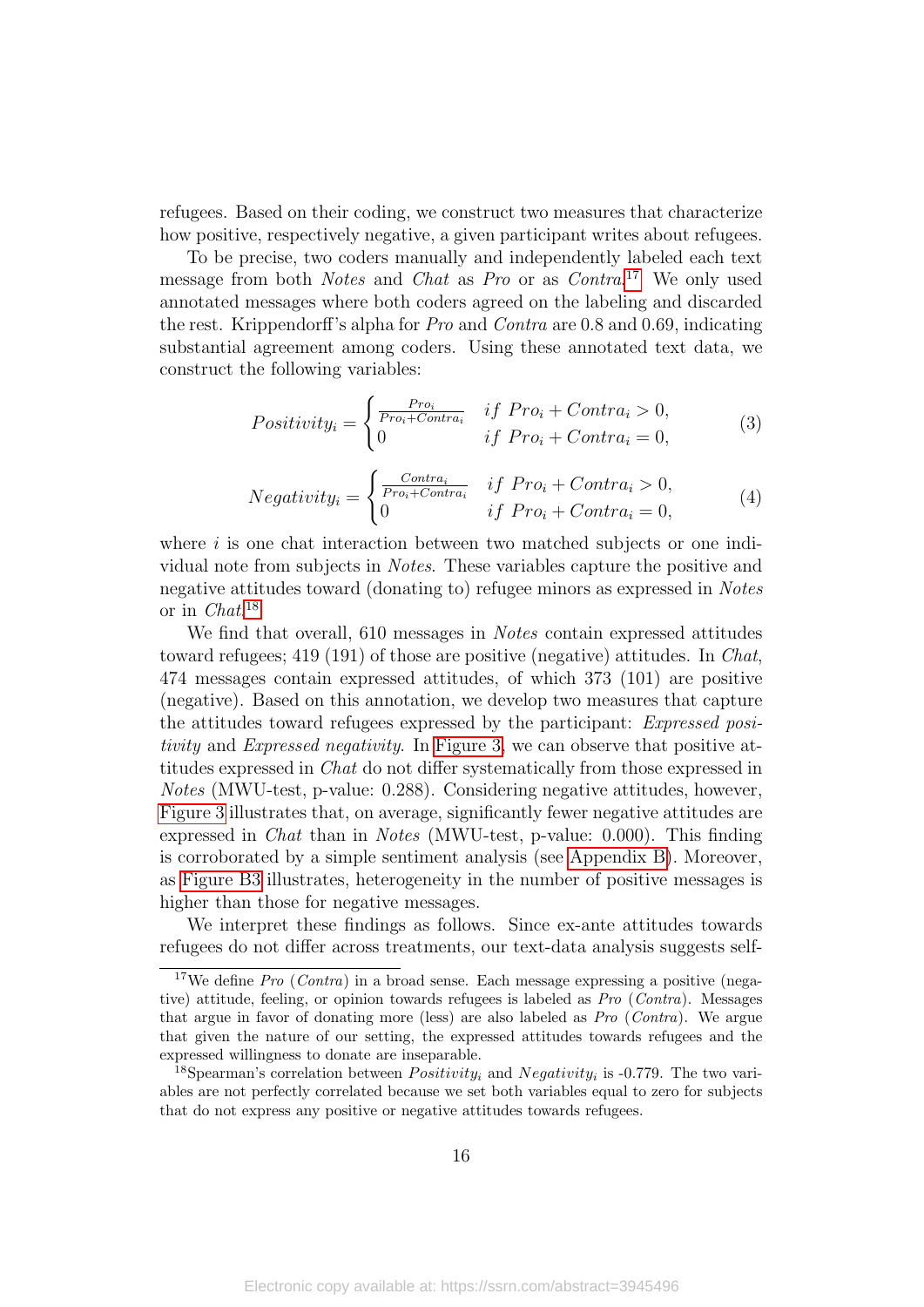<span id="page-17-0"></span>censorship in the Chat treatment: subjects hold back at least some negative attitudes when communicating with another subject.



Figure 3: Expressed attitudes towards refugees

Beliefs about partners' attitudes Since subjects trust more in their matched partners if they perceive them to be refugee-friendly, it is important to know how (if at all) communication affects these beliefs. [Figure 4](#page-18-0) depicts the difference between a subject's incentivized belief about the partner's attitudes that we elicited both before and after treatment and the partner's actual attitudes ( $Perceived - Actual$ ). In all cases, we see that belief errors are positive indicating that on average subjects believe their partners to have more positive feelings toward refugees than they actually have. Belieferrors are not significantly different across treatments, not before nor after treatment (MWU-test, p-values: 0.3392 and 0.451, respectively). Hence, subjects in *Chat* do not seem to learn significantly about the actual attitudes of their partners. In particular, they do not tune down their excess optimism about their partners' refugee-friendliness. This suggests that the political-correctness norm according to which subjects hold back their more negative attitudes toward refugees in the chat is successful in preserving this optimism which is, as shown above, helpful to sustain trust.

Effects on trust Finally, to define an upper bound on the extent to which the political-correctness norm seems to generate or to preserve trust, we now estimate how trust would have changed if subjects in Chat had learned the actual attitudes of their partners.

To this purpose, we first predict the change in beliefs that would have occurred under full revelation in the chat. We re-construct the variable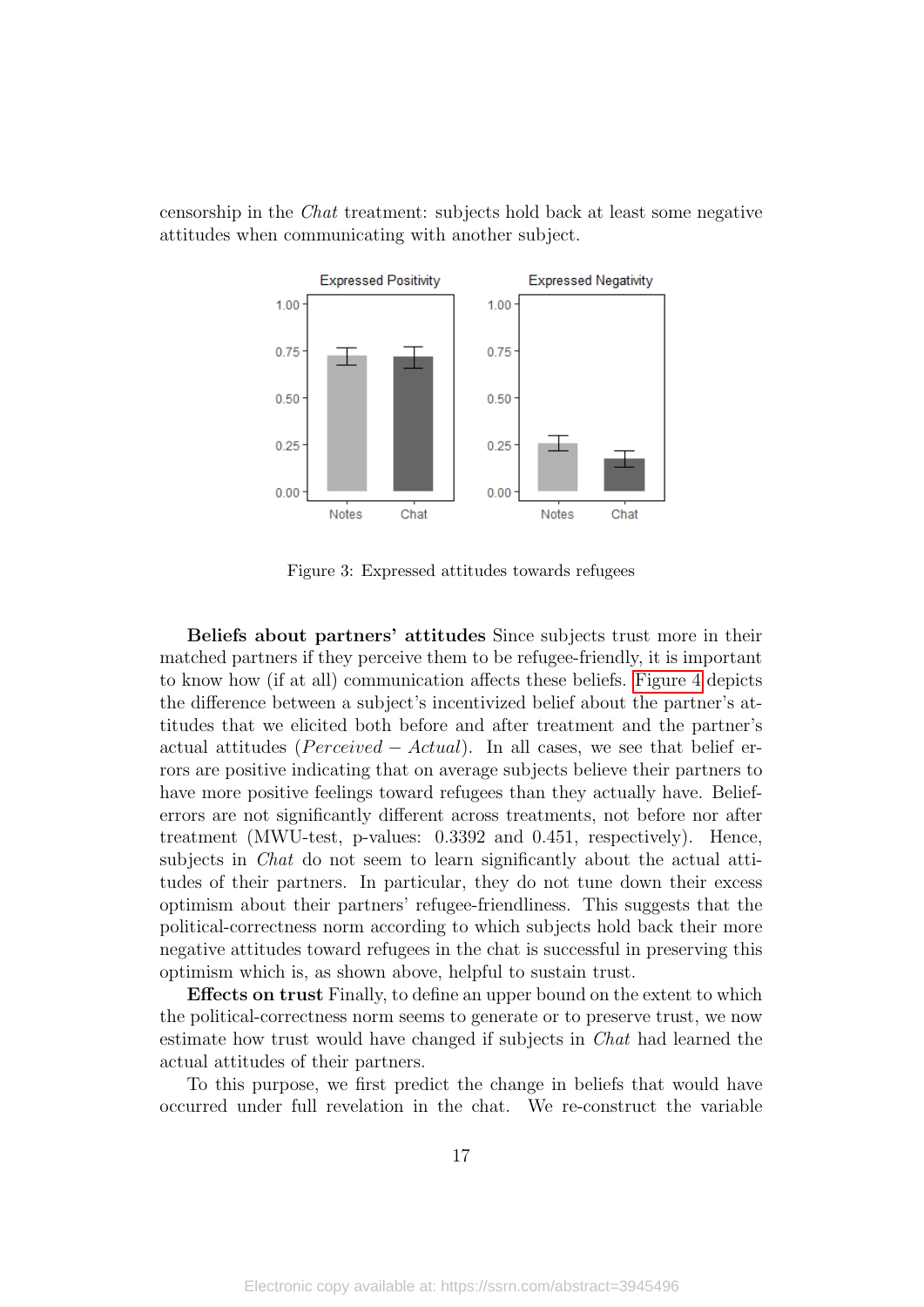<span id="page-18-0"></span>

Figure 4: Error in belief about co-player's attitudes towards refugees

 $\Delta$ *Opinion co-player* for the counterfactual situation in which beliefs after the chat would have been correct: in  $\Delta \textit{Opinion}$  co-player we set  $BCP_{2i} =$  $ATR_{1j}$ , where  $ATR_{1j}$  are the ex-ante attitudes of subject's i's partner j. Next, we estimate how the fictitious belief change under full revelation would have affected trust. To assess the potential influence of  $\Delta$ *Opinion co-player* on trust we choose the beta-parameter 0.184 from the regression of  $\Delta$ Trust on ∆Opinion co-player and all control variables but for the sub-sample of chat participants only. Results are summarized in [Figure 5.](#page-18-1)

<span id="page-18-1"></span>

Figure 5: Predicted versus actual trust change due to  $\Delta$ Opinion co-player

Comparing the means of the actual versus predicted influence of  $\Delta$ Opinion co-player on ∆Trust reveals that on average post-chat trust would have been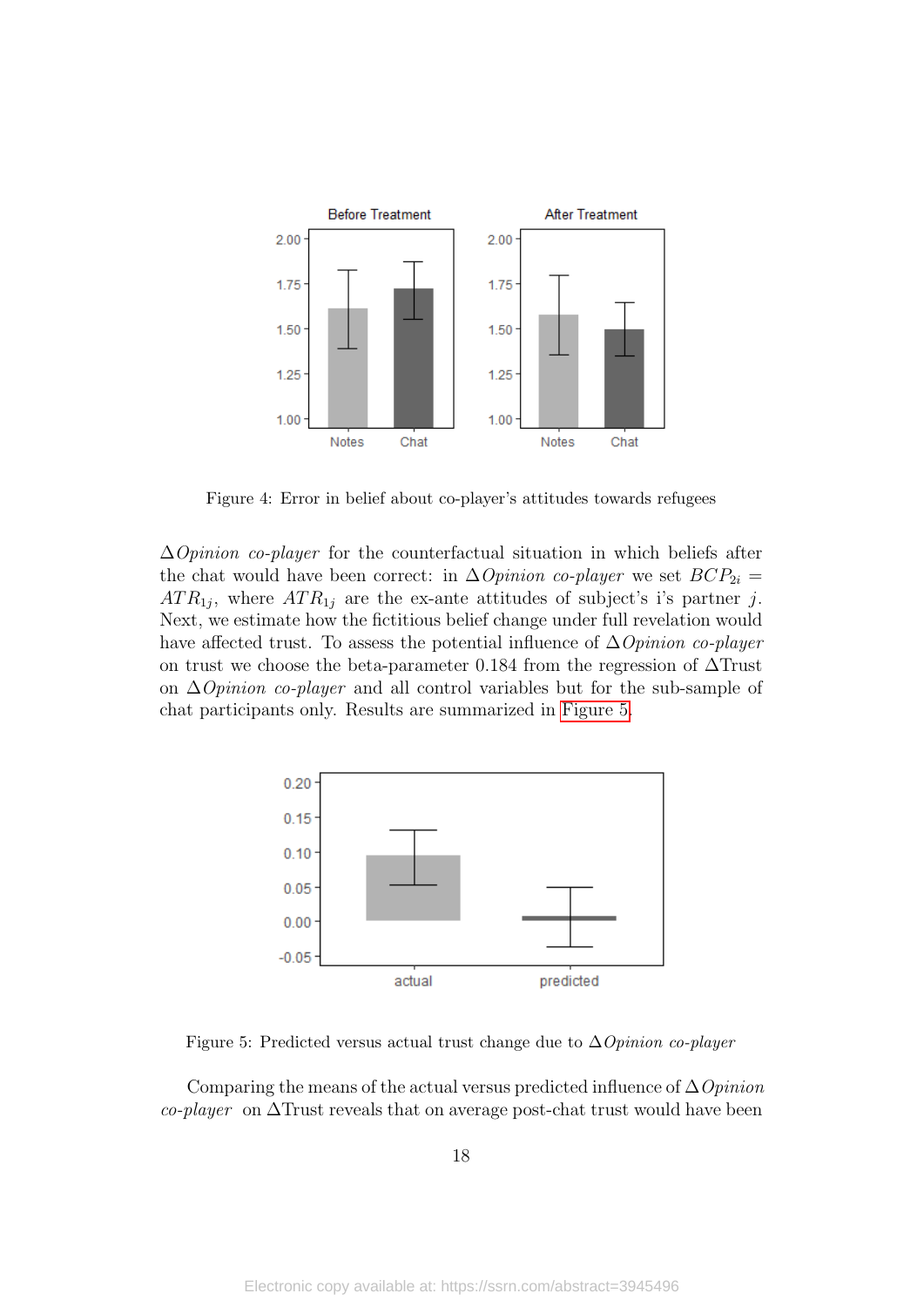lower if beliefs were correct after the chat (MWU-test, p-value: 0.005). It is important to note, however, that trust would not have been destroyed, compared to the notes treatment. Rather, the trust premium that occurs since the chat generates overly optimistic beliefs about the partners' attitudes towards refugees would have disappeared, i.e. ∆Trust would have been closer to zero. Hence, the political-correctness norm does not only preserve trust but even turns communication about transfers to refugees into a trust-generating exercise.

#### 4.4 The effect of Chat on donations

We now move on to investigating how our subjects' communication about potential transfers to refugees affects the latter, i.e. the amounts donated. As depicted in the right panel of [Figure 6,](#page-21-0) we find higher donations in Chat than in Notes. This is confirmed by our regressions in [Table 6.](#page-20-0) In specification (1) we examine the treatment effect on individual donation votes, not accounting for school fixed effects or control variables. The former are added in specification (2), the latter in specification (3). Our final specification (4) includes school fixed effects as well as control variables. Comparing the magnitudes of the chat coefficients reveals that the chat effect on donations to refugee minors is fairly robust across specifications. It is also statistically significant at any conventional level. Further, the chat effect is economically relevant: subjects in *Chat* donate 3.56 Taler more than subjects in *Notes*, which is more than  $10\%$  of the initial endowment.

In the following, we will discuss some of the possible channels through which our treatment influences the donation behavior. We particularly focus on three channels: a priori social image concerns, the political-correctness norm identified above, and social information.

Social image concerns and the political-correctness norm Social image concerns vis-à-vis the matched partner may motivate our subjects to suggest higher donations in the chat than they would have chosen privately. Two norms may give rise to such image concerns: a social norm to be generous, at least toward refugees, and the political-correctness norm to speak positively about them. The first may induce subjects to suggest higherthan-preferred donations in the chat right away, while the latter may affect donations indirectly: subjects withhold negative attitudes toward refugees from expression, speaking mainly in positive terms about them. Feeling thus committed, subjects may then follow through with their expressed generosity. To separate these two potential channels through which the chat may affect donations to refugee minors, we compare the very first suggestions of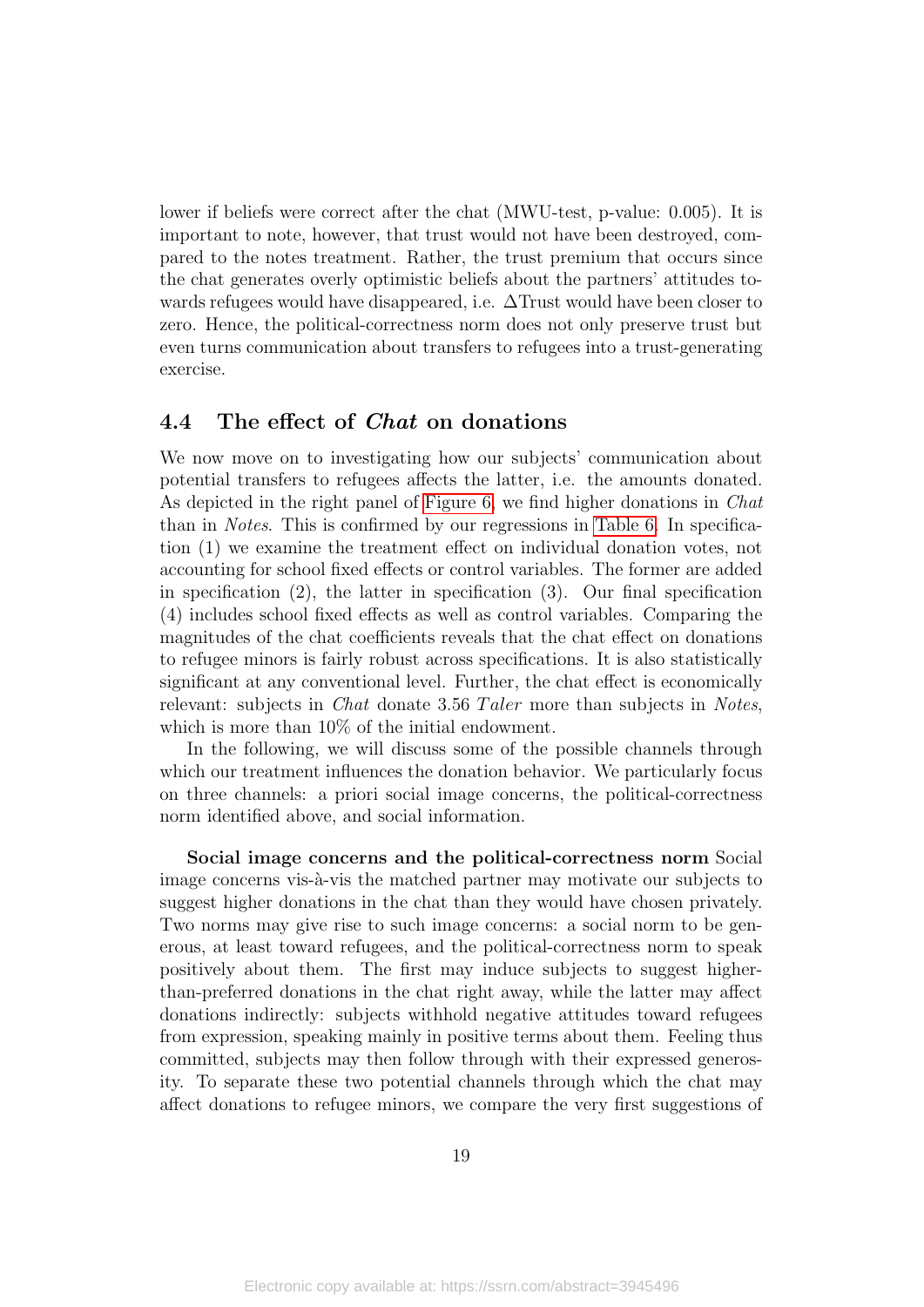<span id="page-20-0"></span>

|                    | (1)            | (2)       | (3)            | (4)        |
|--------------------|----------------|-----------|----------------|------------|
| Chat               | $3.232**$      | $3.038**$ | $3.814***$     | $3.565***$ |
|                    | (1.446)        | (1.345)   | (1.259)        | (1.189)    |
| Attitudes Refugees |                |           | $1.877***$     | $1.539***$ |
|                    |                |           | (0.305)        | (0.289)    |
| Negative Video     |                |           | $-0.105$       | $-0.231$   |
|                    |                |           | (1.312)        | (1.259)    |
| Balanced Video     |                |           | $-0.231$       | $-0.137$   |
|                    |                |           | (1.341)        | (1.233)    |
| Female             |                |           | $3.126***$     | $3.480***$ |
|                    |                |           | (1.175)        | (1.091)    |
| Age                |                |           | $1.090*$       | 0.962      |
|                    |                |           | (0.651)        | (0.731)    |
| Born in Germany    |                |           | 3.843          | 2.926      |
|                    |                |           | (2.856)        | (2.492)    |
| Pocket money       |                |           | $-0.003$       | 0.001      |
|                    |                |           | (0.013)        | (0.012)    |
| Household members  |                |           | $-0.286$       | $-0.251$   |
|                    |                |           | (0.448)        | (0.441)    |
| Donation to MSF    |                |           | $0.546***$     | $0.564***$ |
|                    |                |           | (0.085)        | (0.080)    |
| December           |                |           | $-0.325$       | $-3.256$   |
|                    |                |           | (1.691)        | (3.726)    |
| Constant           | 21.030***      | 25.632*** | $-21.923*$     | $-12.615$  |
|                    | (1.110)        | (2.703)   | (11.909)       | (14.757)   |
| School FE          | N <sub>o</sub> | Yes       | N <sub>o</sub> | Yes        |
| Clustered SE       | Yes            | Yes       | Yes            | Yes        |
| Obs.               | 487            | 487       | 482            | 482        |
| Wald Test          | $6.645***$     | 86.780*** | 129.196***     | 202.513*** |

Table 6: Chat interaction and donation

Notes: The table reports results of Tobit regressions with Donation to Refugees as the dependent variable. Since many subjects donate the maximum amount of 30 (see [Figure A1](#page-28-1) in [Appendix A\)](#page-28-2), we use Tobit regressions to estimate the effect of Chat on the latent unrestricted donation. The variable Chat is a dummy equal to one for subjects that chatted and zero otherwise. The variable Attitudes Refugees is a categorical variable indicating positive/negative attitudes towards refugees. The variable Negative Video (Balanced Video) are dummies that are equal to one for subjects that saw a negative (balanced) video about refugee minors and zero otherwise. The variable Female is a dummy equal to one for female subjects and zero otherwise. The variable Age is numeric ranging from 15 to 21. Born in Germany is a dummy that is equal to one for subjects born in Germany and zero otherwise. Pocket money is numeric stating the money subjects receive from their parents. The variable Household members indicates a subject's number of household members. The variable Donation to MSF indicates a subject's donation amount during the survey's lottery for donating to MSF. Finally, december is a dummy equal to one for sessions conducted in December and zero otherwise. Standard errors clustered on the chat-group level are reported in parentheses. \* indicates significance at the 10% level, \*\* at the 5% level and \*\*\* at the  $1\%$  level.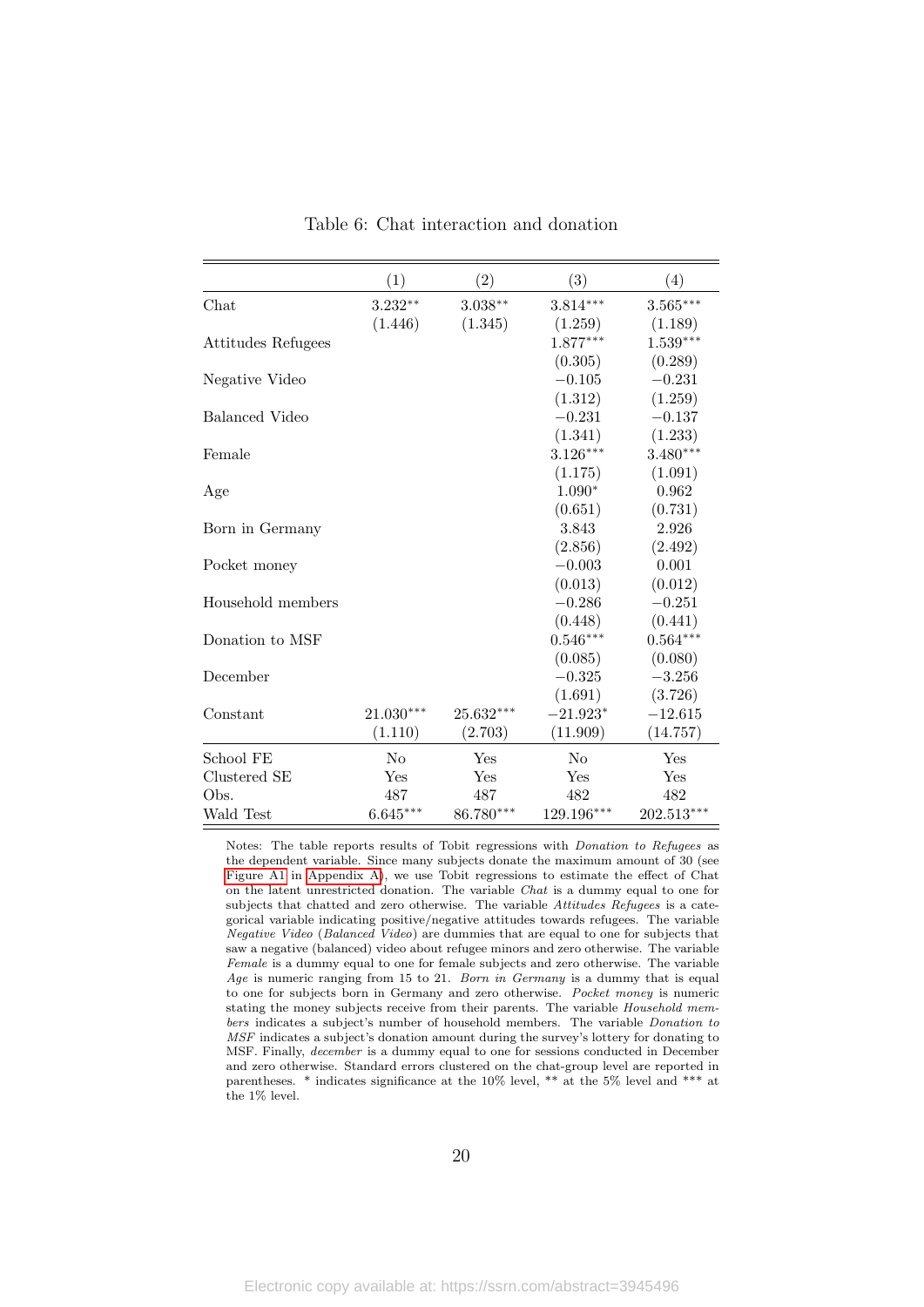amounts to donate (*first offer*) that subjects make in *Chat* with actual dona-tions in Notes.<sup>[19](#page-21-1)</sup> If the first donation suggestions in *Chat* exceed the actual donations in Notes, this indicates that the first channel is at work, i.e., that indeed a priori image concerns to appear generous drive the chat effect on donations.

Means of first offers in Chat and donations in Notes are displayed in the left panel of [Figure 6.](#page-21-0) However, we find that there is no significant difference (MWU-test, p-value: 0.505). Hence, the chat effect on donations seems to be driven by differences between publicly and privately expressed attitudes rather than differences between publicly suggested and privately preferred donations. A priori social image concerns may play a role, but they do not seem due to an a priori social norm requiring generosity. Rather, discussing transfers to refugee minors under the political-correctness norm analyzed above seems to create a positive atmosphere that motivates higher donations than in Notes.

<span id="page-21-0"></span>

Figure 6: Analysis of first offers

Social information The third potential channel through which the chat may enhance donations is closely related to the second: As argued in section 4.2, the political-correctness norm generates (overly) optimistic beliefs about the partner's attitudes toward refugees. Since these attitudes and

<span id="page-21-1"></span> $19$ To obtain the *first offer* data, we manually label all messages in the chat which contain a donation amount. Based on this, we label the first of such message in every chat as first offer. In total, in 156 of 157 chat-groups a first suggestion of an amount to donate was made. First offers are mostly made at the very beginning of the chat interaction. The average message number in which the first offer appears is 5.6.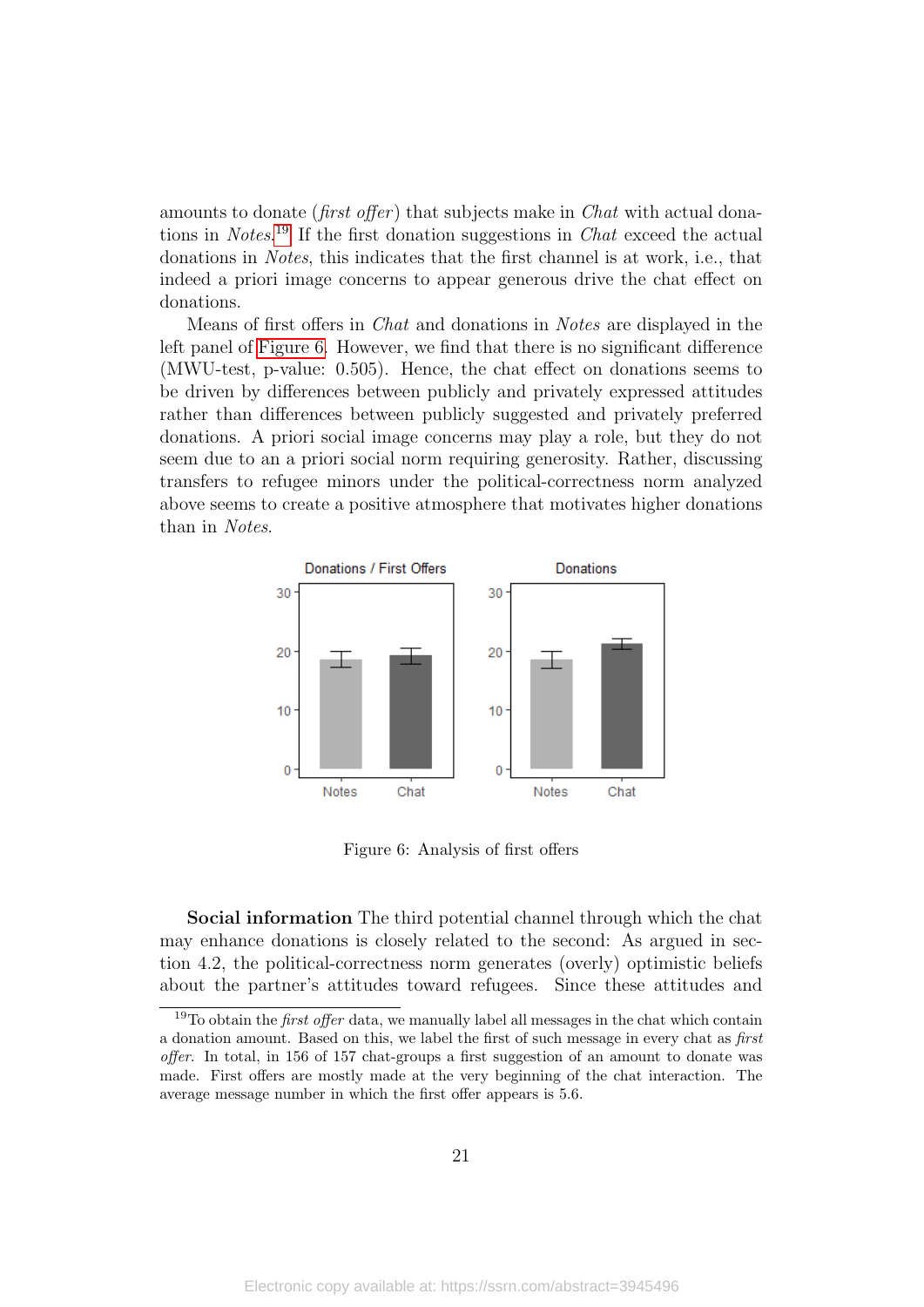the willingness to donate are highly correlated (Spearman's correlation coefficient: 0.31), it is plausible to assume that the chat also creates more optimistic beliefs about the partner's willingness to donate. As the existing literature demonstrates, such beliefs may directly stimulate own generosity. For instance, [Shang and Croson](#page-27-3) [\(2009\)](#page-27-3) provide evidence that when individuals receive information about others donating large amounts, they tend to increase their own donations.

In sum, the chat seems to affect donations mainly via the politicalcorrectness norm that shields negative attitudes toward refugees from perception, thereby creating both a donation-friendly communication dynamics and optimistic beliefs about the partners' willingness to donate. We do not find any evidence for a priori social image concerns. We confirm this interpretation of our findings by a mediation analysis in [Appendix E.](#page-35-1)

## <span id="page-22-0"></span>5 Conclusion

We conducted a lab-in-the-field experiment with school minors to study how discussing the highly politicized issue of refugee help affects in-group trust among discussion partners and out-group generosity towards refugees. Participants were randomly assigned into groups of two that could either partake in a free-form chat among each other or write down their reasoning with regard to refugee aid individually. Subsequently, participants decided how much of a mutual endowment to donate to refugees. Our main finding is that communication about refugee help is subject to a political-correctness norm, which indirectly increases trust through generating overly optimistic beliefs about the co-players' attitudes towards refugees that serve as credible signals of trustworthiness. This positive belief update is driven by participants withholding negative opinions about refugees more strongly in the chat than in their private notes. Moreover, communication increases school minors' willingness to share funds with refugees by more than ten percent.

As a caveat, one has to be careful in generalizing results. Our sample is self-selected and relatively homogeneous, comprising school minors from the two largest cities in Germany, mostly born in Germany, and from schools that offer "Abitur" (the exam that must be passed for university attendance). A more heterogeneous sample, comprising also school minors from rural areas and schools that do not offer "Abitur" would probably fail to coordinate on a political correctness norm, and trust may even deteriorate. However, what our experiment reveals is that homogeneous social groups discussing an out-group do coordinate on a norm of opinion expression that preserves their in-group trust.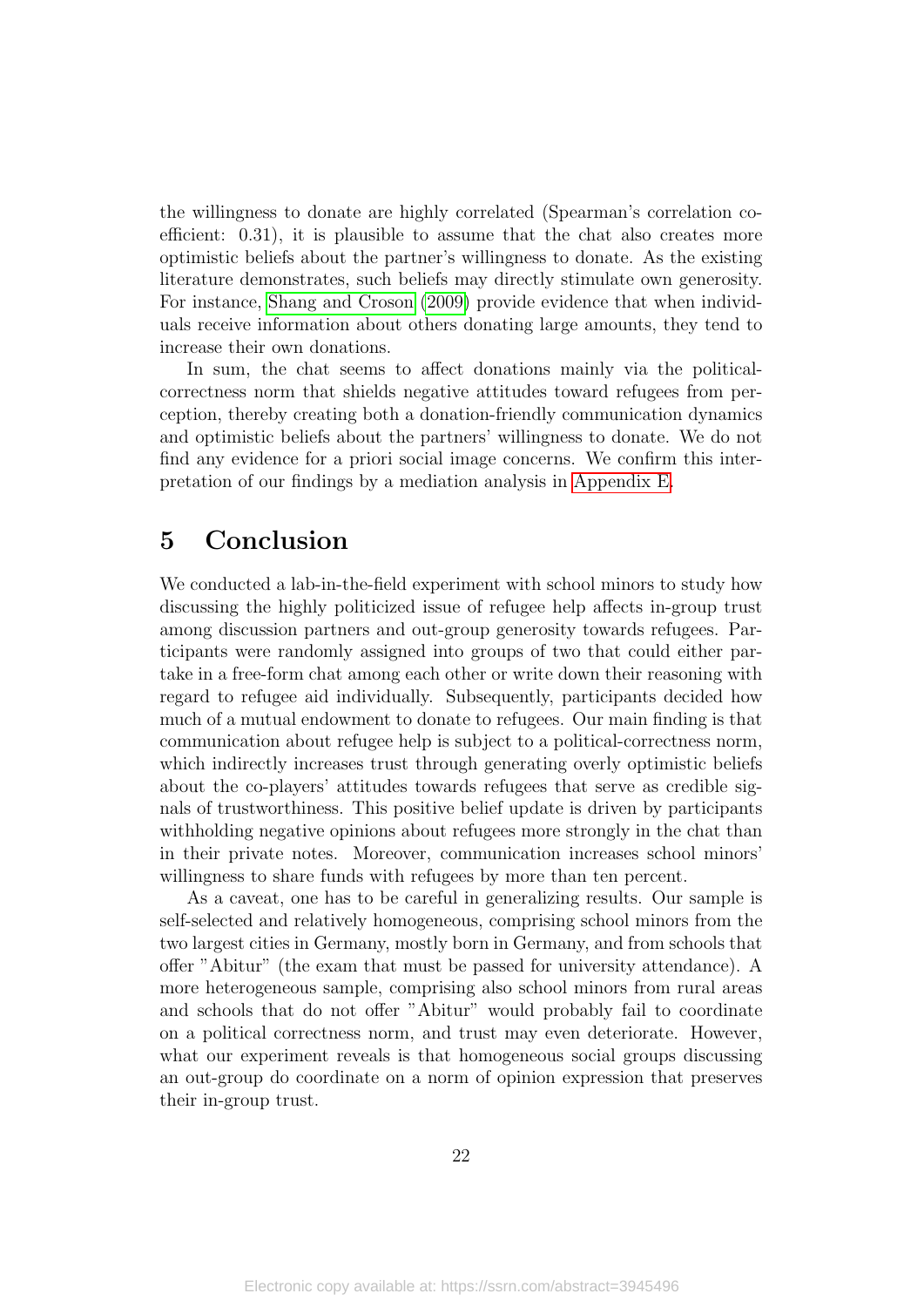### References

- <span id="page-23-0"></span>Abbink, K. and D. Harris (2019). In-group favouritism and out-group discrimination in naturally occurring groups. PloS one  $14(9)$ , e0221616.
- <span id="page-23-2"></span>Agranov, M., R. Eilat, and K. Sonin (2020). A political model of trust. Working Paper 2020-50, University of Chicago.
- <span id="page-23-5"></span>Algan, Y. and P. Cahuc (2014). Trust, growth, and well-being: New evidence and policy implications. In *Handbook of Economic Growth*, Volume 2, pp. 49–120. Elsevier.
- <span id="page-23-6"></span>Bartling, B. and Y. Ozdemir (2017). The limits to moral erosion in markets: Social norms and the replacement excuse. Working Paper 6696, CESifo.
- <span id="page-23-7"></span>Bartling, B., V. Valero, R. A. Weber, and L. Yao (2020). Public discourse and socially responsible market behavior. Working Paper 8531, CESifo.
- <span id="page-23-11"></span>Ben-Ner, A., L. Putterman, and T. Ren (2011). Lavish returns on cheap talk: Two-way communication in trust games. The Journal of Socio-Economics  $40(1)$ , 1–13.
- <span id="page-23-8"></span>Berg, J., J. Dickhaut, and K. McCabe (1995). Trust, reciprocity, and social history. *Games and Economic Behavior*  $10(1)$ , 122–142.
- <span id="page-23-3"></span>Bloom, N., R. Sadun, and J. Van Reenen (2012). The organization of firms across countries. The Quarterly Journal of Economics 127 (4), 1663–1705.
- <span id="page-23-9"></span>Brandts, J., L. Gerhards, and L. Mechtenberg (2021). Deliberative structures and their impact on voting under economic conflict. Working Paper 1022, Barcelona Graduate School.
- <span id="page-23-10"></span>Buchan, N. R., E. J. Johnson, and R. T. Croson (2006). Let's get personal: An international examination of the influence of communication, culture and social distance on other regarding preferences. Journal of Economic Behavior & Organization 60(3), 373-398.
- <span id="page-23-4"></span>Butler, J. V., P. Giuliano, and L. Guiso (2016). The right amount of trust. Journal of the European Economic Association  $14(5)$ , 1155–1180.
- <span id="page-23-1"></span>Cappelen, A. W., S. Fest, E. Ø. Sørensen, and B. Tungodden (2020). Choice and Personal Responsibility: What Is a Morally Relevant Choice? The Review of Economics and Statistics, 1–35.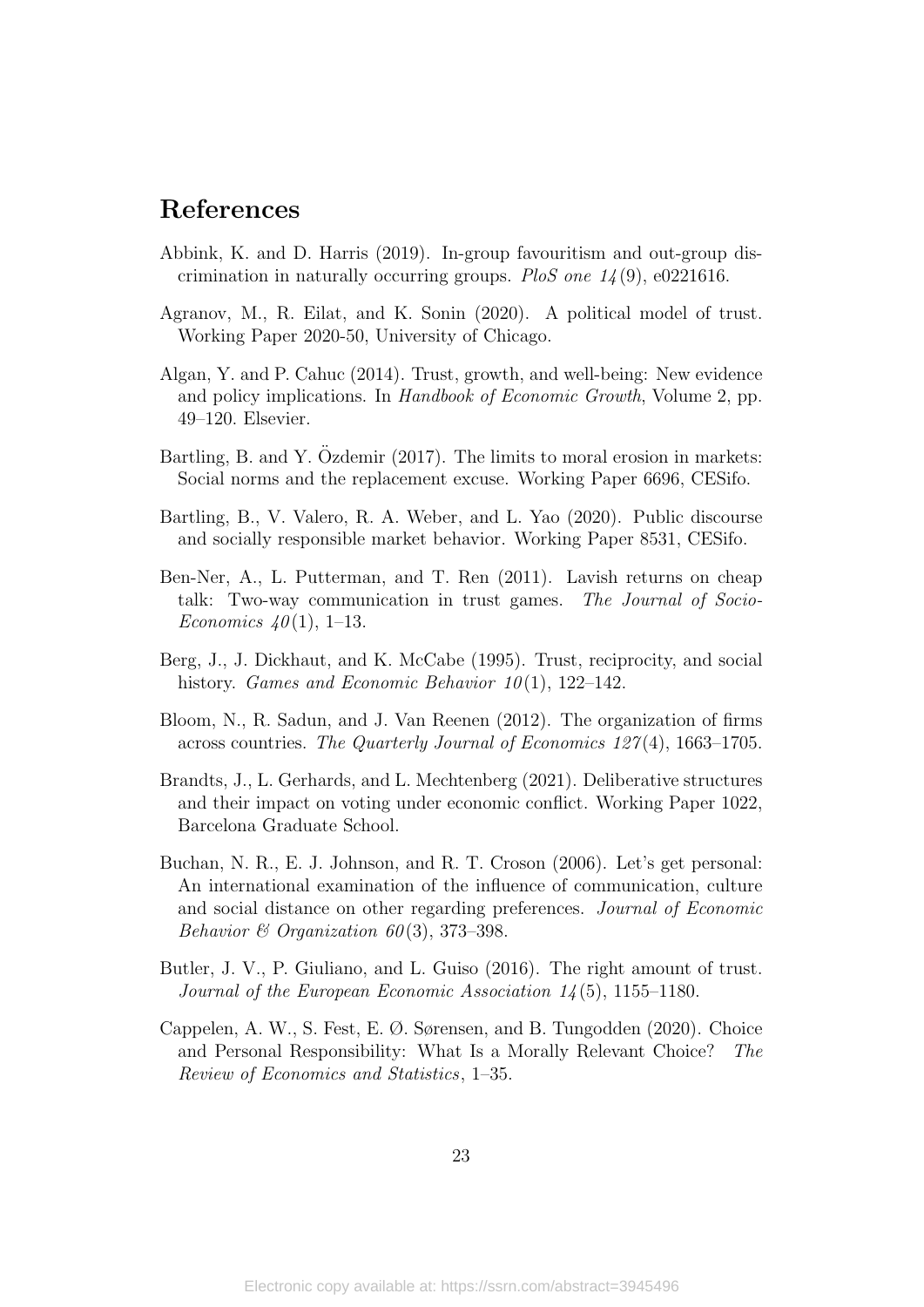- <span id="page-24-6"></span>Chan, M. (2018). Reluctance to talk about politics in face-to-face and facebook settings: Examining the impact of fear of isolation, willingness to self-censor, and peer network characteristics. Mass Communication and Society 21(1), 1–23.
- <span id="page-24-12"></span>Charness, G. and M. Dufwenberg (2006). Promises and partnership. Econometrica  $74(6)$ , 1579–1601.
- <span id="page-24-11"></span>Chen, D. L., M. Schonger, and C. Wickens (2016). otree—an open-source platform for laboratory, online, and field experiments. Journal of Behavioral and Experimental Finance 9, 88–97.
- <span id="page-24-0"></span>Chen, Y. and S. X. Li (2009). Group identity and social preferences. American Economic Review  $99(1)$ , 431–57.
- <span id="page-24-2"></span>Cox, J. C., R. Kerschbamer, and D. Neururer (2016). What is trustworthiness and what drives it? Games and Economic Behavior 98, 197–218.
- <span id="page-24-10"></span>Croson, R. and J. Shang (2008). The impact of downward social information on contribution decisions. Experimental Economics 11 (3), 221–233.
- <span id="page-24-8"></span>Ellman, M. and P. Pezanis-Christou (2010). Organizational structure, communication, and group ethics. American Economic Review 100(5), 2478– 91.
- <span id="page-24-1"></span>Engel, C. (2011). Dictator games: A meta study. Experimental economics  $14(4)$ , 583-610.
- <span id="page-24-4"></span>Fehr, E. and U. Fischbacher (2004a). Social norms and human cooperation. Trends in Cognitive Sciences  $8(4)$ , 185-190.
- <span id="page-24-5"></span>Fehr, E. and U. Fischbacher (2004b). Third-party punishment and social norms. Evolution and Human Behavior 25(2), 63-87.
- <span id="page-24-7"></span>Fehr, E., G. Kirchsteiger, and A. Riedl (1993). Does fairness prevent market clearing? an experimental investigation. The Quarterly Journal of Economics 108 (2), 437–459.
- <span id="page-24-9"></span>Frey, B. S. and S. Meier (2004). Social comparisons and pro-social behavior: Testing" conditional cooperation" in a field experiment. American Economic Review 94 (5), 1717–1722.
- <span id="page-24-3"></span>Fukuyama, F. (1995). Trust: The social virtues and the creation of prosperity, Volume 99. Free press New York.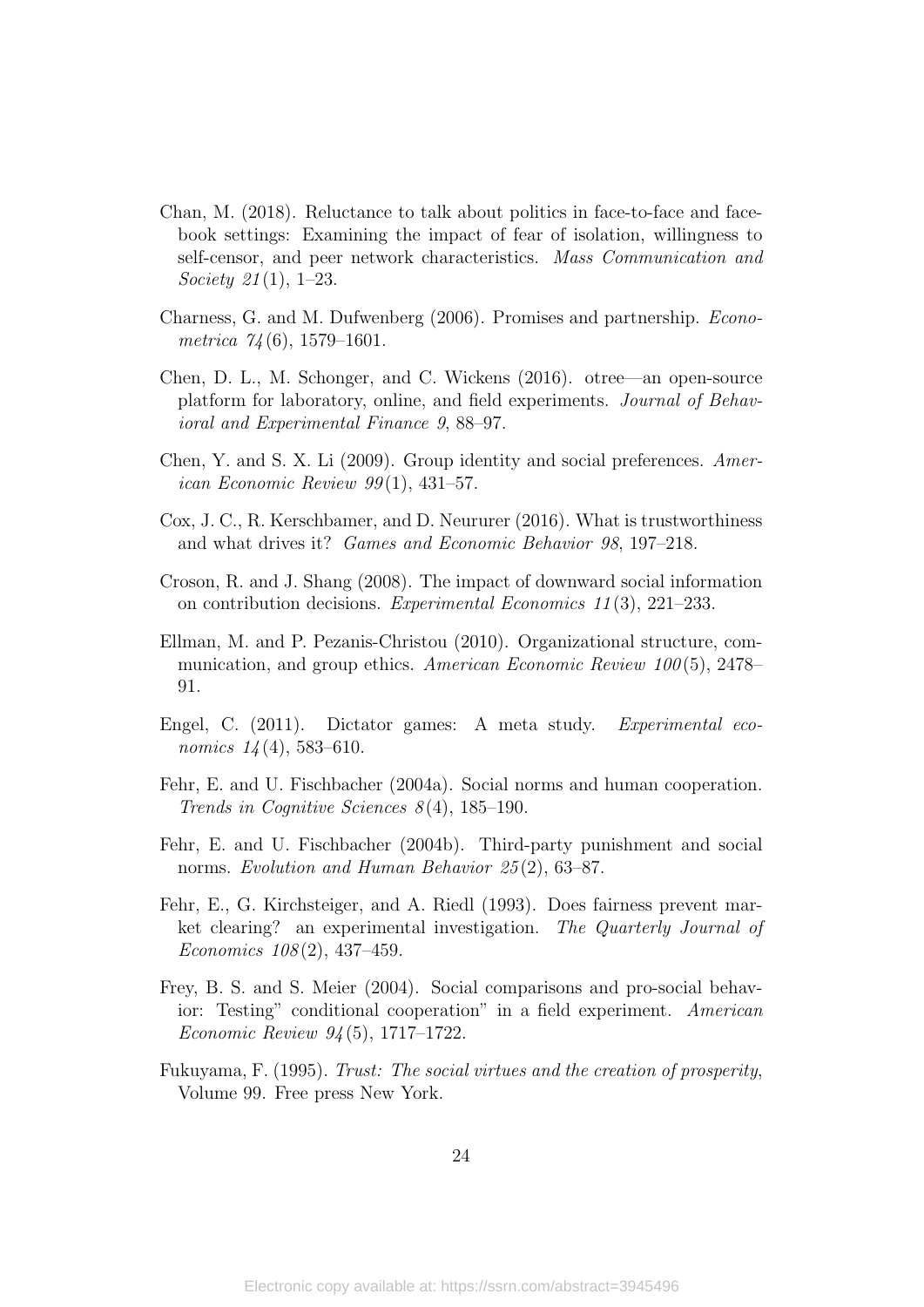- <span id="page-25-9"></span>Gibbard, A. (1977). Manipulation of schemes that mix voting with chance. Econometrica  $45(3)$ , 665–681.
- <span id="page-25-7"></span>Golman, R. (2021). Acceptable discourse: Social norms of beliefs and opinions. Mimeo.
- <span id="page-25-1"></span>Grimm, V., V. Utikal, and L. Valmasoni (2017). In-group favoritism and discrimination among multiple out-groups. Journal of Economic Behavior & Organization 143, 254–271.
- <span id="page-25-3"></span>Guiso, L., P. Sapienza, and L. Zingales (2004). The role of social capital in financial development. American Economic Review 94 (3), 526–556.
- <span id="page-25-4"></span>Guiso, L., P. Sapienza, and L. Zingales (2008). Trusting the stock market. The Journal of Finance  $63(6)$ ,  $2557-2600$ .
- <span id="page-25-5"></span>Guiso, L., P. Sapienza, and L. Zingales (2009). Cultural biases in economic exchange? The Quarterly Journal of Economics 124(3), 1095-1131.
- <span id="page-25-8"></span>Hayes, A. F., C. J. Glynn, and J. Shanahan (2005). Willingness to selfcensor: A construct and measurement tool for public opinion research. International Journal of Public Opinion Research 17(3), 298–323.
- <span id="page-25-10"></span>Holm, S. (1979). A simple sequentially rejective multiple test procedure. Scandinavian Journal of Statistics  $6(2)$ , 65–70.
- <span id="page-25-11"></span>Huber, M. (2020). Mediation analysis. In Handbook of Labor, Human Resources and Population Economics, pp. 1–38. Springer.
- <span id="page-25-12"></span>Imai, K., L. Keele, and D. Tingley (2010a). A general approach to causal mediation analysis. Psychological Methods 15 (4), 309–334.
- <span id="page-25-13"></span>Imai, K., L. Keele, and D. Tingley (2010b). Identification, inference, and sensitivity analysis for causal mediation effects. Statistical Science  $25(1)$ , 51–71.
- <span id="page-25-2"></span>Jones, B. and H. Rachlin (2006). Social discounting. *Psychological Sci*ence  $17(4)$ , 283-286.
- <span id="page-25-6"></span>Knack, S. and P. Keefer (1997). Does social capital have an economic payoff? a cross-country investigation. The Quarterly Journal of Economics 112 (4), 1251–1288.
- <span id="page-25-0"></span>Kranton, R., M. Pease, S. Sanders, and S. Huettel (2020). Deconstructing bias in social preferences reveals groupy and not-groupy behavior. Proceedings of the National Academy of Sciences 117 (35), 21185–21193.

25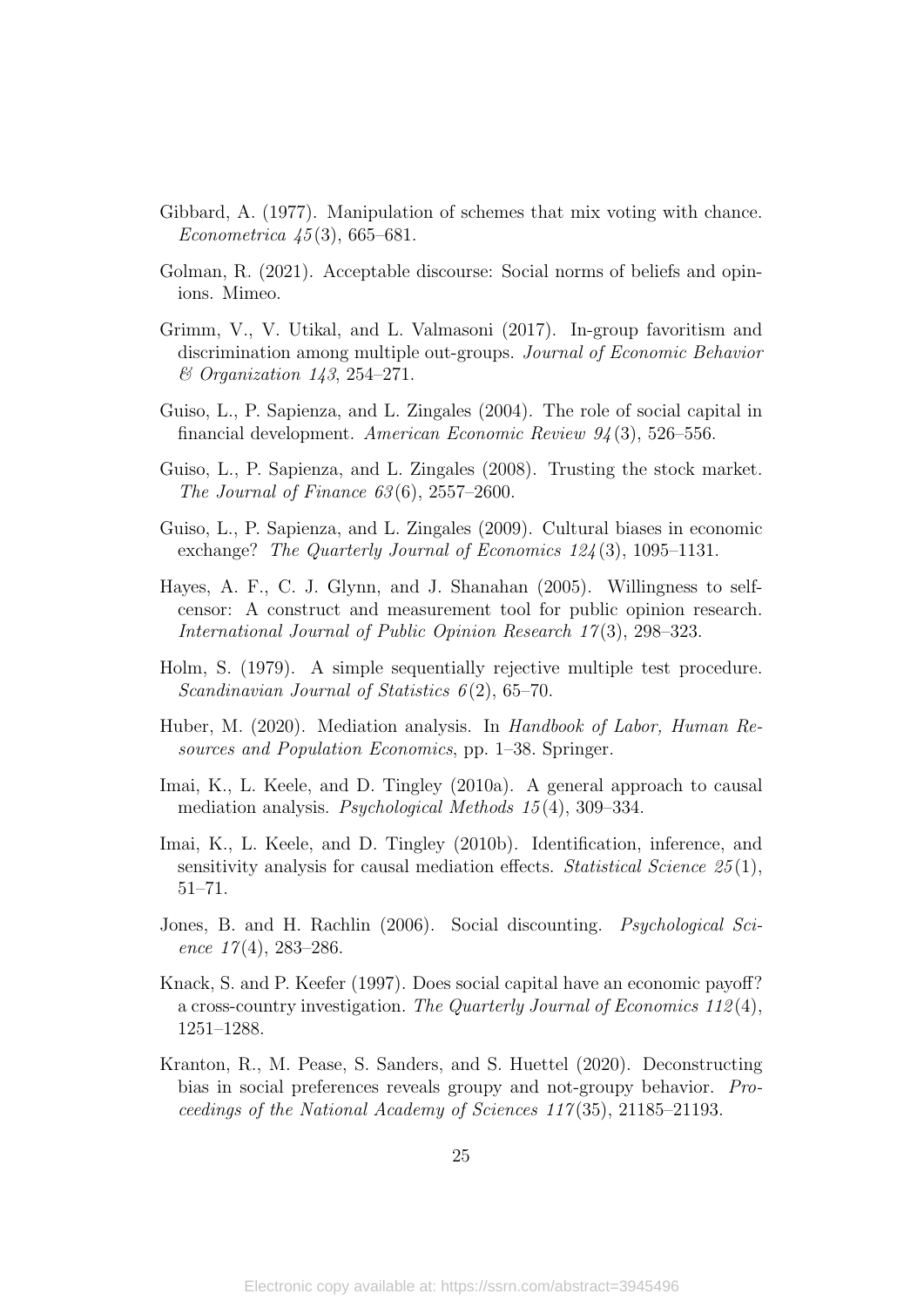- <span id="page-26-4"></span>Krupka, E. L. and R. A. Weber (2013). Identifying social norms using coordination games: Why does dictator game sharing vary? Journal of the European Economic Association 11 (3), 495–524.
- <span id="page-26-2"></span>La Porta, R., F. Lopez-de Silanes, A. Shleifer, and R. W. Vishny (1997). Trust in large organizations. American Economic Review  $87(2)$ , 333–338.
- <span id="page-26-0"></span>Lane, T. (2016). Discrimination in the laboratory: A meta-analysis of economics experiments. *European Economic Review 90*, 375–402.
- <span id="page-26-1"></span>Lee, V. K., R. E. Kranton, P. Conzo, and S. A. Huettel (2021). The hidden cost of humanization: Individuating information reduces prosocial behavior toward in-group members. Journal of Economic Psychology 86  $(102424)$ .
- <span id="page-26-3"></span>Leonardi, R., R. Y. Nanetti, and R. D. Putnam (2001). Making democracy work: Civic traditions in modern Italy. Princeton university press Princeton, NJ.
- <span id="page-26-6"></span>Markussen, T., L. Putterman, and J.-R. Tyran (2014). Self-organization for collective action: An experimental study of voting on sanction regimes. Review of Economic Studies 81 (1), 301–324.
- <span id="page-26-8"></span>Martin, R. and J. Randal (2008). How is donation behaviour affected by the donations of others? Journal of Economic Behavior  $\mathcal C$  Organization 67(1), 228–238.
- <span id="page-26-7"></span>Noelle-Neumann, E. (1974). The spiral of silence a theory of public opinion. Journal of Communication 24 (2), 43–51.
- <span id="page-26-9"></span>Rauh, C. (2018). Validating a sentiment dictionary for german political language—a workbench note. Journal of Information Technology  $\mathcal B$  Politics  $15(4)$ , 319–343.
- <span id="page-26-10"></span>Remus, R., U. Quasthoff, and G. Heyer (2010, May). SentiWS - a publicly available German-language resource for sentiment analysis. In Proceedings of the Seventh International Conference on Language Resources and Evaluation (LREC'10), Valletta, Malta. European Language Resources Association (ELRA).
- <span id="page-26-5"></span>Reuben, E. and A. Riedl (2013). Enforcement of contribution norms in public good games with heterogeneous populations. Games and Economic Behavior  $77(1)$ , 122-137.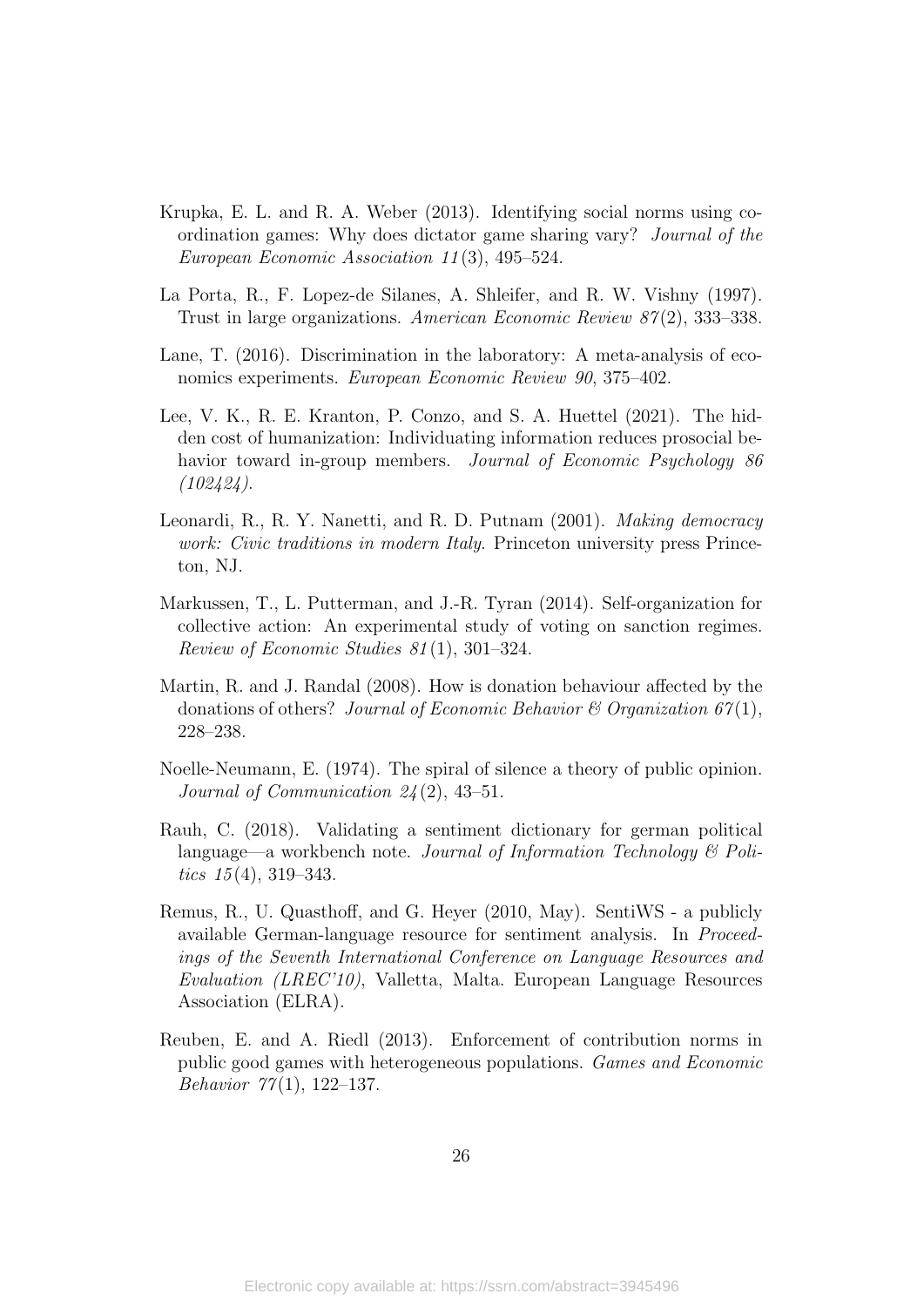- <span id="page-27-5"></span>Reyniers, D. and R. Bhalla (2013). Reluctant altruism and peer pressure in charitable giving. Judgment and Decision Making  $8(1)$ , 7–15.
- <span id="page-27-4"></span>Rotemberg, J. (2014). Charitable giving when altruism and similarity are linked. Journal of Public Economics 114, 36–49.
- <span id="page-27-3"></span>Shang, J. and R. Croson (2009). A field experiment in charitable contribution: The impact of social information on the voluntary provision of public goods. The Economic Journal 119 (540), 1422–1439.
- <span id="page-27-1"></span>Steen-Johnsen, K. and B. Enjolras (2016). The fear of offending: Social norms and freedom of expression. Society 53, 352–362.
- <span id="page-27-2"></span>Sunstein, C. (2003). Why societies need dissent. Havard University Press, Cambridge.
- <span id="page-27-7"></span>Tingley, D., T. Yamamoto, K. Hirose, K. Imai, and L. Keele (2014). mediation: R package for causal mediation analysis. Journal of Statistical Software  $59(5)$ , 1–38.
- <span id="page-27-6"></span>VanderWeele, T. (2016). Mediation analysis: A practitioner's guide. Annual Review of Public Health 37, 17–32.
- <span id="page-27-0"></span>Zak, P. J. and S. Knack (2001). Trust and growth. The Economic Journal  $111(470)$ , 295-321.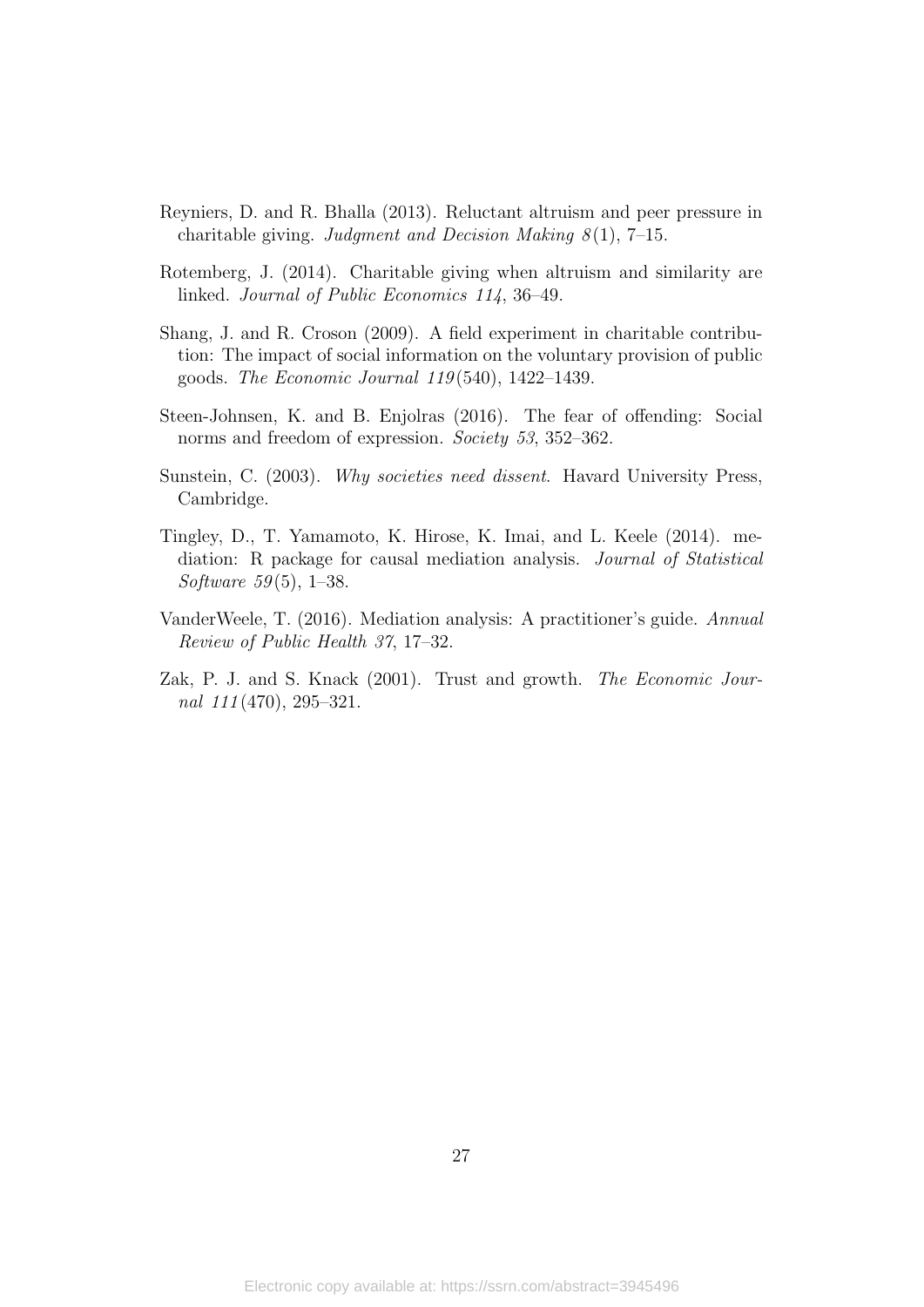# <span id="page-28-2"></span><span id="page-28-1"></span>Appendix A



Figure A1: Distribution of Donation to Refugees

### <span id="page-28-0"></span>Appendix B

Instructions Chat and Notes We recommend the subjects to start the discussion by writing a few words about themselves (without revealing their identity). We expect this feature to reduce social distance and to make a constructive deliberation more likely. However, this personal introduction can happen in any form and is not enforced by the experimenter in any way. After this short introduction, we advise the subjects to concentrate the discussion on the donation matter and voting decision. Furthermore, we ask the subjects to provide arguments for or against donating to refugees. This allows us to analyze if expressing opinion and arguments influence the deliberation and subsequently the vote on transfers.

Sentiment analysis Chat vs. Notes To delineate potential channels through which chatting could affect donations and trust, we construct our main independent variables from the textual data obtained both in Chat and Notes of our subjects. First, we preform a sentiment analysis on the word level, measuring the general tone in which subjects deliberated or reasoned about how much to share with refugee minors. To this purpose, we use a predefined dictionary for the German language that classifies words as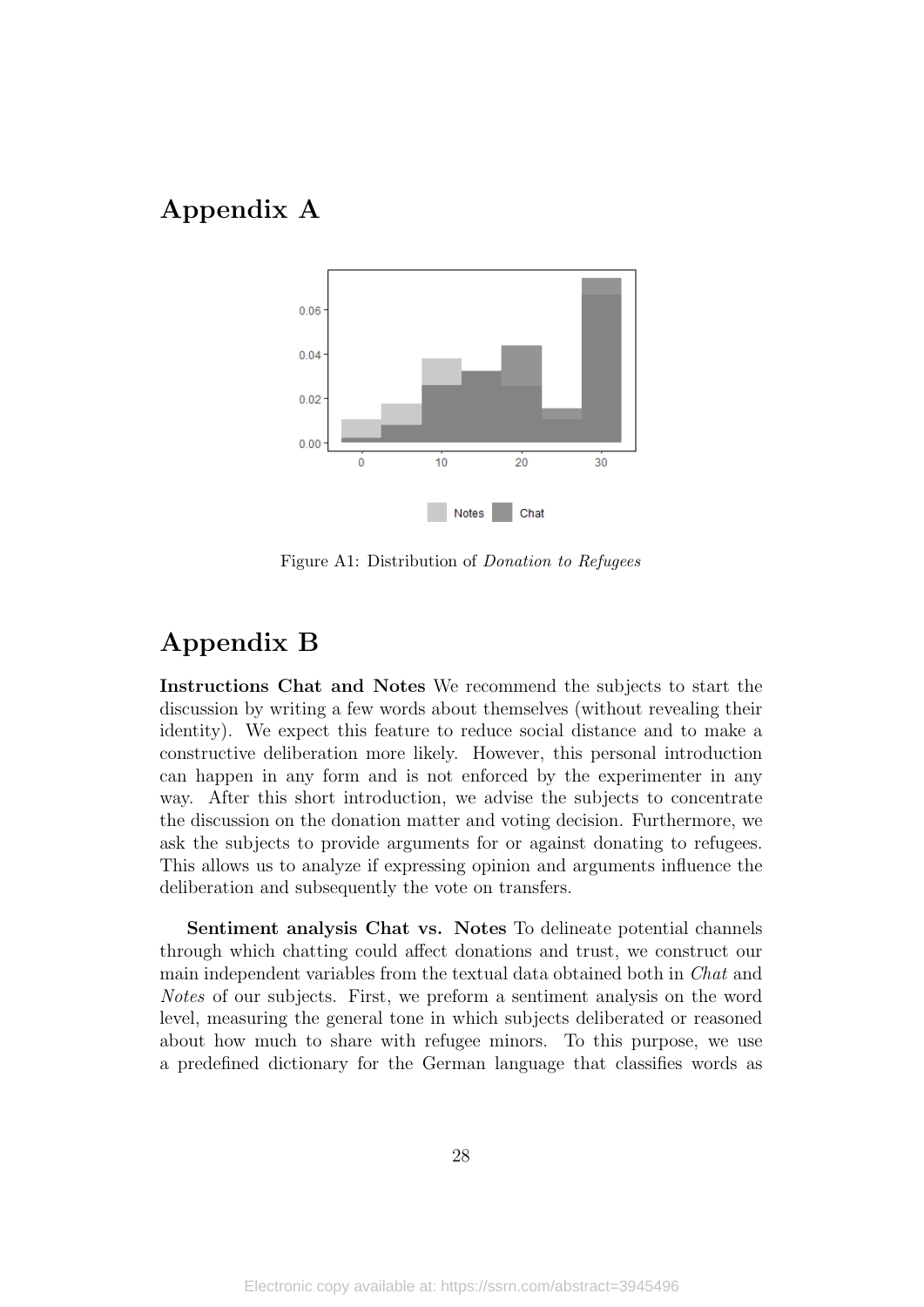positive, negative or neutral [\(Rauh 2018\)](#page-26-9).[20](#page-29-0) We then calculate the sentiment for each chat group or a subject' notes as:

<span id="page-29-3"></span>
$$
sentiment_i = \frac{positivewords_i - negativewords_i}{totalwords_i}, \tag{5}
$$

where *positivewords<sub>i</sub>* (*negativewords<sub>i</sub>*) denotes the number of all positive (negative) words and *totalwords<sub>i</sub>* denotes all words in a given chat group or notes.<sup>[21](#page-29-1)</sup> Theoretically, this measure can range from  $-1$  to  $+1$ . However, naturally occurring language often produces values close to  $0.22$  $0.22$  For example, sentiment<sub>i</sub> =  $-0.1$  can be interpreted as a 10% overweight of negatively connoted language, suggesting a negative sentiment prevailing in chat i.

The language in Chat might be fundamentally different compared to Notes in fundamental ways, simply because the chat involves interaction with a different person. This can result in polite phrases ("nice talking to you"). In this case, any net positivity might be driven by positive words only. We find, however, that the data tells the same story when examining only positive (negative) words in the nominator of [Equation 5:](#page-29-3) Notes contains significantly more negative words than *Chat* and the latter significantly more positive words (MWU-test, p-values: 0.000 and 0.000, respectively). [Figure B1](#page-30-0) illustrates the differences across treatments. is statistically significant.

It is important to note that this measure does not capture the context in which positive or negative expressions are used. Positive words may be used to express positive feelings (opinions, emotions, attitudes. . . ) toward refugees (e.g. "most refugees are in general really nice people"). But they may also refer to any other topic unrelated to refugees (e.g. "it is nice talking to you"). Thus, sentiment<sub>i</sub> captures both, the general sentiment among school minors but also toward the discussed decision on how much to donate to refugee minors.

Constructing ∆Opinion co-player In the questionnaire, we asked how pronounced participants think are the positive (negative) attitudes towards refugees of their co-player. The answer options to this question were  $1 =$ 

<span id="page-29-0"></span><sup>&</sup>lt;sup>20</sup>While [Remus et al.](#page-26-10)  $(2010)$  developed a dictionary that set the standard for sentiment analysis for the German language, [Rauh](#page-26-9) [\(2018\)](#page-26-9) refines this measure by taking into account negation of words, that reverses the sentiment of an expression. Our results, however, do not depend on the choice of the dictionary. Results using the [Remus et al.](#page-26-10) [\(2010\)](#page-26-10) measure are available upon request.

<span id="page-29-1"></span><sup>21</sup>As robustness checks, we consider two measures with only positive (negative) words in the nominator of [Equation 5.](#page-29-3)

<span id="page-29-2"></span><sup>22</sup>[Rauh](#page-26-9) [\(2018\)](#page-26-9) illustrates this by analyzing a sample of 1500 sentences from the German Parliament and showing that 31.6 % are classified as neutral.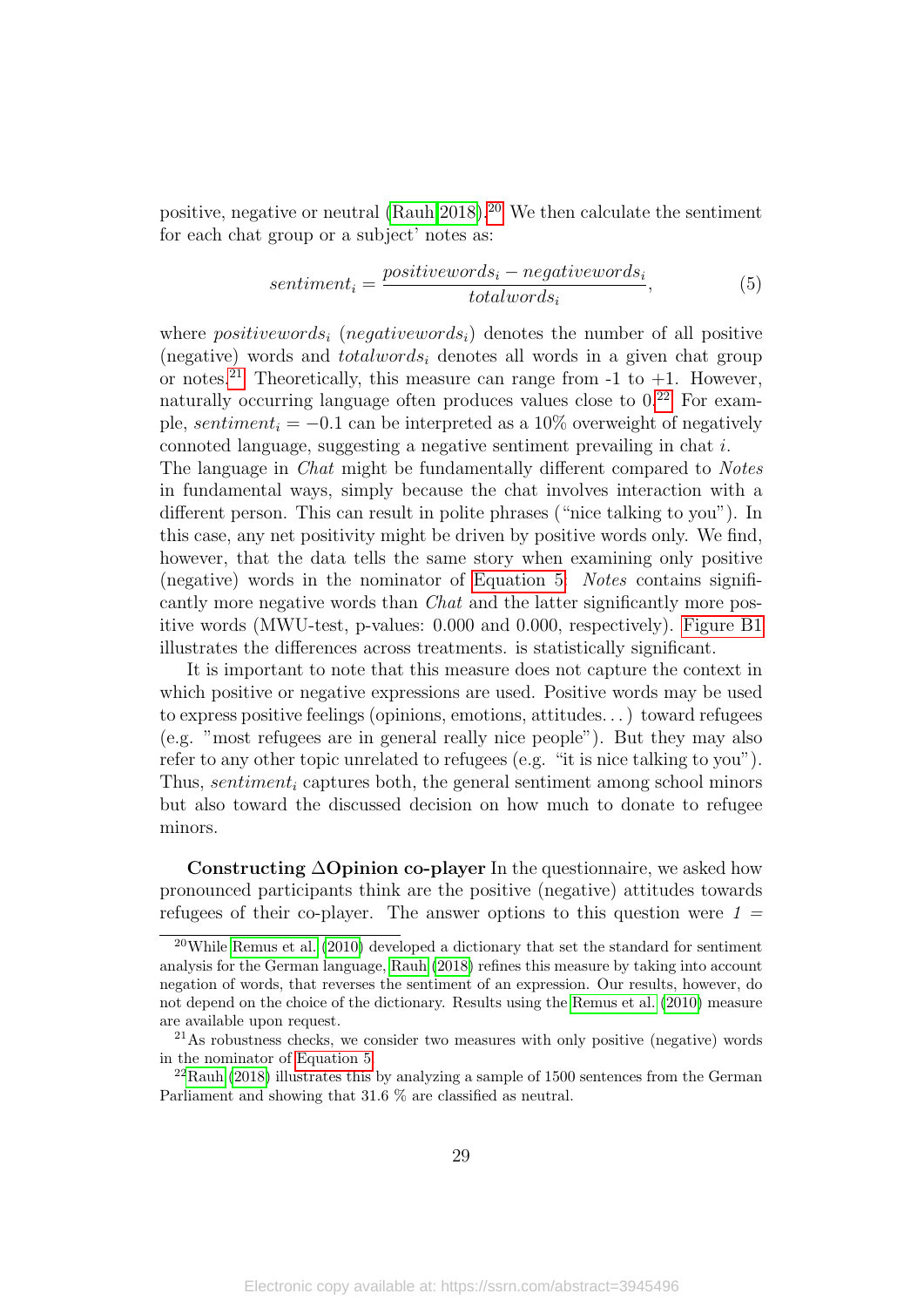<span id="page-30-0"></span>

Figure B1: Sentiment - Positivity and Negativity by treatment

very strongly, rather strongly, neither strongly nor weakly, rather weakly,  $5 =$ weakly or not at all pronounced.

For our analysis, we combined the data from the two questions by first reversing the answers for the question regarding positive attitudes ('1' is recoded as '5' etc.). We then added up the answers regarding the positive attitudes (now reversed) and the answers regarding the negative attitudes. We implemented this for the answers before the chat and the answers after the chat. Finally, we subtracted the resulting value before the chat from the resulting value after the chat to obtain  $\Delta$ *Opinion co-player.* 

Robustness check ∆Opinion co-player Our results remain unchanged if we consider the positive attitudes instead of the combined measure: The average change is  $0.058$  in *Notes* and  $0.323$  in *Chat* (MWU-test: p-value=0.000). The same story holds for negative attitudes instead of the combined measure: The average change is -0.092 in Notes and 0.185 in Chat (MWU-test, p-value: 0.000). This impression is also confirmed when examining a Wilcoxon-signedrank test for those who chatted in order to compare the beliefs before and after the chat. The p-value is 0.000 for the positive as well as the negative attitudes.

Differences: Actual vs. perceived attitudes towards refugees [Figure B2](#page-31-1) illustrates that in Chat as well as in Notes, the difference between the actual and perceived distance is positive indicating that individuals are underestimating the true distance to the co-player regarding attitudes towards refugees. We can also see that the perceived distance to the co-player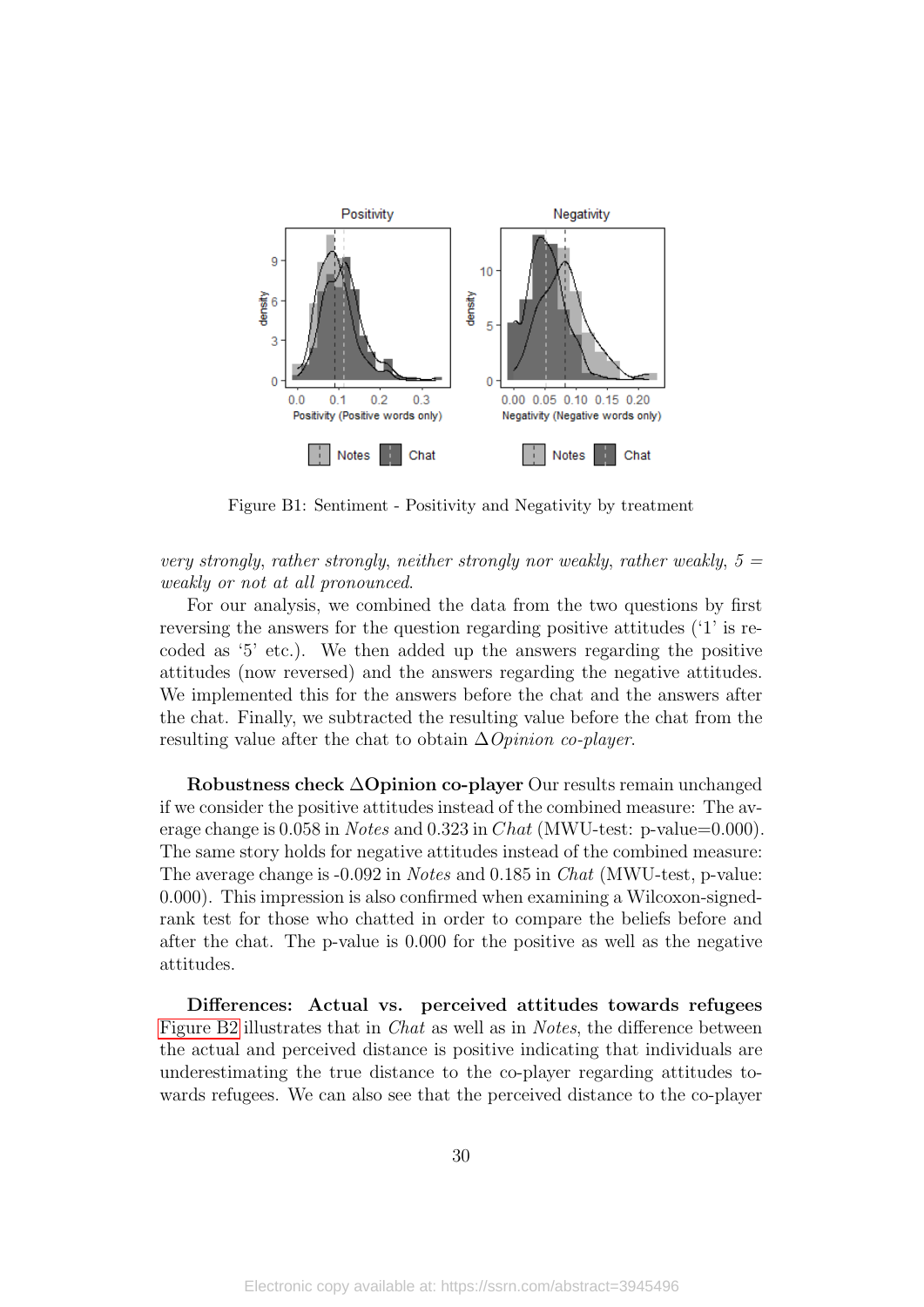

<span id="page-31-1"></span>decreases after *Chat*. This difference is, however, not statistically significant.

Figure B2: Error in perceived distance to co-player's attitudes

Distribution of expressed attitudes towards refugees within Chat [Figure B3](#page-31-0) illustrates the number of positive (negative) messages per participant as a share of all refugee related messages. Almost 80% of subjects did not express negative attitudes towards refugees in the chat. Overall, the heterogeneity in the number of positive messages towards refugees is a lot higher than those for negative messages.

<span id="page-31-0"></span>

Figure B3: Number of positive and negative messages (as a share of all such messages) within Chat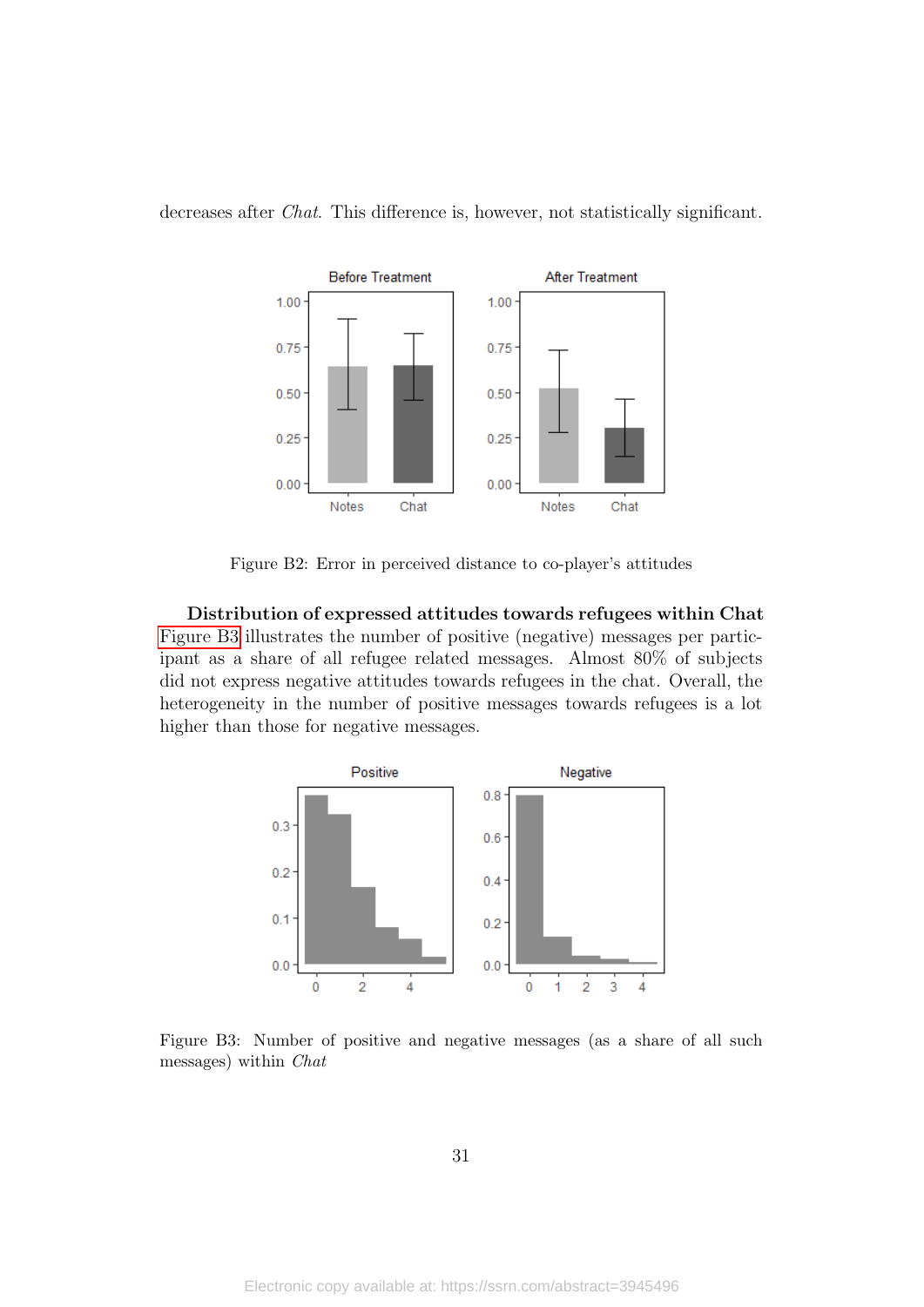# Appendix C

<span id="page-32-0"></span>As [Table C1](#page-32-0) illustrates, our results remain robust to the choice of an ordered logit regression model instead of OLS.

|                                   | $\left( 1\right)$ | $\left( 2\right)$     | $\left( 3\right)$    | (4)                   | $\left( 5\right)$    |
|-----------------------------------|-------------------|-----------------------|----------------------|-----------------------|----------------------|
| Chat                              | 0.085             | $-0.003$              | $-0.023$             | $-0.003$              | 0.036                |
| $\Delta$ Opinion co-player        | (0.176)           | (0.177)<br>$0.165***$ | (0.177)<br>$-0.063$  | (0.197)<br>$-0.081$   | (0.198)<br>$-0.077$  |
| $Chat^*{\Delta}Opinion$ co-player |                   | (0.048)               | (0.103)<br>$0.281**$ | (0.101)<br>$0.301***$ | (0.105)<br>$0.284**$ |
|                                   |                   |                       | (0.116)              | (0.115)               | (0.119)              |
| Obs.                              | 488               | 486                   | 486                  | 481                   | 481                  |
| Control Variables                 | No                | No                    | No                   | Yes                   | Yes                  |
| School FE                         | No                | N <sub>0</sub>        | No                   | No                    | Yes                  |
| AIC                               | 1862.035          | 1839.623              | 1836.449             | 1830.558              | 1845.72              |

Table C1: Trust regressions with ordered logit

Note: The table reports ordered logit regressions.  $\Delta trust$  is the dependent variable. Controls are as in [Table 3.](#page-12-1) Log odds are reported as coefficients. Standard errors clustered on the chat-group level are reported in parentheses. \* indicates significance at the 10% level, \*\* at the 5% level and \*\*\* at the 1% level.

As displayed in [Table C2,](#page-33-1) we do not find any evidence that *Chat* affects trustworthiness. As it is the case with  $\Delta$ Trust, we see that the effect of  $\Delta$ *Opinion co-player* depends on *Chat* (interaction term in column 4). However, our data does not suggest that an individual's belief update about the co-player's attitudes towards refugees affects trustworthiness in any of the two treatment condition.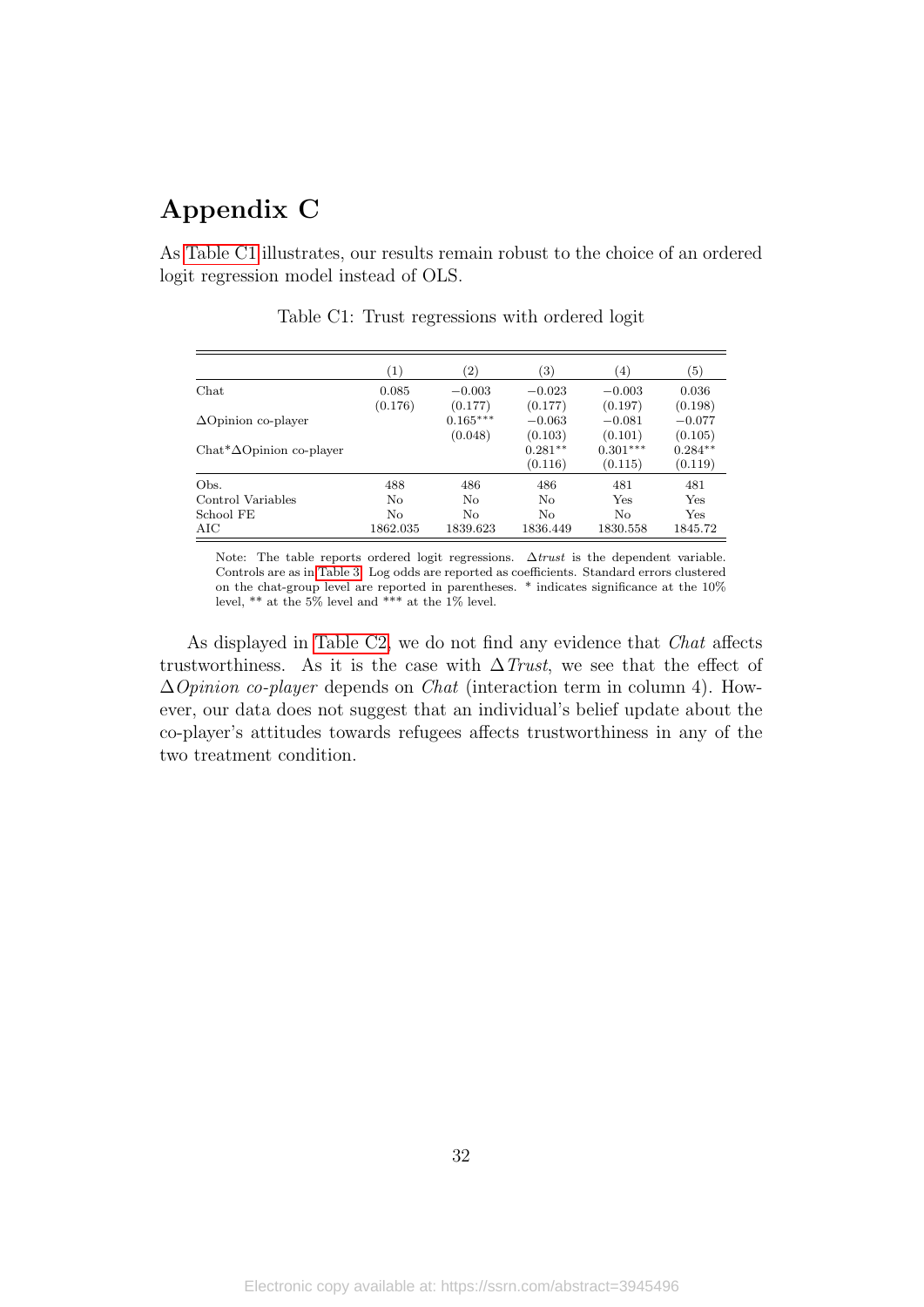<span id="page-33-1"></span>

|                                   | (1)      | (2)      | $\left( 3\right)$ | $\left( 4\right)$ |
|-----------------------------------|----------|----------|-------------------|-------------------|
| Chat                              | 0.005    | 0.011    | 0.013             | 0.011             |
|                                   | (0.026)  | (0.027)  | (0.028)           | (0.027)           |
| $\Delta$ Opinion co-player        |          |          | $-0.001$          | $-0.027$          |
|                                   |          |          | (0.008)           | (0.017)           |
| $Chat^* \Delta$ Opinion co-player |          |          |                   | $0.032*$          |
|                                   |          |          |                   | (0.019)           |
| Constant                          | $-0.008$ | 0.110    | 0.126             | 0.145             |
|                                   | (0.019)  | (0.259)  | (0.265)           | (0.263)           |
| Obs.                              | 488      | 485      | 483               | 483               |
| Control Variables                 | No       | Yes      | Yes               | Yes               |
| School FE                         | No       | Yes      | Yes               | Yes               |
| $R^2$                             | 0.0001   | 0.058    | 0.059             | 0.065             |
| <b>Statistic</b><br>F             | 0.036    | $1.515*$ | $1.453*$          | $1.518*$          |

Table C2: Trustworthiness

Note: The table reports OLS regressions. ∆trustworthiness is the dependent variable and measured as the difference between amount returned trust game 2 and amount returned trust game 1. Standard errors clustered on the chat-group level are reported in parentheses.  $\dot{ }$ indicates significance at the 10% level, \*\* at the 5% level and \*\*\* at the 1% level.

|                            |                |                | Dependent variable:      |                          |
|----------------------------|----------------|----------------|--------------------------|--------------------------|
|                            | $\Delta$ Trust | $\Delta$ Trust | $\Delta$ Trustworthiness | $\Delta$ Trustworthiness |
|                            | All            | Only Chat      | All                      | Only Chat                |
| Chat                       | $-0.043$       |                | 0.011                    |                          |
|                            | (0.211)        |                | (0.027)                  |                          |
| $\Delta$ Opinion co-player |                | $0.183***$     |                          | 0.004                    |
|                            |                | (0.064)        |                          | (0.009)                  |
| Constant                   | 0.677          | 0.002          | 0.110                    | $-0.027$                 |
|                            | (2.604)        | (3.358)        | (0.259)                  | (0.319)                  |
| Controls                   | Yes            | Yes            | Yes                      | Yes                      |
| School Fixed Effects       | Yes            | Yes            | Yes                      | Yes                      |
| Observations               | 485            | 312            | 485                      | 312                      |
| $R^2$                      | 0.035          | 0.087          | 0.058                    | 0.093                    |
| F Statistic                | 0.900          | 1.473*         | $1.515*$                 | $1.567*$                 |

Table C3: Sample Split Trust and Trustworthiness

Note: Standard errors clustered on the chat-group level are reported in parentheses. \* indicates significance at the 10% level, \*\* at the 5% level and \*\*\* at the 1% level.

# <span id="page-33-0"></span>Appendix D

Ex-ante power calculation Before running our lab-in-the-field experiment in schools, we performed the following power calculation in order to get an estimate for the efficient sample size. We make the following assumptions about the minimum relevant distance (MRD) between treatments and the

33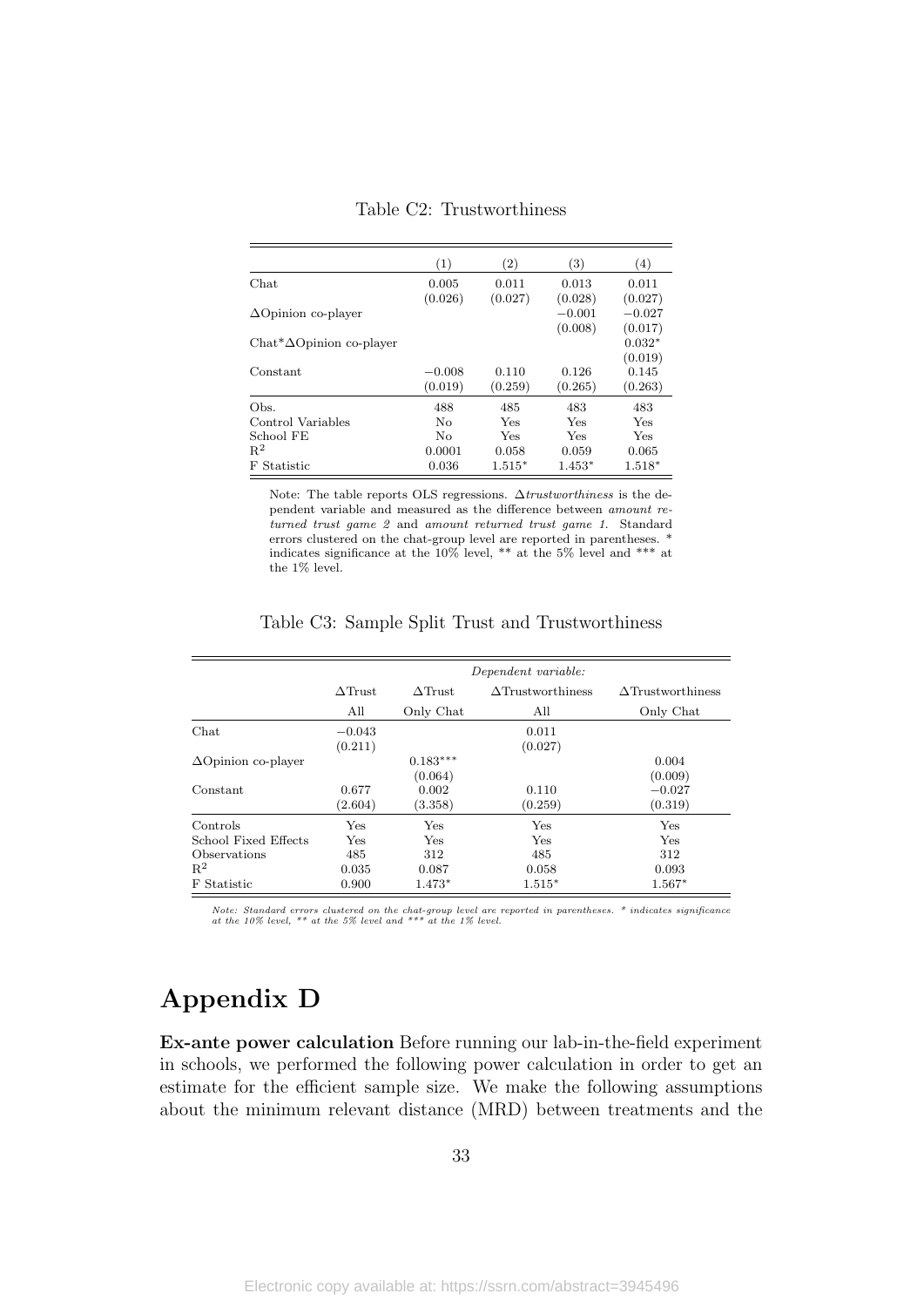common standard deviation (SD) of our outcome variables across treatments. Results are summarized in [Table D1.](#page-34-0)

First, we define the MRD between our treatments Chat and Notes that is economically relevant. Our two outcome variables are (a) Donation to Refugees, where subjects can donate between 0 and 30 ECU, and (b)  $\Delta trust$ . The latter is defined as the difference in ECU ("Taler") sent between the two trust games that are played. In each trust game, subjects can sent between 0 and 10 ECU to their co-player. In both cases, we want to detect a MRD of at least 10% of the initial endowment between Chat and Notes. For Donation to Refugees, this means we want to detect at least a mean difference of 3 ECU between treatments. For  $\Delta trust$ , the MRD is 1 ECU. This corresponds to a real monetary difference of 1.80 and 0.60 Euro, respectively.

Second, we need an estimate for the common standard deviation (SD) of these outcome variables across treatments. In both cases, we rely on the standard deviation of these variables from our pilot study that we conducted with seventeen participants in the WISO lab at Hamburg University. This results in estimates for the standard deviation of 8.82 for *Donation to Refugees* and 2.67 for ∆trust. For comparison, the standard deviations of Donation to Refugees and ∆trust in our final sample are 8.86 and 2.2, indicating that our estimates from the pilot study are quite accurate already. The effect size (ES) is calculated as MRD/SD.

Table D1: Efficient sample size calculation

<span id="page-34-0"></span>

| Outcome variable     | MRD.  | Exp. SD |      | ES Efficient sample size |
|----------------------|-------|---------|------|--------------------------|
| Donation to Refugees | 3 ECU | 8.82    | 0.34 | 166                      |
| $\Delta trust$       | 1 ECU | 2.67    | 0.37 | 141                      |

Notes: The table displays the power calculation for our two outcome variables donation for refugees and ∆trust. We assume a minimum relevant distance (MRD) of 10% (of the initial endowment) between treatments, i.e. 3 ECU for *donation for refugees* and 1 ECU for  $\Delta trust$ . respectively. The expected standard deviation (SD) of the outcome variables are taken from the pilot study. The effect size (ES) is  $MRD/SD$ . For the efficient sample size (per treatment), we correct for two hypothesis being tested, i.e. the effect of Chat on donation for refugees and ∆trust.

The efficient sample size per treatment, i.e. for *Chat* and *Notes*, is 166 observations in the case of Donation to Refugees and 141 observations in the case of  $\Delta trust$ . We assume power of 0.8 (commonly used for field experiments) and an alpha of 0.05. We correct alpha for two hypotheses we want to test, i.e. the effect of Chat on trust and donation behavior. That means we divide alpha by two.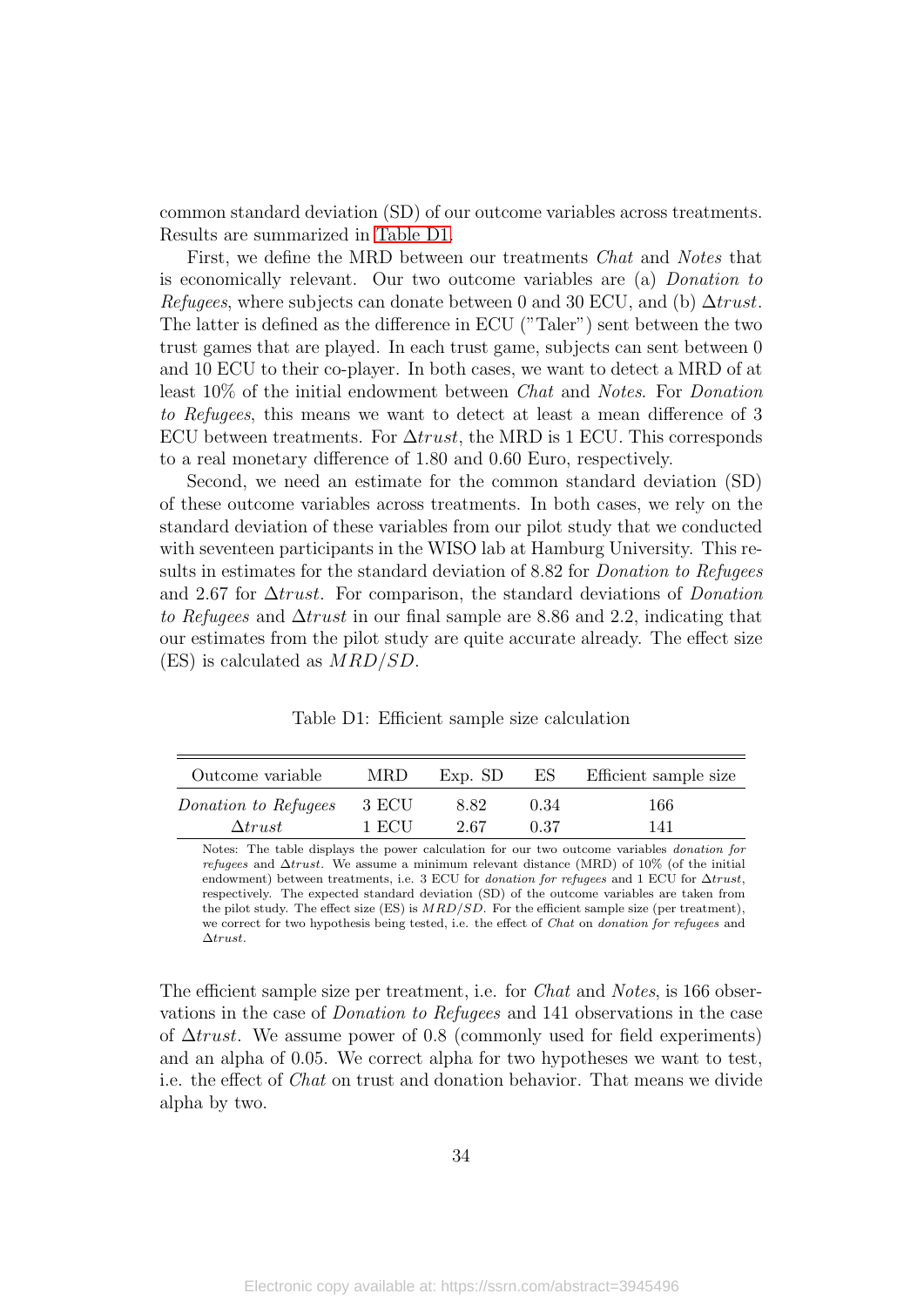Overall, we conclude that for the MRD we want to detect, i.e. a 10% difference between treatments, we need at least 166 observations per treatment, i.e. Chat and Notes. Since observations in Chat are not independent due to interactions among two subjects, we plan twice the minimal sample size of 166 observations for *Chat.* Overall, we plan a sample size of  $3 * 166 = 498$ , i.e. approximately 500 observations.

### <span id="page-35-1"></span>Appendix E

#### Mediation Analysis - Trust

<span id="page-35-0"></span>Direct and indirect path



Figure E1: Potential Mediation - Trust

Sensitivity Analysis We perform a sensitivity analysis, which allows us to assess how robust our indirect effect estimates are to violations in the sequential ignorability assumptions and how substantial a violation in the assumptions would have to be in order to considerably alter our inferences about the indirect effect. The basic idea of the sensitivity analysis is to study the correlation  $\rho$  of the errors of both models ( $\epsilon$  and  $\eta$ ). Under sequential ignorability,  $\rho$  is equal to zero and thus the magnitude of this correlation coefficient represents the departure from the ignorability assumption. The correlation  $\rho$  for our outcome- and mediator model is -2.737265e-17. Assuming that our specification of both models are correct, it seems there is no evidence for a violation of the assumptions. Results for potential departures of  $\rho$  and therefore violations of sequential ignorability are summarized in [Figure E2.](#page-36-0)

We see that for *Chat* the average causal mediation effect  $(ACME_1(\rho))$ , only departures of  $\rho$  into the higher positive domain would result in a different sign of the estimated mediation effect. Overall,  $\rho$  needs to be quite large to draw different conclusions about the mediation effect.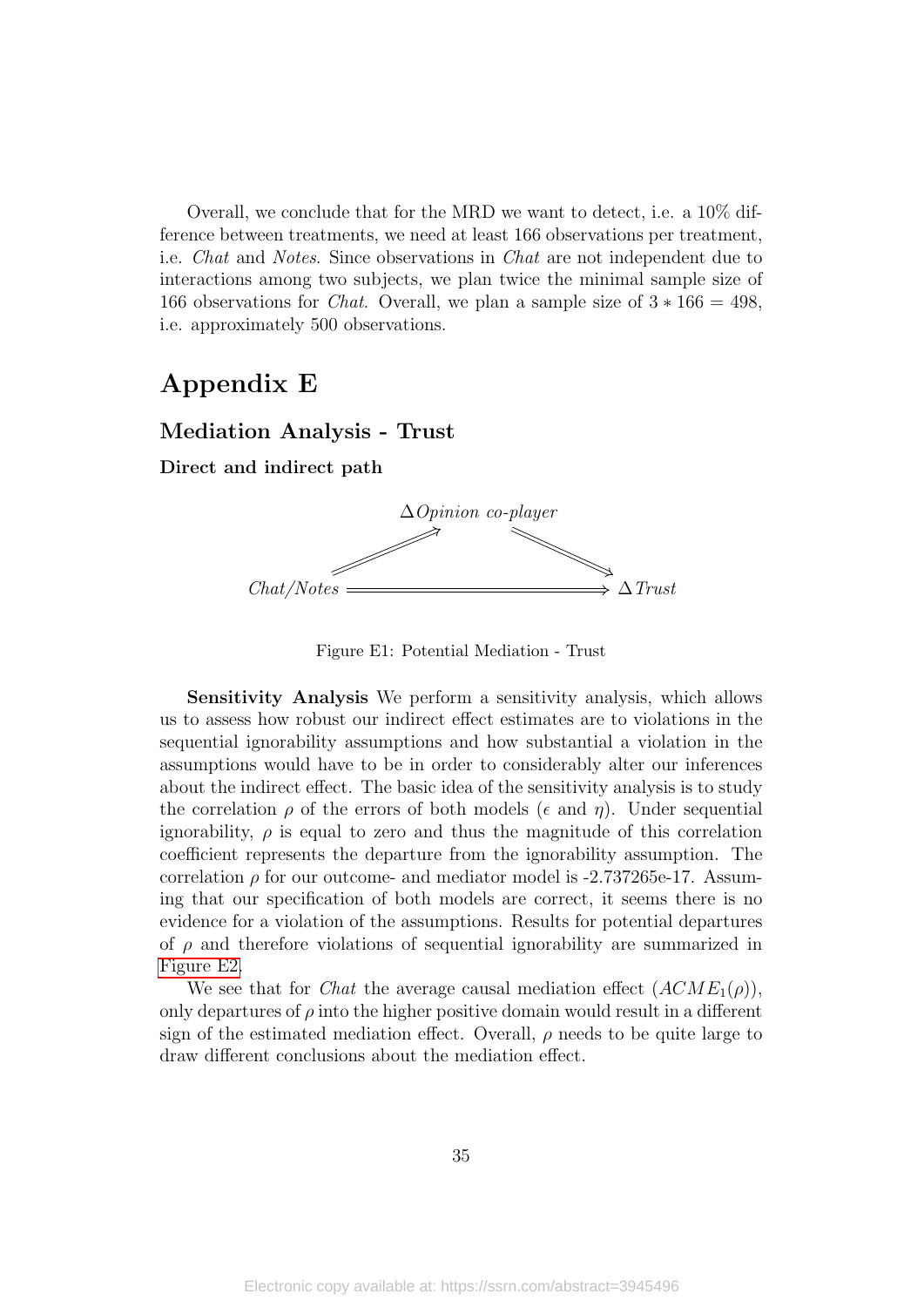<span id="page-36-0"></span>

Figure E2: Sensitivity Analysis

#### Mediation Analysis - Donations

<span id="page-36-1"></span>

Figure E3: Potential Mediation - Donations

In the following, we evaluate the potential mediation effect illustrated in [Figure E3.](#page-36-1) We do so in the same way as we did for  $\Delta$  Trust, i.e. we define the outcome and mediator model as in  $(1)$  and  $(2)$  only that this time *Donations* to Refugees is the dependent variable in (1). Again the methods proposed in [Imai et al.](#page-25-12) [\(2010a\)](#page-25-12), [Imai et al.](#page-25-13) [\(2010b\)](#page-25-13) and implemented in the R-routine by [Tingley et al.](#page-27-7) [\(2014\)](#page-27-7) are used to estimate the average direct (ADE) and average causal mediation effect (ACME). Results are depicted in [Table E1.](#page-37-0)

The ADE and ACME are both significant for those being treated, i.e. chat participants, indicating that Chat affects willingness to donate to refugees directly but also indirectly via the belief update about the co-player's attitudes towards refugees  $(\Delta\textit{Opinion co-player})$ .

Sensitivity Analysis As for trust, we perform a sensitivity check, i.e. we evaluate how strongly the sequential ignorability assumptions have to be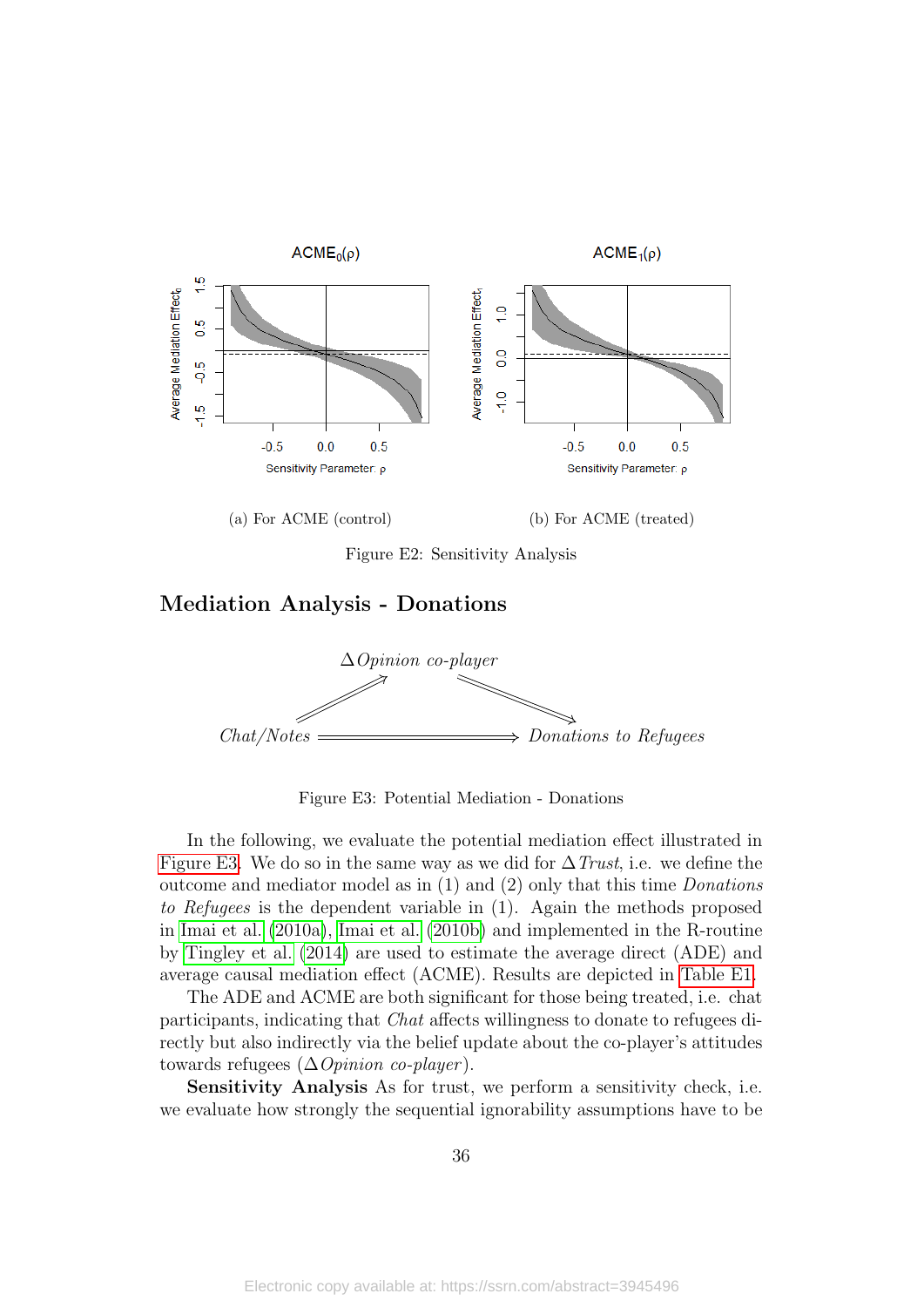<span id="page-37-0"></span>

| Effect                   | Estimate | CI lower | CI upper | p-value    |
|--------------------------|----------|----------|----------|------------|
| ACME (control)           | 0.27     | $-0.45$  | 1.17     | 0.422      |
| ACME (treated)           | 0.62     | 0.14     | 1.23     | $0.008***$ |
| ADE (control)            | 2.68     | 0.33     | 5.13     | $0.030**$  |
| ADE (treated)            | 3.04     | 0.42     | 5.56     | $0.024**$  |
| Total Effect             | 3.31     | 0.86     | 5.79     | $0.006***$ |
| Prop. Mediated (control) | 0.08     | $-0.18$  | 0.58     | 0.428      |
| Prop. Mediated (treated) | 0.19     | 0.04     | 0.67     | $0.014**$  |
| ACME (average)           | 0.44     | 0.01     | 1.01     | $0.050**$  |
| ADE (average)            | 2.86     | 0.49     | 5.31     | $0.022**$  |
| Prop. Mediated (average) | 0.13     | $-0.00$  | 0.55     | $0.056*$   |

Table E1: Causal Mediation Analysis - Donations

Notes: Confidence intervals are obtained with nonparametric bootstrap using the percentile method. Sample size used 480. Simulations: 1000. \* indicates significance at the 10% level, \*\* at the 5% level and \*\*\* at the 1% level.

violated to come to different conclusions about the causal mediation effect that we found. If important confounders are missing, the correlation  $\rho$  of the errors of the outcome and mediation model would be unequal to zero. The correlation  $\rho$  for our outcome- and mediator model is -3.738602e-17. Assuming that our specification of both models are correct, it seems there is no evidence for a violation of the assumptions. Results for potential departures of  $\rho$  and therefore violations of sequential ignorability are summarized in [Figure E4.](#page-37-1)

<span id="page-37-1"></span>

Figure E4: Sensitivity Analysis